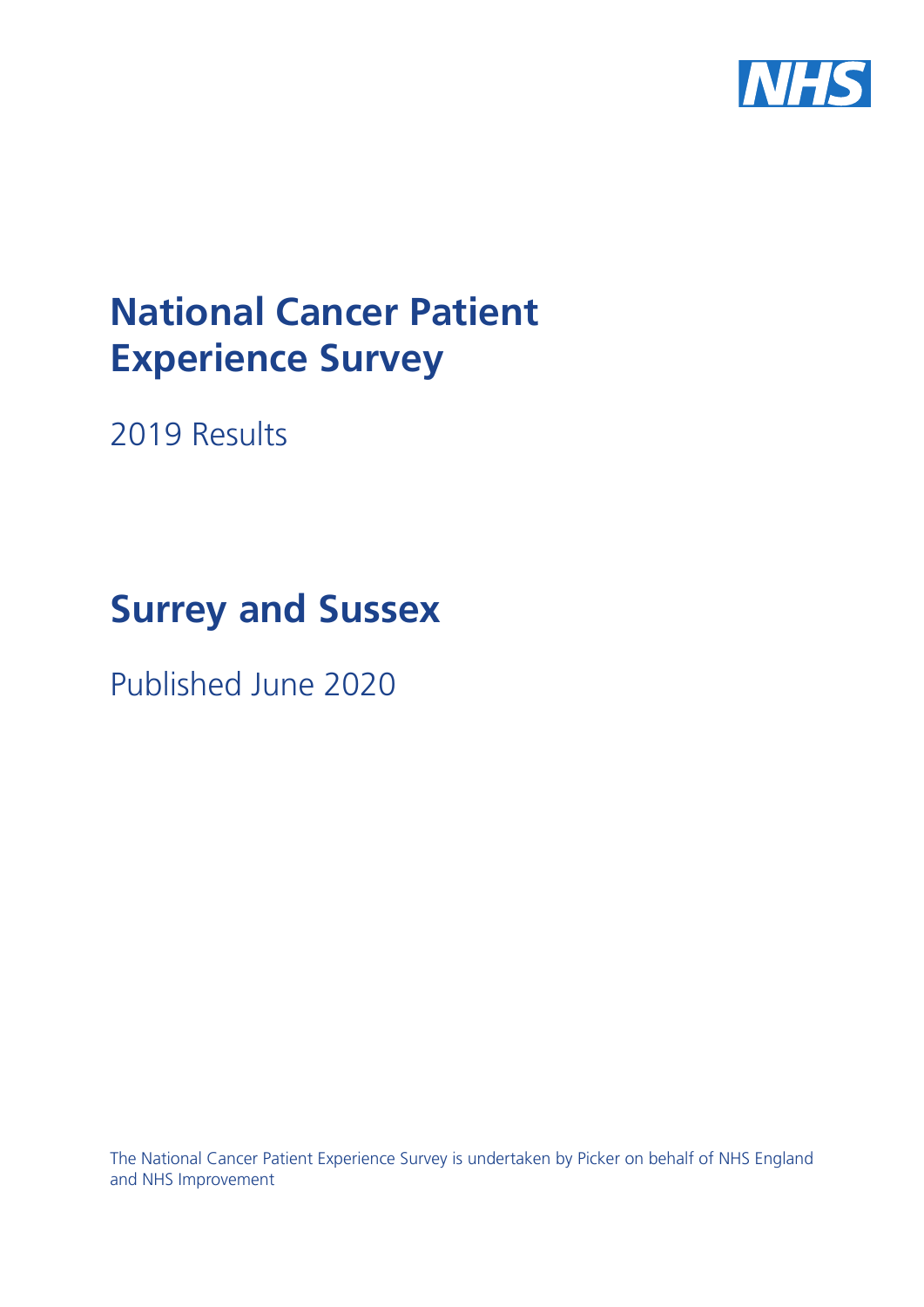## **Executive Summary** Case Mix Adjusted scores

### **Cancer Dashboard Questions**

The following seven questions are included in phase 1 of the Cancer Dashboard developed by Public Health England and NHS England:

Q61. Patient's average rating of care scored from very poor to very good

| $\Omega$ | 2                | 3                                                             | $\overline{4}$ | 5 | 6 | 7 | 8 | 9   | 10                                                                                            |  |
|----------|------------------|---------------------------------------------------------------|----------------|---|---|---|---|-----|-----------------------------------------------------------------------------------------------|--|
|          |                  |                                                               |                |   |   |   |   | 8.8 |                                                                                               |  |
| $1\%$    |                  |                                                               |                |   |   |   |   |     | Q18. Patient definitely involved as much as they wanted in decisions about care and treatment |  |
|          |                  |                                                               |                |   |   |   |   |     | Q19. Patient given the name of a CNS who would support them through their treatment           |  |
| 82%      |                  | Q20. Patient found it very or quite easy to contact their CNS |                |   |   |   |   |     |                                                                                               |  |
|          |                  |                                                               |                |   |   |   |   |     | Q39. Patient always felt they were treated with respect and dignity while in hospital         |  |
|          | leaving hospital |                                                               |                |   |   |   |   |     | Q41. Hospital staff told patient who to contact if worried about condition or treatment after |  |
| 59%      | treatment        |                                                               |                |   |   |   |   |     | Q55. General practice staff definitely did everything they could to support patient during    |  |

### **Questions Outside Expected Range**

|                                                                                                           |            | Case Mix Adjusted Scores   |                            |                   |
|-----------------------------------------------------------------------------------------------------------|------------|----------------------------|----------------------------|-------------------|
|                                                                                                           | 2019 Score | Lower<br>Expected<br>Range | Upper<br>Expected<br>Range | National<br>Score |
| [O13. Patient given easy to understand written information about the type of cancer they<br>had           | 77%        | 72%                        | 76%                        | 74%               |
| Q34. Patient thought there were always or nearly always enough nurses on duty to care for<br>them         | 70%        | 60%                        | 69%                        | 64%               |
| Q38. Hospital staff definitely did everything they could to help control pain                             | 86%        | 81%                        | 85%                        | 83%               |
| Q40. Patient given clear written information about what should or should not do after<br>leaving hospital | 88%        | 84%                        | 88%                        | 86%               |

|                                                                                     |            | Case Mix Adjusted Scores   |                            |                   |
|-------------------------------------------------------------------------------------|------------|----------------------------|----------------------------|-------------------|
|                                                                                     | 2019 Score | Lower<br>Expected<br>Range | Upper<br>Expected<br>Range | National<br>Score |
| Q24. Hospital staff gave information on getting financial help or possible benefits | 59%        | 59%                        | 66%                        | 63%               |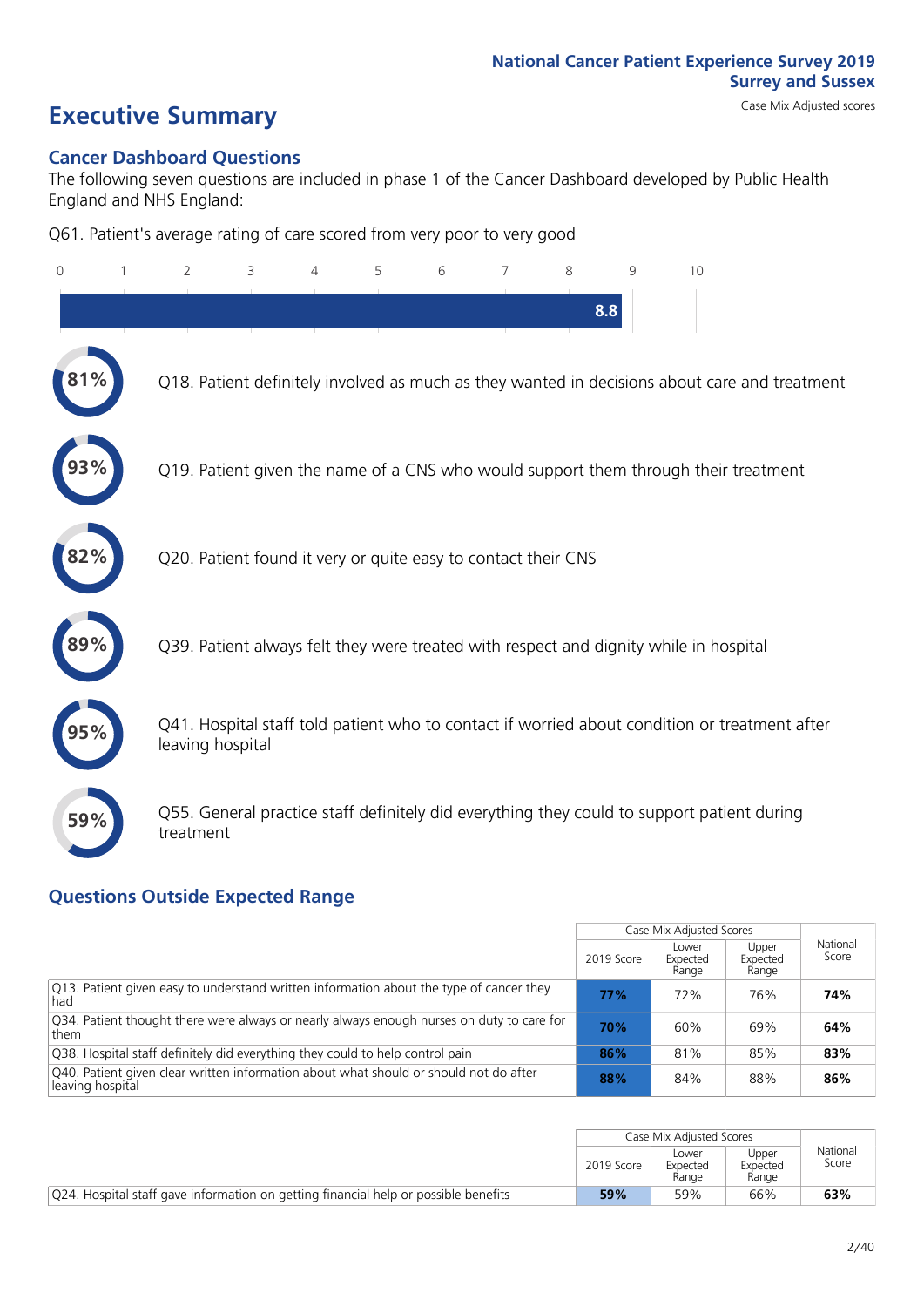### **Introduction**

The National Cancer Patient Experience Survey 2019 is the ninth iteration of the survey first undertaken in 2010. It has been designed to monitor national progress on cancer care; to provide information to drive local quality improvements; to assist commissioners and providers of cancer care; and to inform the work of the various charities and stakeholder groups supporting cancer patients.

The survey was overseen by a national Cancer Patient Experience Advisory Group. This Advisory Group set the principles and objectives of the survey programme and guided questionnaire development. The survey was commissioned and managed by NHS England. The survey provider, Picker, is responsible for designing, running and analysing the survey.

The 2019 survey involved 143 NHS Trusts. Out of 111,366 people, 67,858 people responded to the survey, yielding a response rate of 61%.

### **Methodology**

### **Eligibility, fieldwork and survey methods**

The sample for the survey included all adult (aged 16 and over) NHS patients, with a confirmed primary diagnosis of cancer, discharged from an NHS Trust after an inpatient episode or day case attendance for cancer related treatment in the months of April, May and June 2019. The fieldwork for the survey was undertaken between December 2019 and March 2020.

As in the previous four years, the survey used a mixed mode methodology. Questionnaires were sent by post, with two reminders where necessary, but also included an option to complete the questionnaire online. A Freephone helpline and email was available for respondents to opt out, ask questions about the survey, enable them to complete their questionnaire over the phone and provide access to a translation and interpreting facility for those whose first language was not English.

### **Case-mix adjustment**

Both unadjusted and adjusted scores are presented in this report. Case-mix adjusted scores allows us to account for the impact that differing patient populations might have on results. By using the case-mix adjusted estimates we can obtain a greater understanding of how a Cancer Alliance is performing given their patient population. The factors taken into account in this case-mix adjustment are gender, age, ethnic group, deprivation, and tumour group.

### **Scoring methodology**

Fifty-two questions from the questionnaire are scored as these questions relate directly to patient experience. For all but one question (Q61), scores are presented as the percentage of positive responses out of all scored responses. For Q61, respondents rate their overall care on a scale of 0 to 10, of which the average was calculated for this question's presented score. The percentages in this report have been rounded to the nearest percentage point. Therefore, in some cases the figures do not appear to add up to 100%.

### **Statistical significance**

In the reporting of 2019 results, appropriate statistical tests have been undertaken to identify unadjusted scores for which the change over time is 'statistically significant'. Thirty-seven scored questions in 2019 have been compared with those of 2018 and a statistically significant change between the two years has been reported where identified.

For the scored questions that are comparable beyond 2018, statistically significant change over the five years has also been reported where identified. A statistically significant difference means that the change in the result is very unlikely to have occurred by sampling variation.

### **Suppression**

### **Question-level suppression**

For scores where the base size per question is  $<$ 21, the score will be suppressed and replaced with an asterisk (\*). The base size will include neutral response options.

#### **Double suppression**

If any group within a particular sub-group breakdown (such as the tumour group breakdown) has <21 responses, then the figure for this particular group is suppressed and replaced with an asterisk (\*). If there is only one group within the sub-group breakdown that has <21 respondents, and is therefore suppressed, the group with the next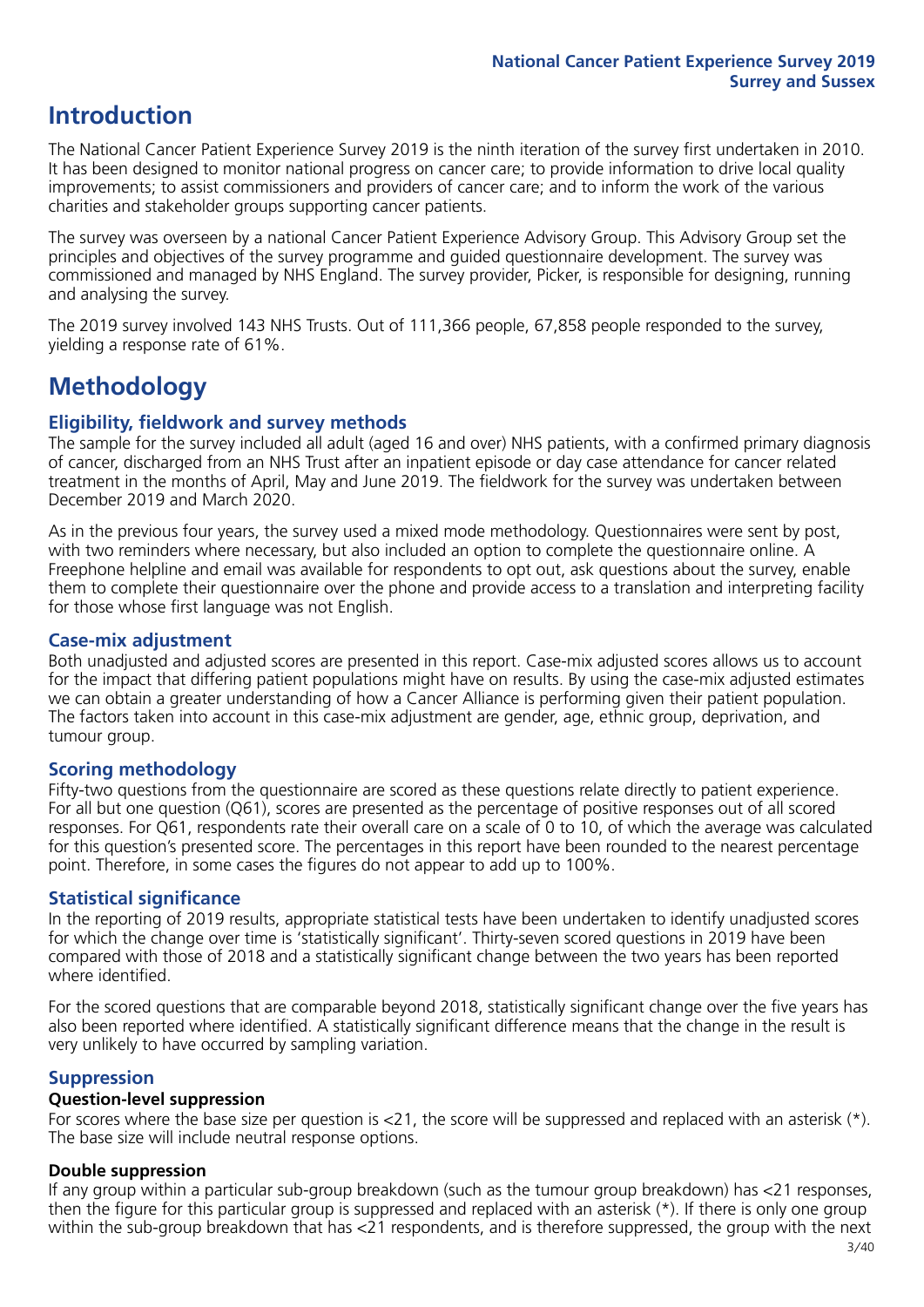lowest number of respondents is also supressed and replaced with an asterisk (\*) (regardless if it is greater than or less than 21).

### **Understanding the results**

This report shows how this Alliance scored for each question in the survey, compared with national results and previous year's results. It is aimed at helping individual Alliances to understand their performance and identify areas for local improvement. Below is a description of the type of results presented within this report and how to understand them.

### **Expected range charts**

The expected range charts in this report show a bar with the lowest and highest score received for each question nationally. Within this bar, an expected range is given (in grey) and a black diamond represents the actual score for this Alliance.

Alliances whose score is above the upper limit of the expected range (in the dark blue) are positive outliers, with a score statistically significantly higher than the national mean. This indicates that the Alliance performs better than what Alliances of the same size and demographics are expected to perform. The opposite is true if the score is below the lower limit of the expected range (in the light blue); these are negative outliers. For scores within the expected range (in the grey), the score is what we would expect given the Alliance's size and demographics.

### **Comparability tables**

The comparability tables show the 2018 and 2019 unadjusted scores for this Alliance for each scored question. If there is a significant change from 2018 and 2019 or overall from 2016 to 2019, an arrow will be presented for the direction of change. The adjusted 2019 score will also be presented for each scored question along with the lower and upper expected range and national score. Scores above the upper limit of the expected range will be highlighted dark blue, scores below the lower limit of the expected range will be highlighted light blue, and scores within the lower and upper limit of the expected ranges will be highlighted grey.

### **Tumour type tables**

The tumour type tables show the unadjusted scores for each scored question for each of the 13 tumour groups. The national score for that tumour group is also shown. Unadjusted scores for the same tumour type across different Alliances may not be comparable, as they do not account for the impact that differing patient populations might have on results. Central nervous system is abbreviated as 'CNS' and lower gastrointestinal tract is abbreviated as 'LGT' throughout this report.

### **Year on year charts**

The year on year charts show four columns representing the unadjusted scores of the last four years (2016, 2017, 2018 and 2019) for each scored question.

### **Notes on specific questions**

Following the development phase of the 2019 survey, several changes were made to the questionnaire. Six scored questions were amended (Q5, Q18, Q30, Q35, Q56 and Q60) and one non-scored question (Q29) was amended that impacted the comparability of questions Q30 to Q41. Of all questions changed or impacted by change, only Q60 is presented with historical comparisons; though the results should be interpreted with caution.

### **Unadjusted data and case-mix adjusted data**

Unadjusted data should be used to see the actual responses from patients relating to the Alliance. Case-mix adjusted data, together with expected ranges, should be used to understand whether the results are significantly higher or lower than national results taking account of the patient mix.

### **Further information**

This research was carried out in accordance with the international standard for organisations conducting social research (accreditation to ISO20252:2012; certificate number GB08/74322). The 2019 survey data has been produced and published in line with the Code of Practice for Official Statistics.

For more information on the methodology, please see the Technical Document. It can be viewed along with the 2019 questionnaire and survey guidance on the website at [www.ncpes.co.uk](https://www.ncpes.co.uk/supporting-documents). For all other outputs at National, Trust, CCG and Cancer Alliance level, please see the PDF reports, Excel tables and dashboards at [www.ncpes.co.uk.](https://www.ncpes.co.uk/current-results)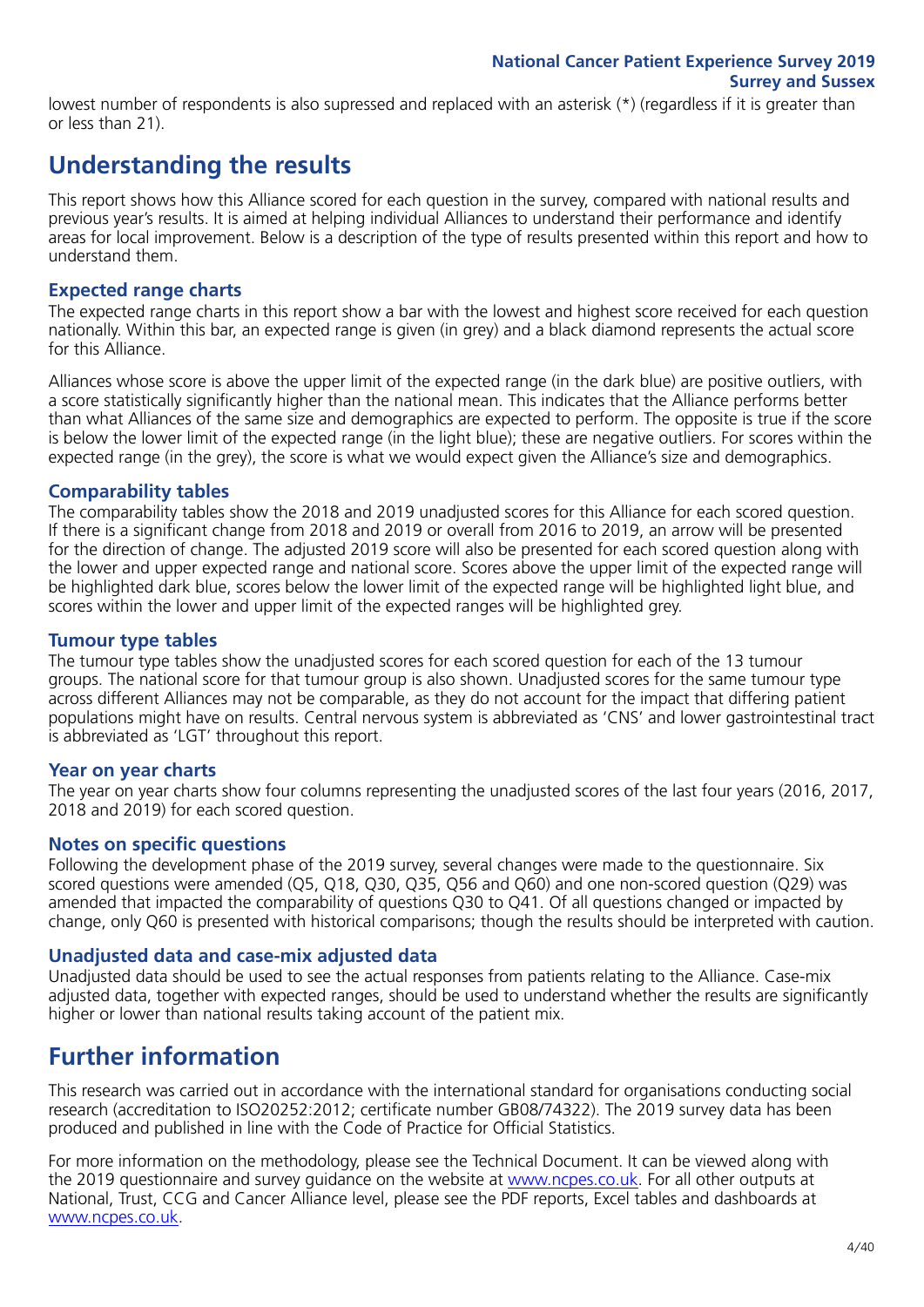### **Response Rate**

### **Overall Response Rate**

4,063 patients responded out of a total of 6,430 patients, resulting in a response rate of 63%.

|          | Sample Size | Adjusted<br>Sample | Completed | Response Rate |
|----------|-------------|--------------------|-----------|---------------|
| Alliance | 6.857       | 6.430              | 4.063     | 63%           |
| National | 119,855     | 111.366            | 67.858    | 61%           |

### **Respondents by Survey Type**

|                            | Number of<br>Respondents |
|----------------------------|--------------------------|
| Online                     | 422                      |
| Paper                      | 3.641                    |
| Phone                      |                          |
| <b>Translation Service</b> |                          |

### **Respondents by Tumour Group**

|                      | Number of<br>Respondents |
|----------------------|--------------------------|
| <b>Brain / CNS</b>   | 13                       |
| <b>Breast</b>        | 1,038                    |
| Colorectal / LGT     | 405                      |
| Gynaecological       | 182                      |
| Haematological       | 749                      |
| <b>Head and Neck</b> | 96                       |
| Lung                 | 222                      |
| Prostate             | 383                      |
| Sarcoma              | 50                       |
| Skin                 | 127                      |
| Upper Gastro         | 171                      |
| Urological           | 305                      |
| Other                | 322                      |

### **Respondents by Age and Gender**

Respondents year of birth has been used to determine age. This information has been amalgamated into 8 age bands. The age and gender distribution for the Alliance was as follows:

|        | Age 16-24 | Age 25-34 | Age 35-44 | Age 45-54 | Age 55-64 | Age 65-74 | Age 75-84 | Age 85+ | Total |
|--------|-----------|-----------|-----------|-----------|-----------|-----------|-----------|---------|-------|
| Male   |           |           | 30        | 84        | 330       | 701       | 499       | 117     | 1,774 |
| Female |           | 19        | 90        | 314       | 514       | 717       | 522       | 111     | 2,289 |
| Total  |           | 26        | 120       | 398       | 844       | ,418      | 021,،     | 228     | 4,063 |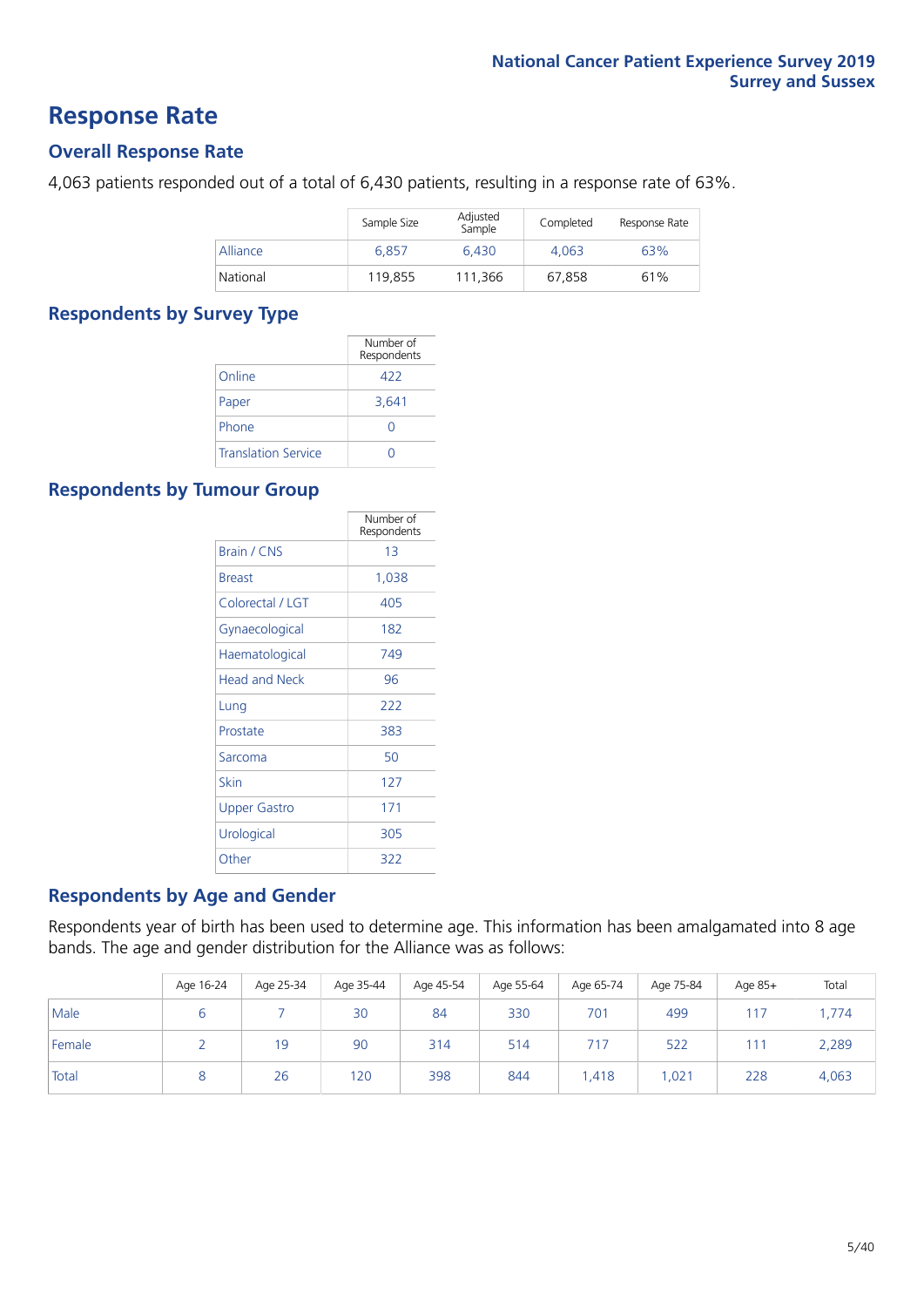## **Expected Range Charts**

| Lower Expected Range                                                                                    | Average |    |     |     |     | Upper Expected Range |     |     | Case Mix Adjusted Score |     |     |          |
|---------------------------------------------------------------------------------------------------------|---------|----|-----|-----|-----|----------------------|-----|-----|-------------------------|-----|-----|----------|
| <b>SEEING YOUR GP</b>                                                                                   |         | 0% | 10% | 20% | 30% | 40%                  | 50% | 60% | 70%                     | 80% |     | 90% 100% |
| Q1. Saw GP once or twice before being told they needed to go to<br>hospital                             |         |    |     |     |     |                      |     |     |                         | 79% |     |          |
| Q2. Patient thought they were seen as soon as necessary                                                 |         |    |     |     |     |                      |     |     |                         | 84% |     |          |
| <b>DIAGNOSTIC TESTS</b>                                                                                 |         | 0% | 10% | 20% | 30% | 40%                  | 50% | 60% | 70% 80%                 |     |     | 90% 100% |
| Q5. Received all the information needed about the test                                                  |         |    |     |     |     |                      |     |     |                         |     |     | 95%      |
| Q6. The length of time waiting for the test to be done was about<br>right                               |         |    |     |     |     |                      |     |     |                         | 80% | 88% |          |
| Q7. Test results explained in completely understandable way                                             |         |    |     |     |     |                      |     |     |                         |     |     |          |
| <b>FINDING OUT WHAT WAS WRONG WITH YOU</b>                                                              |         | 0% | 10% | 20% | 30% | 40%                  | 50% | 60% | 70%                     | 80% |     | 90% 100% |
| Q10. Patient told they could bring a family member or friend when<br>first told they had cancer         |         |    |     |     |     |                      |     |     |                         | 80% |     |          |
| Q11. Patient felt they were told sensitively that they had cancer                                       |         |    |     |     |     |                      |     |     |                         |     | 86% |          |
| Q12. Patient completely understood the explanation of what was<br>wrong                                 |         |    |     |     |     |                      |     |     | 73%                     |     |     |          |
| Q13. Patient given easy to understand written information about<br>the type of cancer they had          |         |    |     |     |     |                      |     |     |                         | 77% |     |          |
| <b>DECIDING THE BEST TREATMENT FOR YOU</b>                                                              |         | 0% | 10% | 20% | 30% | 40%                  | 50% | 60% | 70%                     | 80% |     | 90% 100% |
| Q14. Patient felt that treatment options were completely explained                                      |         |    |     |     |     |                      |     |     |                         | 83% |     |          |
| Q15. Patient felt possible side effects were definitely explained in<br>an understandable way           |         |    |     |     |     |                      |     |     | 72%                     |     |     |          |
| Q16. Patient definitely given practical advice and support in dealing<br>with side effects of treatment |         |    |     |     |     |                      |     |     | 67%                     |     |     |          |
| Q17. Patient definitely told about side effects that could affect<br>them in the future                 |         |    |     |     |     |                      |     | 56% |                         |     |     |          |
| Q18. Patient definitely involved as much as they wanted in<br>decisions about care and treatment        |         |    |     |     |     |                      |     |     |                         | 81% |     |          |
| <b>CLINICAL NURSE SPECIALIST (CNS)</b>                                                                  |         | 0% | 10% | 20% | 30% | 40%                  | 50% | 60% | 70%                     | 80% |     | 90% 100% |
| Q19. Patient given the name of a CNS who would support them<br>through their treatment                  |         |    |     |     |     |                      |     |     |                         |     | 93% |          |
| Q20. Patient found it very or quite easy to contact their CNS                                           |         |    |     |     |     |                      |     |     |                         | 82% |     |          |
| Q21. Patient got understandable answers to important questions<br>all or most of the time               |         |    |     |     |     |                      |     |     |                         |     | 87% |          |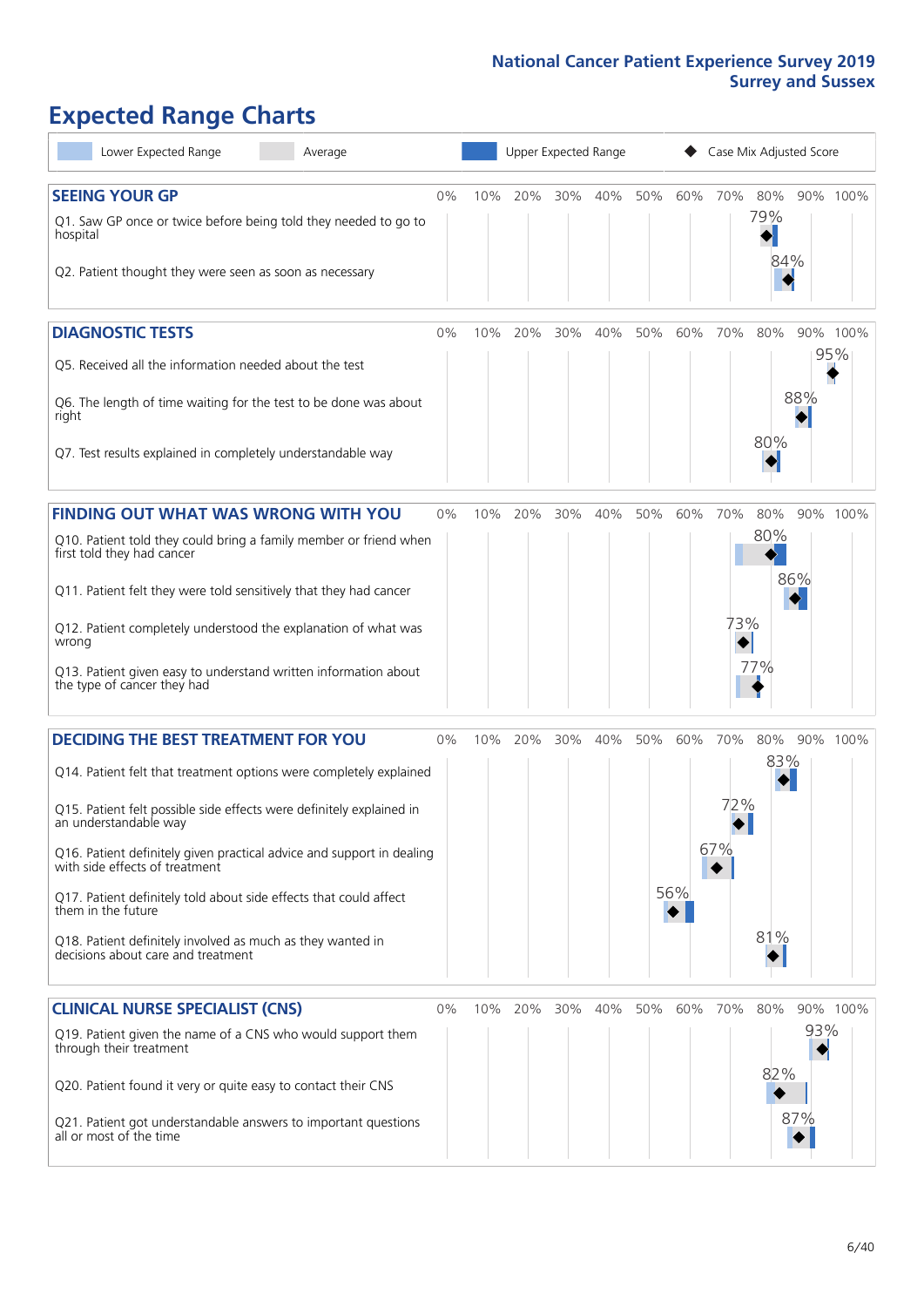## **Expected Range Charts**

| Lower Expected Range<br>Average                                                                                                                                                                                                                                                                                                                         |    |     |         |     | Upper Expected Range |                        |            |                        | Case Mix Adjusted Score  |          |
|---------------------------------------------------------------------------------------------------------------------------------------------------------------------------------------------------------------------------------------------------------------------------------------------------------------------------------------------------------|----|-----|---------|-----|----------------------|------------------------|------------|------------------------|--------------------------|----------|
| <b>SUPPORT FOR PEOPLE WITH CANCER</b><br>Q22. Hospital staff gave information about support or self-help<br>groups for people with cancer<br>Q23. Hospital staff discussed or gave information about the impact<br>cancer could have on day to day activities<br>Q24. Hospital staff gave information on getting financial help or<br>possible benefits | 0% | 10% | 20%     | 30% | 40%                  | 50%                    | 60%<br>59% | 70%                    | 80%<br>87%<br>83%<br>81% | 90% 100% |
| Q25. Hospital staff told patient they could get free prescriptions                                                                                                                                                                                                                                                                                      |    |     |         |     |                      |                        |            |                        |                          |          |
| <b>OPERATIONS</b>                                                                                                                                                                                                                                                                                                                                       | 0% | 10% | 20%     | 30% | 40%                  | 50%                    | 60%        | 70%                    | 80%                      | 90% 100% |
| Q27. Beforehand, patient had all the information needed about the<br>operation                                                                                                                                                                                                                                                                          |    |     |         |     |                      |                        |            |                        |                          | 96%      |
| Q28. Afterwards, staff completely explained how operation had<br>gone in understandable way                                                                                                                                                                                                                                                             |    |     |         |     |                      |                        |            |                        | 81%                      |          |
| <b>HOSPITAL CARE AS AN INPATIENT</b>                                                                                                                                                                                                                                                                                                                    | 0% |     | 10% 20% | 30% | 40%                  | 50%                    | 60%        | 70%                    | 80%                      | 90% 100% |
| Q30. Hospital staff didn't talk in front of patient as if patient wasn't<br>there                                                                                                                                                                                                                                                                       |    |     |         |     |                      |                        |            |                        | 85%                      |          |
| Q31. Patient had confidence and trust in all doctors treating them                                                                                                                                                                                                                                                                                      |    |     |         |     |                      |                        |            |                        | 85%                      |          |
| Q32. Patient's family or someone close definitely felt able to talk to<br>a doctor                                                                                                                                                                                                                                                                      |    |     |         |     |                      |                        |            | 73%<br>$\blacklozenge$ |                          |          |
| Q33. Patient had confidence and trust in all the ward nurses<br>treating them                                                                                                                                                                                                                                                                           |    |     |         |     |                      |                        |            |                        | 76%                      |          |
| Q34. Patient thought there were always or nearly always enough<br>nurses on duty to care for them                                                                                                                                                                                                                                                       |    |     |         |     |                      |                        |            | 70%                    |                          |          |
| Q35. All hospital staff asked patient what name they prefer to be<br>called by                                                                                                                                                                                                                                                                          |    |     |         |     |                      |                        |            | 72%                    |                          |          |
| Q36. Patient always given enough privacy when discussing<br>condition or treatment                                                                                                                                                                                                                                                                      |    |     |         |     |                      |                        |            |                        | 85%<br>$\blacklozenge$   |          |
| Q37. Patient definitely found hospital staff to discuss worries or<br>fears during their inpatient visit                                                                                                                                                                                                                                                |    |     |         |     |                      | 53%<br>$\blacklozenge$ |            |                        |                          |          |
| Q38. Hospital staff definitely did everything they could to help<br>control pain                                                                                                                                                                                                                                                                        |    |     |         |     |                      |                        |            |                        | 86%                      |          |
| Q39. Patient always felt they were treated with respect and dignity<br>while in hospital                                                                                                                                                                                                                                                                |    |     |         |     |                      |                        |            |                        | 89%                      |          |
| Q40. Patient given clear written information about what should or<br>should not do after leaving hospital                                                                                                                                                                                                                                               |    |     |         |     |                      |                        |            |                        | 88%                      |          |
| Q41. Hospital staff told patient who to contact if worried about<br>condition or treatment after leaving hospital                                                                                                                                                                                                                                       |    |     |         |     |                      |                        |            |                        |                          | 95%      |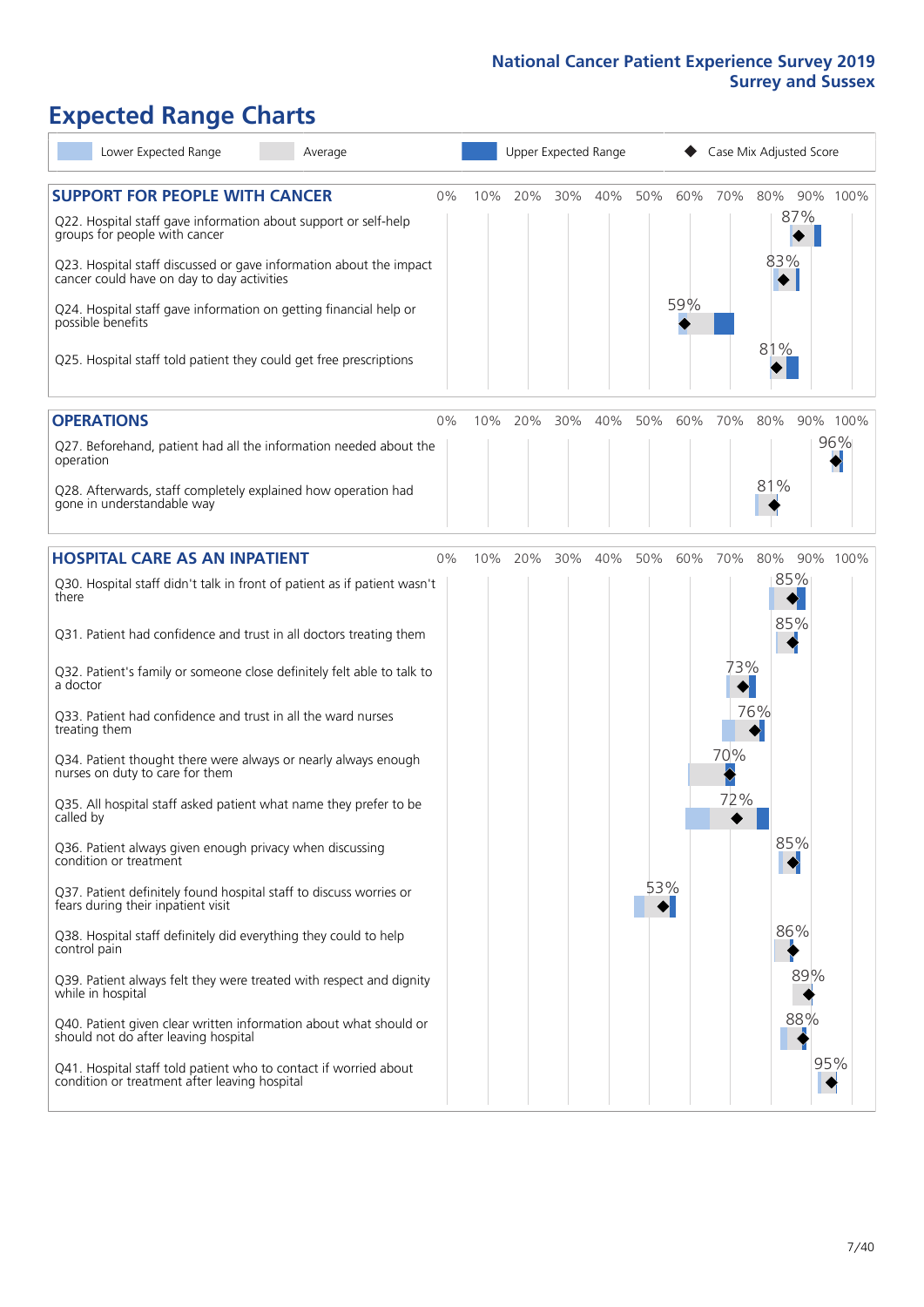## **Expected Range Charts**

|           | Lower Expected Range                                                                                                  | Average                                                             |    |     |         |     | Upper Expected Range |     |     | Case Mix Adjusted Score |     |     |          |
|-----------|-----------------------------------------------------------------------------------------------------------------------|---------------------------------------------------------------------|----|-----|---------|-----|----------------------|-----|-----|-------------------------|-----|-----|----------|
|           |                                                                                                                       | <b>HOSPITAL CARE AS A DAY PATIENT / OUTPATIENT 0%</b>               |    | 10% | 20%     | 30% | 40%                  | 50% | 60% | 70%                     | 80% |     | 90% 100% |
|           | Q43. Patient definitely found hospital staff to discuss worries or<br>fears during their outpatient or day case visit |                                                                     |    |     |         |     |                      |     |     | 71%                     |     |     |          |
|           | Q44. Cancer doctor had the right documents at patient's last<br>outpatient appointment                                |                                                                     |    |     |         |     |                      |     |     |                         |     |     | 96%      |
|           | Q46. Beforehand patient completely had all information needed<br>about radiotherapy treatment                         |                                                                     |    |     |         |     |                      |     |     |                         |     | 88% |          |
|           | Q47. Patient completely given understandable information about<br>whether radiotherapy was working                    |                                                                     |    |     |         |     |                      |     | 63% |                         |     |     |          |
|           | Q49. Beforehand patient completely had all information needed<br>about chemotherapy treatment                         |                                                                     |    |     |         |     |                      |     |     |                         |     | 85% |          |
|           | Q50. Patient given enough information about whether<br>chemotherapy was working in a completely understandable way    |                                                                     |    |     |         |     |                      |     |     | 67%                     |     |     |          |
|           | <b>HOME CARE AND SUPPORT</b>                                                                                          |                                                                     | 0% | 10% | 20%     | 30% | 40%                  | 50% | 60% | 70%                     | 80% |     | 90% 100% |
|           | Q51. Hospital staff definitely gave family or someone close all the<br>information needed to help care at home        |                                                                     |    |     |         |     |                      |     | 59% |                         |     |     |          |
|           | services during treatment                                                                                             | Q52. Patient definitely given enough support from health or social  |    |     |         |     |                      | 50% |     |                         |     |     |          |
|           | services after treatment                                                                                              | Q53. Patient definitely given enough support from health or social  |    |     |         |     | 44%                  |     |     |                         |     |     |          |
|           | <b>CARE FROM YOUR GENERAL PRACTICE</b>                                                                                |                                                                     | 0% |     | 10% 20% | 30% | 40%                  | 50% | 60% | 70%                     | 80% |     | 90% 100% |
| treatment | Q54. GP given enough information about patient's condition and                                                        |                                                                     |    |     |         |     |                      |     |     |                         |     |     | 95%      |
|           | Q55. General practice staff definitely did everything they could to<br>support patient during treatment               |                                                                     |    |     |         |     |                      |     | 59% |                         |     |     |          |
|           | <b>YOUR OVERALL NHS CARE</b>                                                                                          |                                                                     | 0% | 10% | 20%     | 30% | 40%                  | 50% | 60% | 70%                     | 80% |     | 90% 100% |
|           | well together to give best possible care                                                                              | Q56. Different people treating and caring for patient always work   |    |     |         |     |                      |     |     | 72%                     |     |     |          |
|           |                                                                                                                       |                                                                     |    |     |         |     | 36%                  |     |     |                         |     |     |          |
|           | Q57. Patient given a care plan                                                                                        |                                                                     |    |     |         |     |                      |     |     |                         |     |     |          |
|           | Q58. Overall the administration of care was good or very good                                                         |                                                                     |    |     |         |     |                      |     |     |                         |     | 89% |          |
|           | Q59. Patient felt length of time for attending clinics and<br>appointments for cancer was about right                 |                                                                     |    |     |         |     |                      |     |     | 71%                     |     |     |          |
|           | Q60. Someone discussed with patient whether they would like to<br>take part in cancer research                        |                                                                     |    |     |         | 28% |                      |     |     |                         |     |     |          |
|           |                                                                                                                       |                                                                     | 0  |     | 2       | 3   | 4                    | 5   | 6   | 7                       | 8   | 9   | 10       |
| good      |                                                                                                                       | Q61. Patient's average rating of care scored from very poor to very |    |     |         |     |                      |     |     |                         |     | 8.8 |          |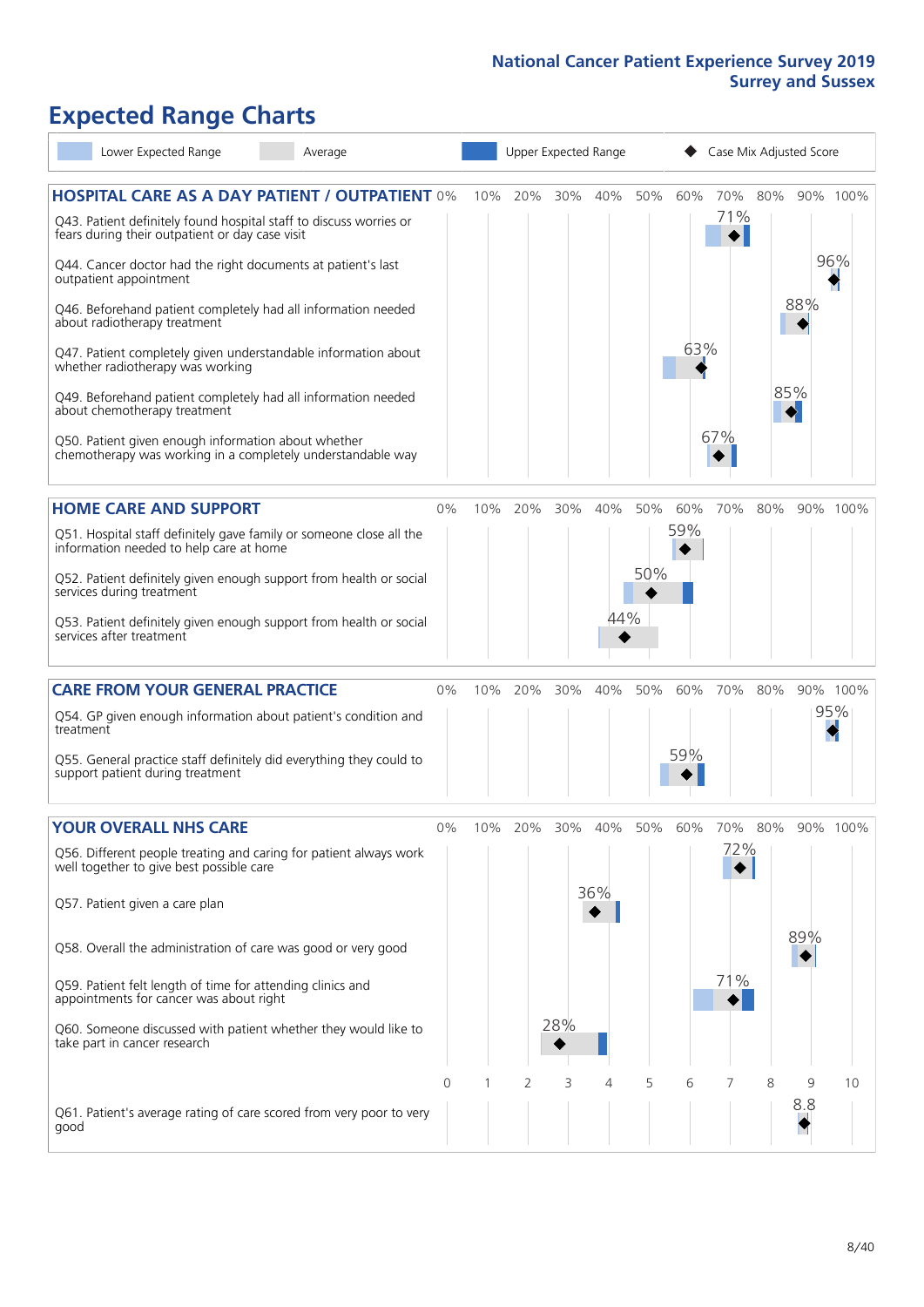## **Comparability Tables**

\* Indicates where a score has been suppressed because there are less than 21 responses.

\*\* No score available for 2018.

 $\triangle$  or  $\nabla$ 

Change 2018-2019: Indicates where 2019 score is significantly higher or lower than 2018 score Change Overall: Indicates significant change overall (2016, 2017, 2018 and 2019).

Adjusted Score below Lower Expected Range Adjusted Score between Upper and Lower Expected Ranges Adjusted Score above Upper

Expected Range

|                                                                             |           |               | Unadjusted Scores |               |                         |                     |               | Case Mix Adjusted Scores            |                |                   |
|-----------------------------------------------------------------------------|-----------|---------------|-------------------|---------------|-------------------------|---------------------|---------------|-------------------------------------|----------------|-------------------|
|                                                                             | 2018<br>n | 2018<br>Score | 2019<br>n         | 2019<br>Score | Change<br>2018-<br>2019 | Change<br>  Overall | 2019<br>Score | Lower<br>Expected Expected<br>Range | Upper<br>Range | National<br>Score |
| <b>SEEING YOUR GP</b>                                                       |           |               |                   |               |                         |                     |               |                                     |                |                   |
| Q1. Saw GP once or twice before being told they needed to go<br>to hospital | 3073      | 79%           | 2868              | 79%           |                         |                     | 79%           | 77%                                 | 80%            | 79%               |
| Q2. Patient thought they were seen as soon as necessary                     | 4185      | 84%           | 3939              | 85%           |                         |                     | 84%           | 83%                                 | 85%            | 84%               |

| <b>DIAGNOSTIC TESTS</b>                                                   |       |     |      |     |  |     |     |     |     |
|---------------------------------------------------------------------------|-------|-----|------|-----|--|-----|-----|-----|-----|
| Q5. Received all the information needed about the test                    | $***$ | **  | 3358 | 95% |  | 95% | 94% | 96% | 95% |
| Q6. The length of time waiting for the test to be done was<br>about right | 3616  | 88% | 3406 | 88% |  | 88% | 87% | 89% | 88% |
| Q7. Test results explained in completely understandable way               | 3609  | 81% | 3407 | 80% |  | 80% | 78% | 82% | 80% |

| <b>FINDING OUT WHAT WAS WRONG WITH YOU</b>                            |  |
|-----------------------------------------------------------------------|--|
| $\bigcap$ 10. Patient told they could bring a family member or friend |  |

| Q10. Patient told they could bring a family member or friend<br>when first told they had cancer | 3867 | 80%        | 3719 | 80% |  | 80% | 73%        | 81% | 77% |
|-------------------------------------------------------------------------------------------------|------|------------|------|-----|--|-----|------------|-----|-----|
| Q11. Patient felt they were told sensitively that they had cancer                               | 4226 | 85%        | 4023 | 86% |  | 86% | 85%        | 87% | 86% |
| Q12. Patient completely understood the explanation of what<br>was wrong                         | 4262 | 73%        | 4024 | 73% |  | 73% | <b>71%</b> | 75% | 73% |
| Q13. Patient given easy to understand written information<br>about the type of cancer they had  | 3769 | <b>77%</b> | 3574 | 77% |  |     | 72%        | 76% | 74% |

| <b>DECIDING THE BEST TREATMENT FOR YOU</b>                                                           |      |     |      |     |     |     |     |     |
|------------------------------------------------------------------------------------------------------|------|-----|------|-----|-----|-----|-----|-----|
| Q14. Patient felt that treatment options were completely<br>explained                                | 3701 | 82% | 3488 | 83% | 83% | 82% | 85% | 83% |
| Q15. Patient felt possible side effects were definitely explained<br>in an understandable way        | 4064 | 72% | 3816 | 72% | 72% | 71% | 74% | 73% |
| Q16. Patient definitely given practical advice and support in dealing with side effects of treatment | 4040 | 67% | 3834 | 66% | 67% | 64% | 70% | 67% |
| Q17. Patient definitely told about side effects that could affect<br>them in the future              | 3805 | 55% | 3593 | 55% | 56% | 55% | 59% | 57% |
| Q18. Patient definitely involved as much as they wanted in<br>decisions about care and treatment     | $**$ | **  | 3957 | 81% | 81% | 79% | 83% | 81% |

| <b>CLINICAL NURSE SPECIALIST (CNS)</b>                                                                                                          |      |     |      |     |  |     |     |     |     |
|-------------------------------------------------------------------------------------------------------------------------------------------------|------|-----|------|-----|--|-----|-----|-----|-----|
| $\overline{Q19}$ . Patient given the name of a CNS who would support them $\left  \right $ 4115 $\left  \right $ 92%<br>through their treatment |      |     | 3859 | 93% |  | 93% | 90% | 94% | 92% |
| Q20. Patient found it very or quite easy to contact their CNS                                                                                   | 3396 | 85% | 3238 | 82% |  | 82% | 81% | 89% | 85% |
| Q21. Patient got understandable answers to important<br>questions all or most of the time                                                       | 3223 | 88% | 3080 | 88% |  | 87% | 85% | 90% | 87% |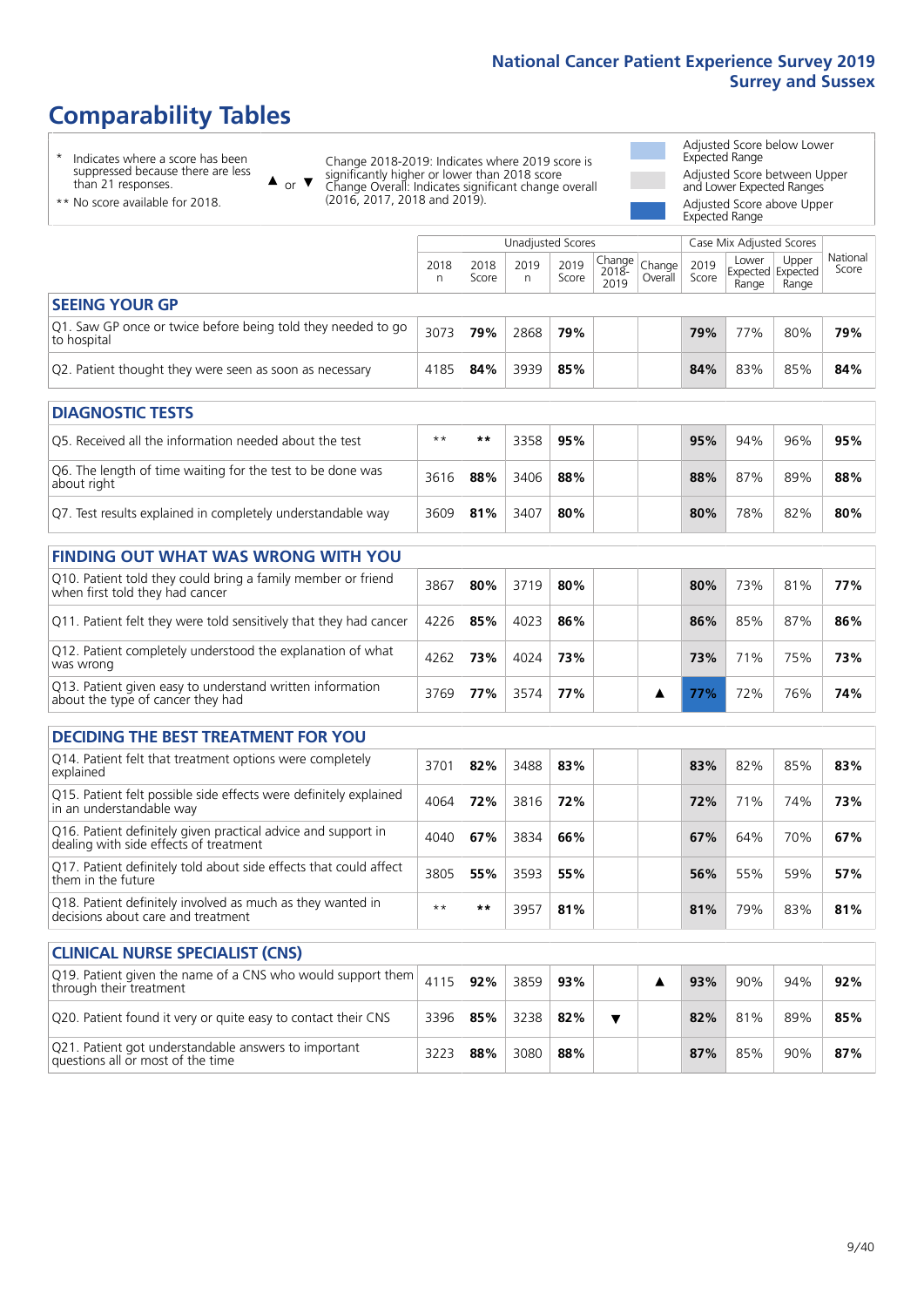## **Comparability Tables**

\* Indicates where a score has been suppressed because there are less than 21 responses.

\*\* No score available for 2018.

 $\triangle$  or  $\nabla$ 

Change 2018-2019: Indicates where 2019 score is significantly higher or lower than 2018 score Change Overall: Indicates significant change overall (2016, 2017, 2018 and 2019).

Adjusted Score below Lower Expected Range Adjusted Score between Upper and Lower Expected Ranges Adjusted Score above Upper Expected Range

|                                                                                                                   | <b>Unadjusted Scores</b> |               |           |               |                         |                   |               | Case Mix Adjusted Scores |                                     |                   |
|-------------------------------------------------------------------------------------------------------------------|--------------------------|---------------|-----------|---------------|-------------------------|-------------------|---------------|--------------------------|-------------------------------------|-------------------|
|                                                                                                                   | 2018<br>n.               | 2018<br>Score | 2019<br>n | 2019<br>Score | Change<br>2018-<br>2019 | Change<br>Overall | 2019<br>Score | Lower<br>Range           | Upper<br>Expected Expected<br>Range | National<br>Score |
| <b>SUPPORT FOR PEOPLE WITH CANCER</b>                                                                             |                          |               |           |               |                         |                   |               |                          |                                     |                   |
| Q22. Hospital staff gave information about support or self-help<br>groups for people with cancer                  | 3160                     | 86%           | 3060      | 87%           |                         | ▲                 | 87%           | 85%                      | 91%                                 | 88%               |
| Q23. Hospital staff discussed or gave information about the<br>impact cancer could have on day to day activities  | 2688                     | 83%           | 2555      | 83%           |                         | ▲                 | 83%           | 82%                      | 86%                                 | 84%               |
| Q24. Hospital staff gave information on getting financial help or<br>possible benefits                            | 1836                     | 57%           | 1763      | 59%           |                         | ▲                 | 59%           | 59%                      | 66%                                 | 63%               |
| Q25. Hospital staff told patient they could get free prescriptions                                                | 1803                     | 82%           | 1695      | 82%           |                         |                   | 81%           | 80%                      | 84%                                 | 82%               |
| <b>OPERATIONS</b>                                                                                                 |                          |               |           |               |                         |                   |               |                          |                                     |                   |
| Q27. Beforehand, patient had all the information needed about<br>the operation                                    | 2265                     | 95%           | 2096      | 96%           |                         |                   | 96%           | 95%                      | 97%                                 | 96%               |
| Q28. Afterwards, staff completely explained how operation had<br>gone in understandable way                       | 2255                     | 80%           | 2083      | 81%           |                         |                   | 81%           | 77%                      | 82%                                 | 79%               |
| <b>HOSPITAL CARE AS AN INPATIENT</b>                                                                              |                          |               |           |               |                         |                   |               |                          |                                     |                   |
| Q30. Hospital staff didn't talk in front of patient as if patient<br>wasn't there                                 | $* *$                    | $***$         | 1822      | 86%           |                         |                   | 85%           | 81%                      | 86%                                 | 84%               |
| Q31. Patient had confidence and trust in all doctors treating<br>them                                             | $\star\star$             | **            | 1835      | 86%           |                         |                   | 85%           | 82%                      | 86%                                 | 84%               |
| Q32. Patient's family or someone close definitely felt able to talk<br>to a doctor                                | $\star\star$             | **            | 1498      | 73%           |                         |                   | 73%           | 70%                      | 75%                                 | 72%               |
| O33. Patient had confidence and trust in all the ward nurses<br>treating them                                     | $***$                    | **            | 1831      | 76%           |                         |                   | 76%           | 71%                      | 77%                                 | 74%               |
| Q34. Patient thought there were always or nearly always<br>enough nurses on duty to care for them                 | $**$                     | **            | 1824      | 70%           |                         |                   | 70%           | 60%                      | 69%                                 | 64%               |
| Q35. All hospital staff asked patient what name they prefer to<br>be called by                                    | $\star\star$             | **            | 1811      | 71%           |                         |                   | 72%           | 65%                      | 77%                                 | 71%               |
| Q36. Patient always given enough privacy when discussing<br>condition or treatment                                | $\star\star$             | $***$         | 1829      | 86%           |                         |                   | 85%           | 83%                      | 86%                                 | 85%               |
| Q37. Patient definitely found hospital staff to discuss worries or<br>fears during their inpatient visit          | $\star\star$             | **            | 1300      | 53%           |                         |                   | 53%           | 49%                      | 55%                                 | 52%               |
| Q38. Hospital staff definitely did everything they could to help<br>control pain                                  | $\star\star$             | **            | 1587      | 86%           |                         |                   | 86%           | 81%                      | 85%                                 | 83%               |
| Q39. Patient always felt they were treated with respect and<br>dignity while in hospital                          | $\star\star$             | **            | 1831      | 90%           |                         |                   | 89%           | 85%                      | 90%                                 | 88%               |
| Q40. Patient given clear written information about what should<br>or should not do after leaving hospital         | $* *$                    | **            | 1715      | 88%           |                         |                   | 88%           | 84%                      | 88%                                 | 86%               |
| Q41. Hospital staff told patient who to contact if worried about<br>condition or treatment after leaving hospital | $**$                     | **            | 1764      | 95%           |                         |                   | 95%           | 92%                      | 96%                                 | 94%               |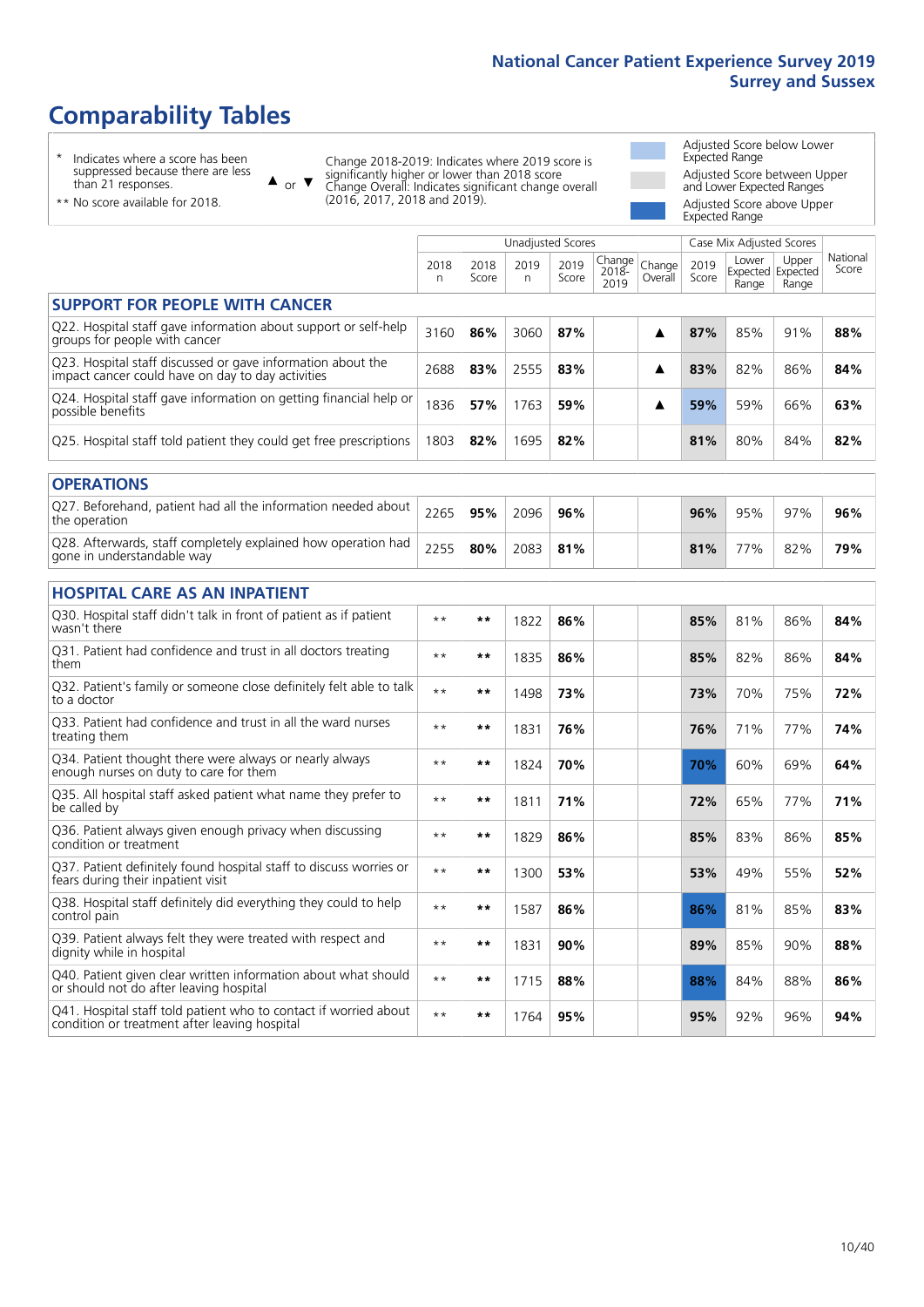## **Comparability Tables**

\* Indicates where a score has been suppressed because there are less than 21 responses.

 $\triangle$  or  $\nabla$ 

Change 2018-2019: Indicates where 2019 score is significantly higher or lower than 2018 score Change Overall: Indicates significant change overall (2016, 2017, 2018 and 2019).

Adjusted Score below Lower Expected Range Adjusted Score between Upper and Lower Expected Ranges Adjusted Score above Upper Expected Range

\*\* No score available for 2018.

|                                                                                                                       |           |               | <b>Unadjusted Scores</b> |               |                         |                   | Case Mix Adjusted Scores |                                     |                |                   |
|-----------------------------------------------------------------------------------------------------------------------|-----------|---------------|--------------------------|---------------|-------------------------|-------------------|--------------------------|-------------------------------------|----------------|-------------------|
|                                                                                                                       | 2018<br>n | 2018<br>Score | 2019<br>n.               | 2019<br>Score | Change<br>2018-<br>2019 | Change<br>Overall | 2019<br>Score            | Lower<br>Expected Expected<br>Range | Upper<br>Range | National<br>Score |
| <b>HOSPITAL CARE AS A DAY PATIENT / OUTPATIENT</b>                                                                    |           |               |                          |               |                         |                   |                          |                                     |                |                   |
| Q43. Patient definitely found hospital staff to discuss worries or<br>fears during their outpatient or day case visit | 3010      | 72%           | 2820                     | 71%           |                         |                   | 71%                      | 68%                                 | 73%            | 71%               |
| Q44. Cancer doctor had the right documents at patient's last<br>outpatient appointment                                | 3697      | 96%           | 3406                     | 96%           |                         |                   | 96%                      | 95%                                 | 97%            | 96%               |
| Q46. Beforehand patient completely had all information needed<br>about radiotherapy treatment                         | 954       | 87%           | 1013                     | 88%           |                         |                   | 88%                      | 84%                                 | 89%            | 86%               |
| Q47. Patient completely given understandable information<br>about whether radiotherapy was working                    | 791       | 63%           | 860                      | 62%           |                         |                   | 63%                      | 57%                                 | 63%            | 60%               |
| Q49. Beforehand patient completely had all information needed<br>about chemotherapy treatment                         | 1875      | 85%           | 1775                     | 85%           |                         |                   | 85%                      | 83%                                 | 86%            | 84%               |
| Q50. Patient given enough information about whether<br>chemotherapy was working in a completely understandable way    | 1717      | 67%           | 1624                     | 67%           |                         |                   | 67%                      | 65%                                 | 70%            | 68%               |
| <b>HOME CARE AND SUPPORT</b>                                                                                          |           |               |                          |               |                         |                   |                          |                                     |                |                   |
| Q51. Hospital staff definitely gave family or someone close all<br>the information needed to help care at home        | 3335      | 62%           | 3120                     | 59%           |                         |                   | 59%                      | 56%                                 | 63%            | 60%               |
| Q52. Patient definitely given enough support from health or<br>social services during treatment                       | 1792      | 51%           | 1752                     | 51%           |                         |                   | 50%                      | 46%                                 | 58%            | 52%               |
| Q53. Patient definitely given enough support from health or<br>social services after treatment                        | 1051      | 44%           | 1065                     | 44%           |                         |                   | 44%                      | 38%                                 | 52%            | 45%               |
| <b>CARE FROM YOUR GENERAL PRACTICE</b>                                                                                |           |               |                          |               |                         |                   |                          |                                     |                |                   |
| Q54. GP given enough information about patient's condition<br>and treatment                                           | 3649      | 96%           | 3446                     | 96%           |                         |                   | 95%                      | 95%                                 | 96%            | 95%               |
| Q55. General practice staff definitely did everything they could<br>to support patient during treatment               | 2762      | 59%           | 2558                     | 59%           |                         |                   | 59%                      | 55%                                 | 62%            | 58%               |
| <b>YOUR OVERALL NHS CARE</b>                                                                                          |           |               |                          |               |                         |                   |                          |                                     |                |                   |
| Q56. Different people treating and caring for patient always                                                          | $* *$     | $***$         |                          |               |                         |                   |                          |                                     |                |                   |
| work well together to give best possible care                                                                         |           |               | 3848                     | 72%           |                         |                   | 72%                      | 70%                                 | 75%            | 73%               |
| Q57. Patient given a care plan                                                                                        | 3271      | 32%           | 3059                     | 35%           |                         | ▲                 | 36%                      | 33%                                 | 42%            | 38%               |
| Q58. Overall the administration of care was good or very good                                                         | 4249      | 88%           | 3983                     | 89%           |                         |                   | 89%                      | 87%                                 | 91%            | 89%               |
| Q59. Patient felt length of time for attending clinics and<br>appointments for cancer was about right                 | 4210      | 70%           | 3944                     | 70%           |                         | ▲                 | 71%                      | 66%                                 | 73%            | 69%               |
| Q60. Someone discussed with patient whether they would like<br>to take part in cancer research                        | 4044      | 29%           | 3768                     | 28%           |                         |                   | 28%                      | 23%                                 | 37%            | 30%               |
| Q61. Patient's average rating of care scored from very poor to<br>very good                                           | 4191      | 8.8           | 3890                     | 8.8           |                         | ▲                 | 8.8                      | 8.7                                 | 8.9            | 8.8               |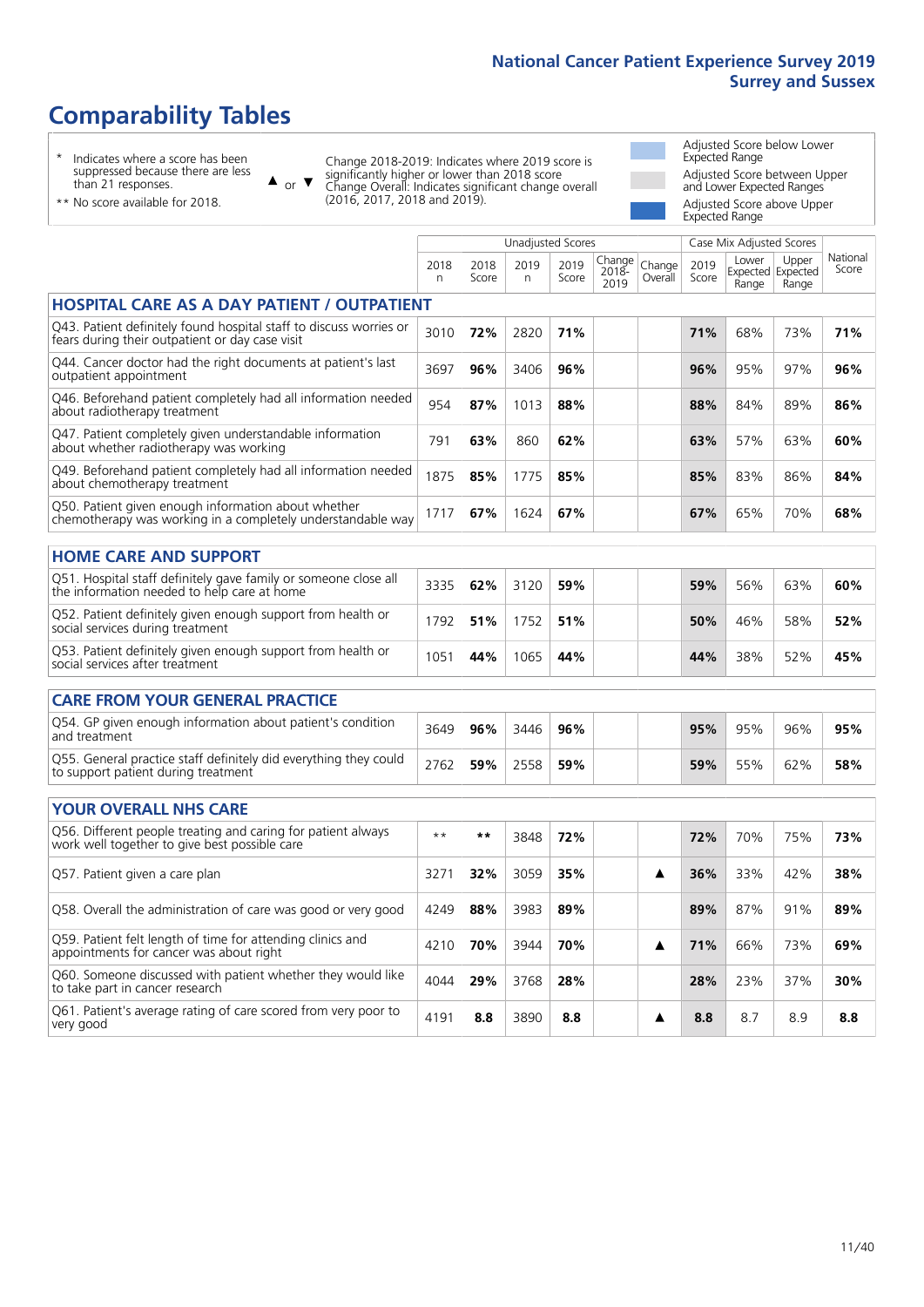- \* Indicates where a score has been suppressed because there are less than 21 responses.
- n.a. Indicates that there were no respondents for that tumour group.

| <b>SEEING YOUR GP</b>                           |                 |               |               |            |                   |                |                  |      | Tumour Group                |         |      |                 |                                                     |       |                |
|-------------------------------------------------|-----------------|---------------|---------------|------------|-------------------|----------------|------------------|------|-----------------------------|---------|------|-----------------|-----------------------------------------------------|-------|----------------|
|                                                 |                 | Brain.<br>CNS | <b>Breast</b> | Colorectal | ত<br>Gynaecologic | Haematological | Head and<br>Neck | Lung | Prostate                    | Sarcoma | Skin | Upper<br>Gastro | $\sigma$<br>Jrologica                               | Other | All<br>Cancers |
| Q1. Saw GP once or twice before being told they | <b>Alliance</b> |               |               | 93% 75%    |                   |                |                  |      | 78% 67% 81% 68% 85%         |         |      |                 | 93% 69% 85% 73% 79%                                 |       |                |
| needed to go to hospital                        | National        | 59%           |               |            |                   |                |                  |      |                             |         |      |                 | 94% 75% 77% 67% 79% 71% 82% 71% 90% 74% 83% 74% 79% |       |                |
| Q2. Patient thought they were seen as soon as   | <b>Alliance</b> |               |               |            |                   |                |                  |      | 88% 83% 80% 83% 82% 81% 91% |         |      |                 | 93% 75% 85% 81% 85%                                 |       |                |
| necessary                                       | National        | 79%           |               |            |                   |                |                  |      |                             |         |      |                 | 89% 83% 81% 82% 81% 84% 86% 69% 85% 79% 85% 79%     |       | 84%            |

#### **DIAGNOSTIC TESTS** Tumour Group

|                                                   |                                                                  | Brain   | <b>Breast</b> | olorectal.<br>LGT       | $\overline{\sigma}$<br>Gynaecologic | Haematological      | Head and<br>Neck | Lung | Prostate | Sarcoma                 | Skin | Upper<br>Gastro | rological           | Other       | All<br>Cancers |
|---------------------------------------------------|------------------------------------------------------------------|---------|---------------|-------------------------|-------------------------------------|---------------------|------------------|------|----------|-------------------------|------|-----------------|---------------------|-------------|----------------|
| Q5. Received all the information needed about     | Alliance                                                         |         | 96%           | 96%                     | 92%                                 |                     | 97% 94% 97% 96%  |      |          |                         | 94%  | 96%             |                     | 94% 95% 95% |                |
| the test                                          | National                                                         | 93%     |               | 95% 95%                 |                                     |                     |                  |      |          | 93% 95% 93% 95% 95% 93% | 96%  | 95%             |                     | 95% 95% 95% |                |
| Q6. The length of time waiting for the test to be | Alliance                                                         | $\star$ | 90%           | 86% 84% 89% 92% 84% 90% |                                     |                     |                  |      |          |                         | 89%  |                 | 78% 87% 90% 88%     |             |                |
| done was about right                              | National 84% 91% 88% 86% 89% 88% 87% 87% 81% 87% 84% 87% 86% 88% |         |               |                         |                                     |                     |                  |      |          |                         |      |                 |                     |             |                |
| Q7. Test results explained in completely          | Alliance                                                         |         |               | 83% 82%                 |                                     | 78% 75% 74% 80% 88% |                  |      |          | $\star$                 |      |                 | 83% 72% 79% 80% 80% |             |                |
| understandable way                                | National 71% 83% 82% 77% 77% 79% 80% 80% 78% 84% 75% 80% 76% 80% |         |               |                         |                                     |                     |                  |      |          |                         |      |                 |                     |             |                |

| <b>FINDING OUT WHAT WAS WRONG WITH YOU</b>        |            |         |               |                             |                                 |                   |                  |                 | <b>Tumour Group</b> |         |                                               |                 |             |                     |                |
|---------------------------------------------------|------------|---------|---------------|-----------------------------|---------------------------------|-------------------|------------------|-----------------|---------------------|---------|-----------------------------------------------|-----------------|-------------|---------------------|----------------|
|                                                   |            | Brain   | <b>Breast</b> | ∼<br>olorectal.<br>LGT<br>Ü | Gynaecological                  | aematologica<br>Ĩ | Head and<br>Neck | Lung            | Prostate            | Sarcoma | Skin                                          | Upper<br>Gastro | Urological  | Other               | All<br>Cancers |
| Q10. Patient told they could bring a family       | Alliance   | $\star$ | 84%           | 82%                         | 83%                             | 72% 73% 75% 81%   |                  |                 |                     | $\ast$  | <b>71%</b>                                    | 82%             | 78%         | 82%                 | 80%            |
| member or friend when first told they had cancer  | National   | 85%     | 82%           | 82%                         | 71%                             | 71%               | 71%              | 77%   79%   73% |                     |         | 69%                                           | 76%             | 73%         | 75%                 | 77%            |
| Q11. Patient felt they were told sensitively that | Alliance   | $\star$ | 90%           |                             | 86% 84% 81% 84% 79% 90%         |                   |                  |                 |                     | $\star$ |                                               | 90% 84%         |             | 84% 85% 86%         |                |
| they had cancer                                   | National   | 79%     |               |                             | 89% 87% 82% 84% 87% 83% 86% 84% |                   |                  |                 |                     |         |                                               |                 |             | 89% 81% 84% 83% 86% |                |
| Q12. Patient completely understood the            | Alliance   | $\star$ | 78%           | 80%                         | 75%                             |                   |                  | 57% 72% 72% 83% |                     |         | 81%                                           | 68%             | 78%         | 69%                 | 173%           |
| explanation of what was wrong                     | National I | 66%     | 77%           | 79%                         | 73%                             | 60%               |                  | 78%   76%   79% |                     | 67%     |                                               |                 | 80% 70% 77% |                     | 70% 73%        |
| Q13. Patient given easy to understand written     | Alliance   | $\star$ | 81%           | 78%                         | 70%                             | 75%               |                  | 68% 66% 88%     |                     | $\star$ |                                               |                 | 88% 64% 81% | 66%                 | 77%            |
| information about the type of cancer they had     | National   | 66%     | 78%           | 73%                         | 71%                             |                   |                  |                 |                     |         | 76%   69%   67%   83%   67%   84%   67%   74% |                 |             | 65%                 | 74%            |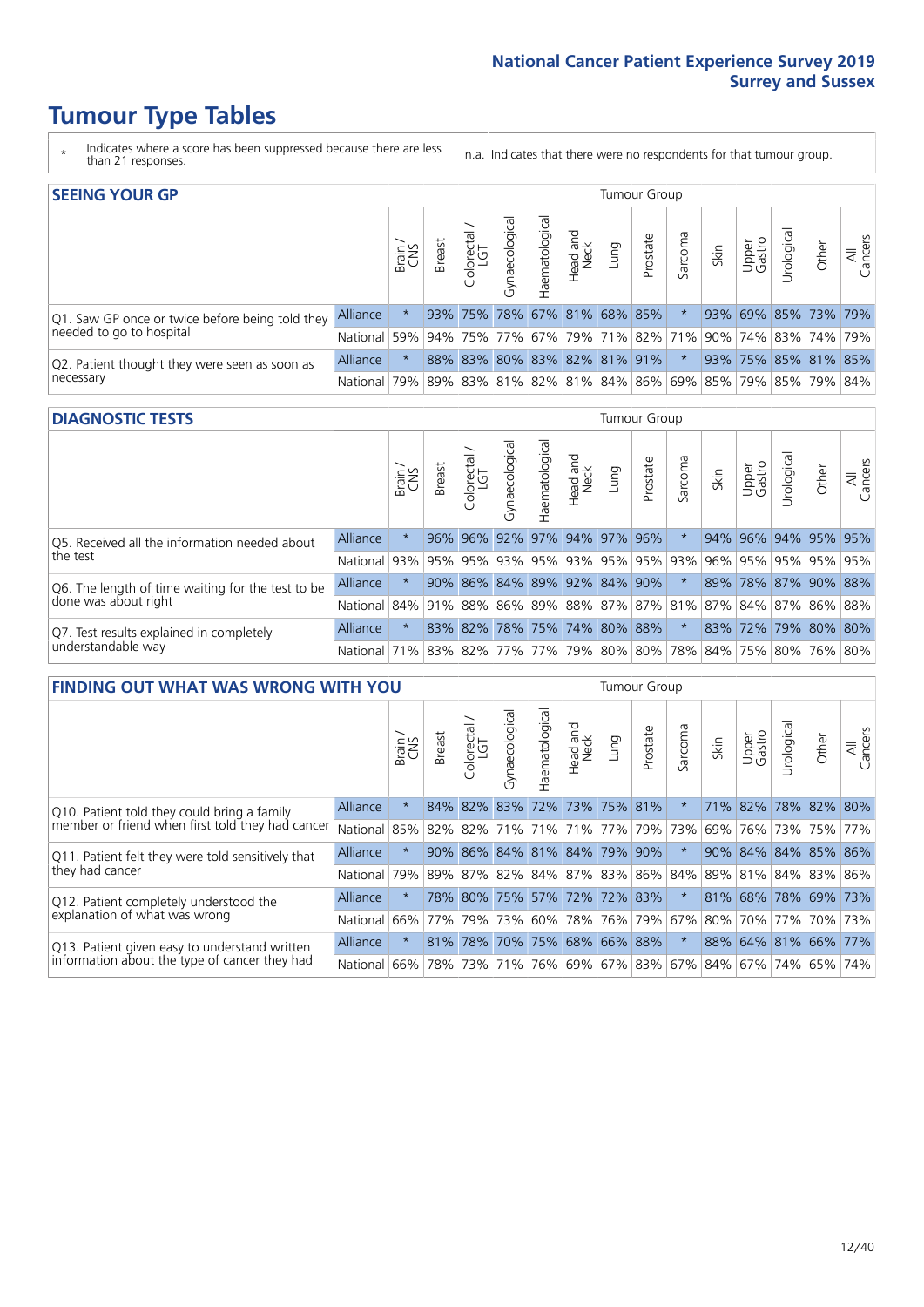- \* Indicates where a score has been suppressed because there are less than 21 responses.
- n.a. Indicates that there were no respondents for that tumour group.

| <b>DECIDING THE BEST TREATMENT FOR YOU</b>         |                 |         |               |                            |                |                |                        |                             | <b>Tumour Group</b> |                                 |                 |                 |                     |             |                |
|----------------------------------------------------|-----------------|---------|---------------|----------------------------|----------------|----------------|------------------------|-----------------------------|---------------------|---------------------------------|-----------------|-----------------|---------------------|-------------|----------------|
|                                                    |                 | Brain   | <b>Breast</b> | olorectal<br>LGT<br>$\cup$ | Gynaecological | Haematological | ad and<br>Neck<br>Head | Lung                        | Prostate            | arcoma<br>vĀ                    | Skin            | Upper<br>Gastro | Jrological          | Other       | All<br>Cancers |
| Q14. Patient felt that treatment options were      | <b>Alliance</b> | $\star$ | 84%           | 85%                        | 86%            | 79%            |                        | 88% 80%                     | 86%                 | $\star$                         | 88%             | 83%             | 83%                 | 78%         | 83%            |
| completely explained                               | National        | 85%     | 85%           | 85%                        | 85% 82%        |                |                        | 87% 84% 83% 83%             |                     |                                 | 89%             | 81%             | 83%                 | 79% 83%     |                |
| Q15. Patient felt possible side effects were       | <b>Alliance</b> | $\star$ | 75%           | 74%                        |                |                | 73% 64% 67%            | 70% 78%                     |                     |                                 | 78%             | 69%             | 72% 70% 72%         |             |                |
| definitely explained in an understandable way      | National        | 69%     | 74%           | 76%                        |                |                | 75% 69% 73%            |                             | 74% 73%             | 73%                             | 77%             | 72%             | 71%                 | 70% 73%     |                |
| Q16. Patient definitely given practical advice and | Alliance        | $\star$ | 69%           | 68%                        |                |                |                        | 70% 63% 60% 68% 66%         |                     | $^\star$                        | 67%             |                 | 70% 64% 61% 66%     |             |                |
| support in dealing with side effects of treatment  | National        | 63%     | 70%           | 70%                        |                |                |                        | 69% 65% 70% 69% 65%         |                     | 66%                             | 71 <sup>%</sup> |                 | 66% 63% 64% 67%     |             |                |
| Q17. Patient definitely told about side effects    | <b>Alliance</b> | $\star$ |               |                            |                |                |                        | 57% 56% 52% 47% 61% 50% 70% |                     | $\ast$                          |                 |                 | 62% 50% 59% 46% 55% |             |                |
| that could affect them in the future               | National        | 62%     | 57%           | 59%                        |                |                |                        | 56% 51% 64% 56% 66%         |                     | 54%                             | 66%             | 53%             |                     | 56% 52%     | 57%            |
| Q18. Patient definitely involved as much as they   | Alliance        | $\star$ |               |                            |                |                |                        | 80% 84% 85% 77% 77% 79% 89% |                     | $\star$                         | 89%             |                 | 74% 83% 76% 81%     |             |                |
| wanted in decisions about care and treatment       | National        | 79%     |               |                            |                |                |                        |                             |                     | 81% 83% 81% 80% 81% 81% 84% 81% | 87%             | 79%             |                     | 79% 78% 81% |                |

### **CLINICAL NURSE SPECIALIST (CNS)** Tumour Group

|                                             |          | Brain<br>CNS | <b>Breast</b>   | Colorectal<br>LGT | Gynaecologic                | ᠊ᢛ<br>Ü<br>aematologi | Head and<br>Neck | Lung | Prostate | Sarcoma | Skin | Upper<br>Gastro | ᅙ<br>Irologica | Other                                                   | All<br>Cancers |
|---------------------------------------------|----------|--------------|-----------------|-------------------|-----------------------------|-----------------------|------------------|------|----------|---------|------|-----------------|----------------|---------------------------------------------------------|----------------|
| Q19. Patient given the name of a CNS who    | Alliance | $\star$      |                 | 95% 95%           | 96%                         |                       | 91% 84% 92% 93%  |      |          |         | 92%  | 92%             |                | 90% 92%                                                 | 93%            |
| would support them through their treatment  | National |              | 95% 95% 92% 95% |                   |                             |                       | 92% 91%          |      |          |         |      |                 |                | 94% 91% 91% 91% 93% 85% 89%                             | 92%            |
| Q20. Patient found it very or quite easy to | Alliance | $\star$      |                 |                   | 82% 83% 78% 84% 84% 79% 84% |                       |                  |      |          | $\star$ |      |                 |                | 90% 82% 81% 81% 82%                                     |                |
| contact their CNS                           | National |              |                 |                   |                             |                       |                  |      |          |         |      |                 |                | 86% 84% 88% 85% 87% 86% 86% 80% 86% 90% 85% 83% 83% 85% |                |
| Q21. Patient got understandable answers to  | Alliance | $\star$      | 86%             | 90%               | 83%                         |                       | 89% 85% 85% 92%  |      |          | $\star$ |      |                 |                | 91% 89% 87% 84% 88%                                     |                |
| important questions all or most of the time | National |              |                 |                   |                             |                       |                  |      |          |         |      |                 |                | 82% 87% 89% 86% 89% 88% 86% 87% 87% 93% 86% 87% 86%     | 87%            |

| <b>SUPPORT FOR PEOPLE WITH CANCER</b>                                                             |                 |         |               |                        |                |                |                        |                             | <b>Tumour Group</b> |         |      |                 |                             |             |                |
|---------------------------------------------------------------------------------------------------|-----------------|---------|---------------|------------------------|----------------|----------------|------------------------|-----------------------------|---------------------|---------|------|-----------------|-----------------------------|-------------|----------------|
|                                                                                                   |                 | Brain   | <b>Breast</b> | olorectal.<br>LGT<br>Ũ | Gynaecological | Haematological | ad and<br>Neck<br>Head | Lung                        | Prostate            | Sarcoma | Skin | Upper<br>Gastro | Jrological                  | Other       | All<br>Cancers |
| Q22. Hospital staff gave information about<br>support or self-help groups for people with         | Alliance        | $\star$ | 91%           | 90%                    | 80%            |                |                        | 83% 92% 86%                 | 93%                 | $\star$ | 88%  |                 | 83% 85% 80% 87%             |             |                |
| cancer                                                                                            | National        | 92%     | 92%           | 88%                    |                |                |                        | 87% 86% 88% 87% 91%         |                     | 86%     | 90%  |                 | 88% 81%                     | 83% 88%     |                |
| Q23. Hospital staff discussed or gave information<br>about the impact cancer could have on day to | <b>Alliance</b> | $\star$ |               | 85% 85%                |                |                |                        | 77% 79% 82% 81% 89%         |                     | $\star$ | 90%  | 78%             |                             | 83% 80% 83% |                |
| day activities                                                                                    | National        | 84%     | 86%           | 85%                    |                |                |                        | 82% 84% 84% 83% 88%         |                     | 81%     | 86%  |                 | 83% 78%                     | 79% 84%     |                |
| Q24. Hospital staff gave information on getting                                                   | <b>Alliance</b> | $\star$ |               |                        |                |                |                        | 67% 54% 55% 53% 67% 69% 63% |                     |         |      |                 | 53% 51% 42% 52% 59%         |             |                |
| financial help or possible benefits                                                               | National        | 78%     | 68%           | 61%                    |                |                |                        | 66% 61% 67% 72% 55%         |                     | 64%     | 60%  |                 | 64% 47%                     | 59% 63%     |                |
| Q25. Hospital staff told patient they could get                                                   | <b>Alliance</b> | $\star$ | 81%           | 83%                    |                |                |                        | 79% 86% 82% 84% 75%         |                     | $\ast$  |      |                 | 76% 86% 75% 81% 82%         |             |                |
| free prescriptions                                                                                | National        | 82%     |               | 81% 83%                |                |                |                        | 79% 87% 84% 86% 80%         |                     | 78%     |      |                 | 71%   84%   73%   81%   82% |             |                |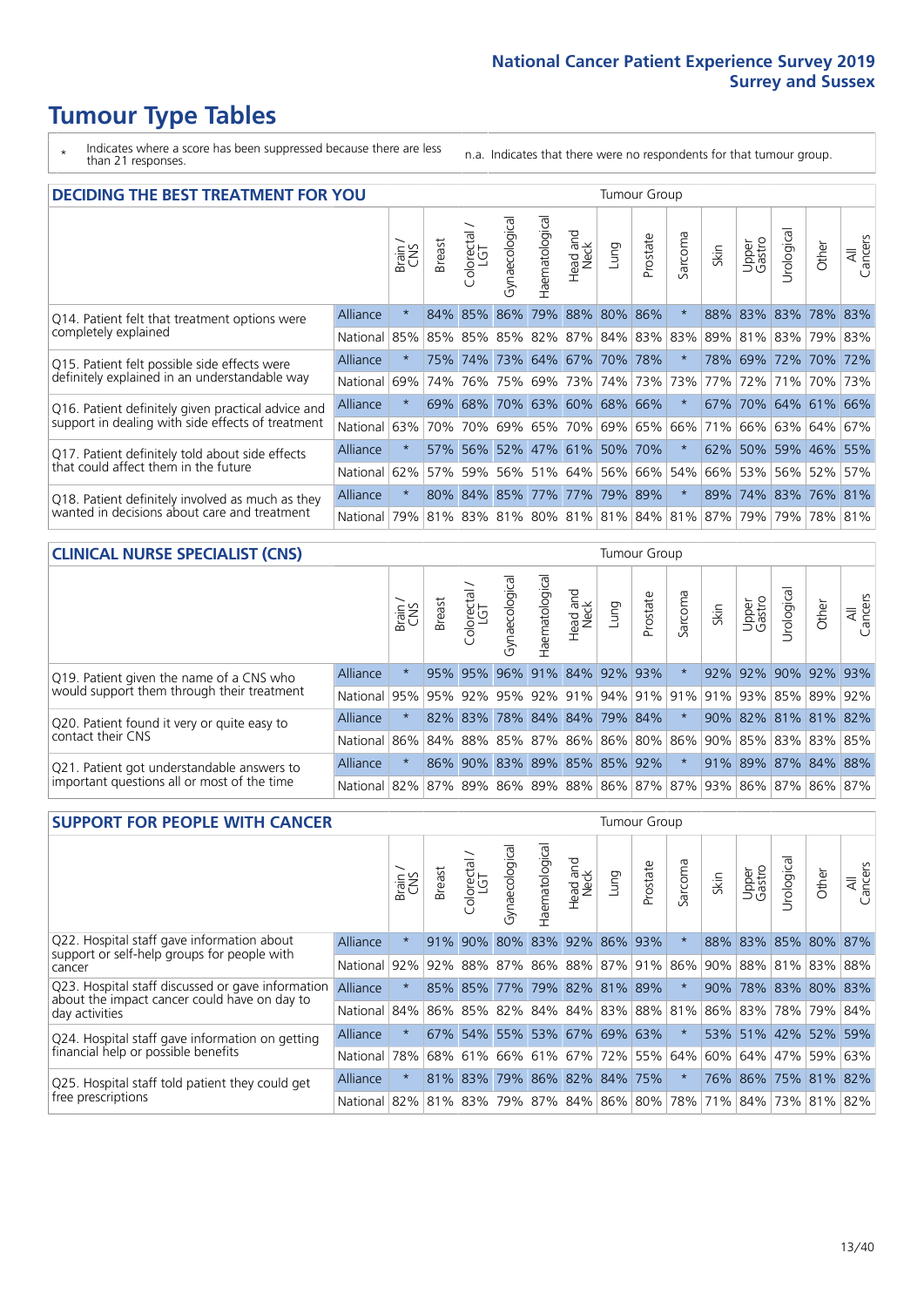- \* Indicates where a score has been suppressed because there are less than 21 responses.
- n.a. Indicates that there were no respondents for that tumour group.

| <b>OPERATIONS</b>                                |                 |               |               |            |                |                |                  |      | Tumour Group                        |         |      |                 |                                                     |       |                |
|--------------------------------------------------|-----------------|---------------|---------------|------------|----------------|----------------|------------------|------|-------------------------------------|---------|------|-----------------|-----------------------------------------------------|-------|----------------|
|                                                  |                 | Brain.<br>CNS | <b>Breast</b> | Colorectal | Gynaecological | Haematological | Head and<br>Neck | Lung | Prostate                            | Sarcoma | Skin | Upper<br>Gastro | σ<br>Jrologica                                      | Other | All<br>Cancers |
| Q27. Beforehand, patient had all the information | <b>Alliance</b> |               |               | 97% 97%    |                |                |                  |      | 94% 96% 91% 98% 98%                 |         |      |                 | 95% 97% 96% 94% 96%                                 |       |                |
| needed about the operation                       | National 96%    |               |               |            |                |                |                  |      | 97% 96% 96% 94% 96% 95% 97% 95% 96% |         |      |                 | 96% 95% 95% 96%                                     |       |                |
| Q28. Afterwards, staff completely explained how  | <b>Alliance</b> |               |               |            |                |                |                  |      | 82% 82% 77% 81% 77% 78% 85%         |         |      |                 | 88% 73% 81% 78% 81%                                 |       |                |
| operation had gone in understandable way         | National 76%    |               |               |            |                |                |                  |      |                                     |         |      |                 | 79% 83% 79% 78% 79% 79% 78% 80% 82% 79% 76% 77% 79% |       |                |

#### **HOSPITAL CARE AS AN INPATIENT** Tumour Group

|                                                                                                  |              | Brain   | Breast | $\overline{\phantom{0}}$<br>Colorectal /<br>LGT | Gynaecological | Haematological                      | Head and<br>Neck | Lung    | Prostate | Sarcoma | Skin    | Upper<br>Gastro | Urological | Other           | All<br>Cancers |
|--------------------------------------------------------------------------------------------------|--------------|---------|--------|-------------------------------------------------|----------------|-------------------------------------|------------------|---------|----------|---------|---------|-----------------|------------|-----------------|----------------|
| Q30. Hospital staff didn't talk in front of patient                                              | Alliance     | $\star$ | $90\%$ |                                                 |                | 84% 81% 85% 85% 79% 93%             |                  |         |          | 90%     | $\star$ |                 |            | 84% 86% 85% 86% |                |
| as if patient wasn't there                                                                       | National     | 81%     | 86%    | 81%                                             | 83%            | 84%                                 | 83%              | 81%     | 88%      | 86%     | 86%     | 81%             | 83%        | 82%             | 84%            |
| Q31. Patient had confidence and trust in all                                                     | Alliance     | $\star$ | 84%    |                                                 |                | 84% 87% 87% 90% 81%                 |                  |         | 88%      | 90%     | $\star$ |                 |            | 89% 84% 87% 86% |                |
| doctors treating them                                                                            | National     | 82%     |        |                                                 |                | 83% 85% 83% 82% 87% 83% 89%         |                  |         |          | 86%     | 85%     |                 |            | 81% 85% 80% 84% |                |
| Q32. Patient's family or someone close definitely                                                | Alliance     | $\star$ | 73%    | 70%                                             | 68%            | 79% 74% 65%                         |                  |         | 77%      | 77%     | $\star$ |                 |            | 70% 73% 72% 73% |                |
| felt able to talk to a doctor                                                                    | National     | 67%     | 72%    | 73%                                             | 72%            | 74%                                 |                  | 75% 74% | 72%      | 71%     | 74%     |                 | 73% 71%    | 69%             | 72%            |
| Q33. Patient had confidence and trust in all the                                                 | Alliance     | $\star$ |        |                                                 |                | 73% 73% 72% 82% 71% 70% 80% 83%     |                  |         |          |         | $\ast$  |                 |            | 77% 79% 76% 76% |                |
| ward nurses treating them                                                                        | National     | 72%     | 73%    | 72%                                             |                | 71% 77%                             |                  | 75% 77% | 79%      | 74%     | 75%     |                 | 73% 77%    | 69% 74%         |                |
| Q34. Patient thought there were always or nearly                                                 | Alliance     | $\star$ | 68%    | 68%                                             | 68%            | 71%                                 |                  | 70% 63% | 75%      | 83%     | $\star$ | 76%             | 71%        | 70%             | 70%            |
| always enough nurses on duty to care for them                                                    | National     | 68%     | 64%    | 62%                                             | 63%            | 63%                                 | 65%              | 68%     | 72%      | 65%     | 70%     | 65%             | 66%        | 60% 64%         |                |
| Q35. All hospital staff asked patient what name                                                  | Alliance     | $\star$ | 62%    |                                                 |                | 74% 73% 72% 67% 68% 78%             |                  |         |          | 76%     |         |                 |            | 76% 75% 76% 71% |                |
| they prefer to be called by                                                                      | National     | 68%     | 62%    | 74%                                             | 65%            | 72%                                 |                  | 71% 76% | 72%      | 74%     | 70%     | 78%             | 76%        | 69% 71%         |                |
| Q36. Patient always given enough privacy when                                                    | Alliance     | $\star$ | 84%    | 86%                                             | 82%            | 88% 88% 82%                         |                  |         | 90%      | 90%     | $\star$ | 87%             |            | 86% 85% 86%     |                |
| discussing condition or treatment                                                                | National     | 78%     |        |                                                 |                | 84% 85% 81% 86% 87% 84%             |                  |         | 88%      | 84%     | 84%     |                 |            | 84% 85% 82% 85% |                |
| Q37. Patient definitely found hospital staff to                                                  | Alliance     | $\star$ |        | 50% 57%                                         |                | 51% 56% 59% 49%                     |                  |         | 57%      | 57%     | $\star$ |                 |            | 55% 46% 50%     | 53%            |
| discuss worries or fears during their inpatient visit                                            | National     | 45%     |        |                                                 |                | 51% 55% 51% 56% 52% 49% 53%         |                  |         |          | 54%     | 51%     |                 |            | 53% 49% 46% 52% |                |
| Q38. Hospital staff definitely did everything they                                               | Alliance     | $\star$ |        |                                                 |                | 86% 87% 86% 89% 81% 76% 87% 89%     |                  |         |          |         | $\star$ |                 |            | 89% 83% 86% 86% |                |
| could to help control pain                                                                       | National     | 85%     | 83%    | 84%                                             | 82%            | 82% 80% 84%                         |                  |         | 85%      | 83%     | 85%     | 82%             |            | 81% 82% 83%     |                |
| Q39. Patient always felt they were treated with                                                  | Alliance     | $\star$ | 88%    | 89%                                             |                | 86% 92% 86% 87%                     |                  |         | 94% 93%  |         |         |                 |            | 93% 90% 88% 90% |                |
| respect and dignity while in hospital                                                            | National     | 85%     | 87%    | 87%                                             |                | 85% 89% 87% 88% 91% 89%             |                  |         |          |         | 89%     | 88%             |            | 90% 86% 88%     |                |
| Q40. Patient given clear written information<br>about what should or should not do after leaving | Alliance     | $\star$ | 89%    | 89%                                             |                | 84% 85% 86% 82% 95%                 |                  |         |          | 89%     | $\star$ |                 |            | 80% 93% 84% 88% |                |
| hospital                                                                                         | National     | 80%     | 89%    | 86%                                             |                | 86% 83% 87% 82%                     |                  |         | 91% 85%  |         | 90%     |                 | 82% 87%    | 83% 86%         |                |
| Q41. Hospital staff told patient who to contact<br>if worried about condition or treatment after | Alliance     | $\star$ | 96%    | 97%                                             |                | 94% 95% 91% 90% 98% 93%             |                  |         |          |         | $\star$ |                 |            | 94% 93% 93% 95% |                |
| leaving hospital                                                                                 | National 94% |         |        |                                                 |                | 95% 95% 93% 96% 93% 92% 96% 94% 95% |                  |         |          |         |         |                 |            | 92% 92% 93% 94% |                |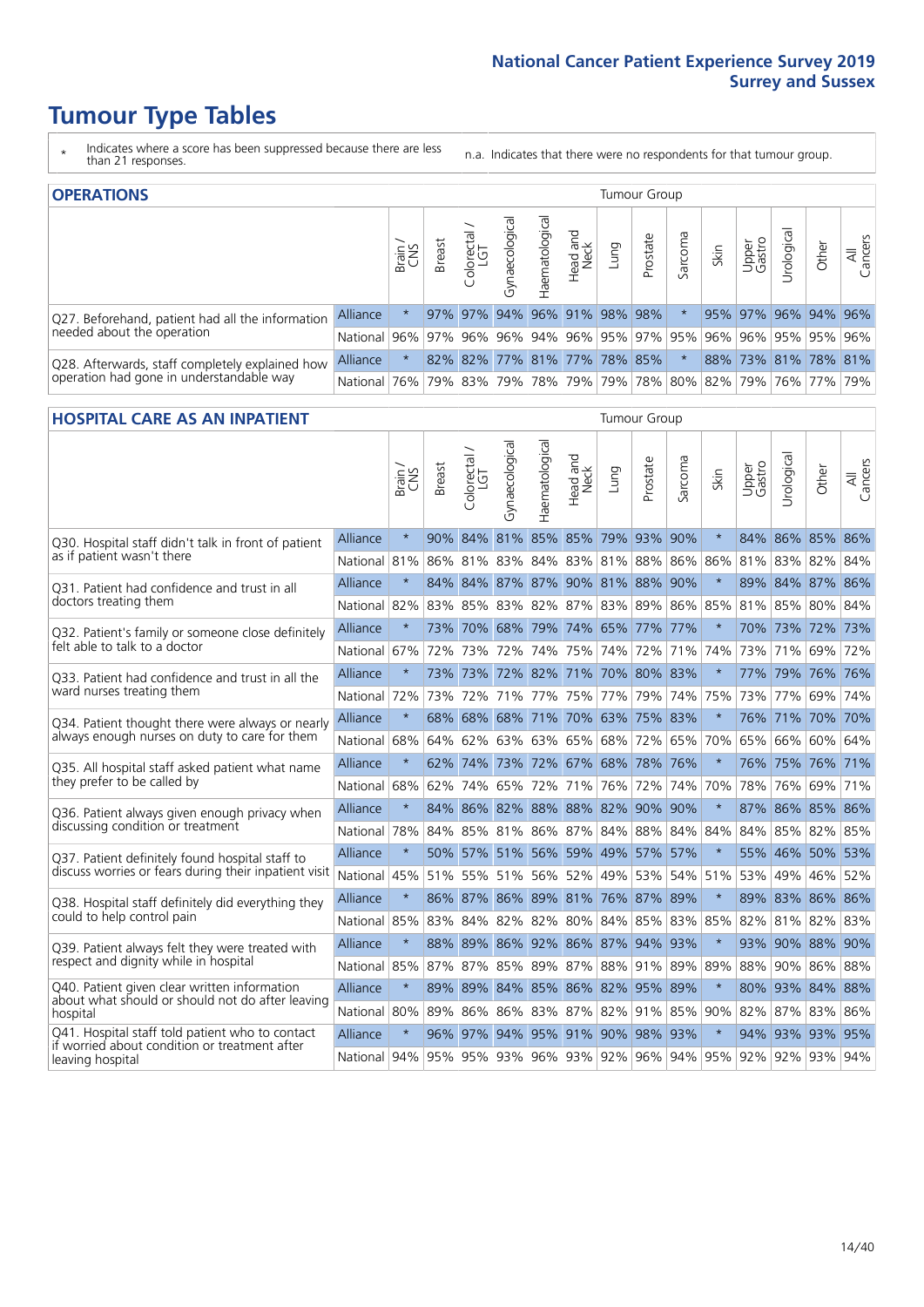- \* Indicates where a score has been suppressed because there are less than 21 responses.
- n.a. Indicates that there were no respondents for that tumour group.

|                                                                                     | <b>HOSPITAL CARE AS A DAY PATIENT / OUTPATIENT</b> |         |               |                 |                |                |                        | Tumour Group    |              |         |         |                 |            |             |                |
|-------------------------------------------------------------------------------------|----------------------------------------------------|---------|---------------|-----------------|----------------|----------------|------------------------|-----------------|--------------|---------|---------|-----------------|------------|-------------|----------------|
|                                                                                     |                                                    | Brain   | <b>Breast</b> | ╮<br>Colorectal | Gynaecological | Haematological | ad and<br>Neck<br>Head | Lung            | Prostate     | Sarcoma | Skin    | Upper<br>Gastro | Jrological | Other       | All<br>Cancers |
| Q43. Patient definitely found hospital staff to                                     | Alliance                                           | $\star$ | 71%           | 71%             | 68%            | 73%            | 78%                    | 65%             | 77%          | $\star$ | 66%     | 73%             | 67%        | 64%         | 71%            |
| discuss worries or fears during their outpatient or<br>day case visit               | National                                           | 66%     | 68%           | 73%             | 70%            | 73%            | 72%                    | 70%             | 74%          | 72%     | 72%     | 71%             | 67%        | 68%         | 71%            |
| Q44. Cancer doctor had the right documents at                                       | Alliance                                           | $\star$ | 95%           | 94%             | 99%            | 96% 97%        |                        | 96% 97%         |              | $\ast$  | 96%     | 96%             | 95%        | 95%         | 96%            |
| patient's last outpatient appointment                                               | National                                           | 94%     | 96%           | 96%             | 96%            | 97%            |                        | 96% 96%         | 96%          | 96%     | 96%     | 94%             | 96%        | 95%         | 96%            |
| Q46. Beforehand patient completely had<br>all information needed about radiotherapy | Alliance                                           | $\star$ | 90%           | 95%             |                |                |                        | 89% 86% 81% 91% | 90%          | $\star$ |         | 84%             | 76%        | 76% 88%     |                |
| treatment                                                                           | National                                           | 91%     | 88%           | 83%             |                | 88% 84%        |                        | 86% 86% 88%     |              | 88%     | 84%     | 86%             | 83%        | 84% 86%     |                |
| Q47. Patient completely given understandable                                        | Alliance                                           | $\star$ | 65%           | 50%             |                | 69% 58% 64%    |                        |                 | 59% 67%      | $\ast$  |         | 65%             | 52%        | 50% 62%     |                |
| information about whether radiotherapy was<br>working                               | National                                           | 56%     | 60%           | 57%             | 61%            | 62%            |                        | 63% 59% 60%     |              | 67%     | 57%     | 52%             | 59%        | 59% 60%     |                |
| Q49. Beforehand patient completely had all                                          | Alliance                                           | $\star$ | 84%           |                 | 87% 89% 85%    |                |                        | 77% 84% 92%     |              | $\ast$  |         |                 | 84% 85%    | 82% 85%     |                |
| information needed about chemotherapy<br>treatment                                  | National                                           | 80%     | 82%           | 86%             | 87%            | 85%            |                        | 79% 84% 86%     |              | 86%     | 90%     | 84%             | 85%        | 85% 84%     |                |
| Q50. Patient given enough information about                                         | <b>Alliance</b>                                    | $\star$ | $66\%$        | 65%             | 72%            |                |                        | 75% 46% 63% 65% |              | $^\ast$ | $\star$ | 57%             |            | 66% 63% 67% |                |
| whether chemotherapy was working in a<br>completely understandable way              | National                                           | 54%     | 62%           |                 | 64% 68% 75%    |                |                        | 57% 67% 66%     |              | 71%     | 79%     | 61%             |            | 68% 69% 68% |                |
| <b>HOME CARE AND SUPPORT</b>                                                        |                                                    |         |               |                 |                |                |                        |                 | Tumour Group |         |         |                 |            |             |                |

| IIVIIL CAIL AILD JUI UII                                                                     |          |              |               |                             |                |                |                  |                         |          |         |         |                 |            |                 |                |
|----------------------------------------------------------------------------------------------|----------|--------------|---------------|-----------------------------|----------------|----------------|------------------|-------------------------|----------|---------|---------|-----------------|------------|-----------------|----------------|
|                                                                                              |          | Brain<br>CNS | <b>Breast</b> | olorectal.<br>LGT<br>$\cup$ | Gynaecological | Haematological | Head and<br>Neck | Lung                    | Prostate | Sarcoma | Skin    | Upper<br>Gastro | Urological | Other           | All<br>Cancers |
| Q51. Hospital staff definitely gave family or<br>someone close all the information needed to | Alliance | $\star$      |               | 58% 54%                     | 57%            |                | 60% 68%          | 55%                     | 68%      |         |         |                 |            | 62% 55% 62% 52% | 59%            |
| help care at home                                                                            | National | 58%          |               | 58% 63%                     | 57%            |                |                  | 62% 67% 59% 61% 62% 65% |          |         |         | 60%             |            | 59% 55%         | 60%            |
| Q52. Patient definitely given enough support                                                 | Alliance | $\star$      |               | 50% 64%                     |                |                |                  | 34% 49% 56% 47% 49%     |          | $\ast$  | 64%     |                 |            | 53% 49% 49%     | 51%            |
| from health or social services during treatment                                              | National | 42%          | 52%           | 60%                         |                | 45% 51%        |                  | 59% 50% 48% 53% 57%     |          |         |         |                 |            | 54% 48% 51%     | 52%            |
| Q53. Patient definitely given enough support                                                 | Alliance | $\star$      |               | 39% 55%                     |                | 27% 43%        |                  | 56% 41% 49%             |          |         | 74%     |                 | 52% 45%    | 38%             | 44%            |
| from health or social services after treatment                                               | National | 39%          |               | 41% 53%                     |                | 39% 43%        |                  | 56% 40% 46%             |          |         | 48% 59% | 47%             | 44%        | 44%             | 45%            |

| <b>CARE FROM YOUR GENERAL PRACTICE</b>                                                        |              |         |               |                   |                   |                 |                  |      | <b>Tumour Group</b>             |         |                     |                     |           |                 |                |
|-----------------------------------------------------------------------------------------------|--------------|---------|---------------|-------------------|-------------------|-----------------|------------------|------|---------------------------------|---------|---------------------|---------------------|-----------|-----------------|----------------|
|                                                                                               |              | Brain   | <b>Breast</b> | Colorectal<br>LGT | ᢛ<br>Gynaecologic | Haematological  | Head and<br>Neck | Lung | Prostate                        | Sarcoma | Skin                | Upper<br>Gastro     | Jrologica | Other           | All<br>Cancers |
| Q54. GP given enough information about                                                        | Alliance     | $\star$ |               | 96% 97% 95%       |                   | 96% 98% 95% 97% |                  |      |                                 |         |                     | 97% 91% 96% 92% 96% |           |                 |                |
| patient's condition and treatment                                                             | National 91% |         |               |                   |                   |                 |                  |      | 96% 95% 95% 96% 94% 94% 96% 94% |         | 96% 93% 95% 94% 95% |                     |           |                 |                |
| Q55. General practice staff definitely did<br>everything they could to support patient during | Alliance     | $\star$ |               | 57% 60%           |                   |                 |                  |      | 59% 60% 62% 58% 72%             | $\star$ |                     | 64% 59% 53% 56% 59% |           |                 |                |
| treatment                                                                                     | National     | 55%     |               | 58% 59%           |                   |                 |                  |      | 56% 56% 59% 56% 64%             |         | 56% 65%             |                     |           | 59% 59% 55% 58% |                |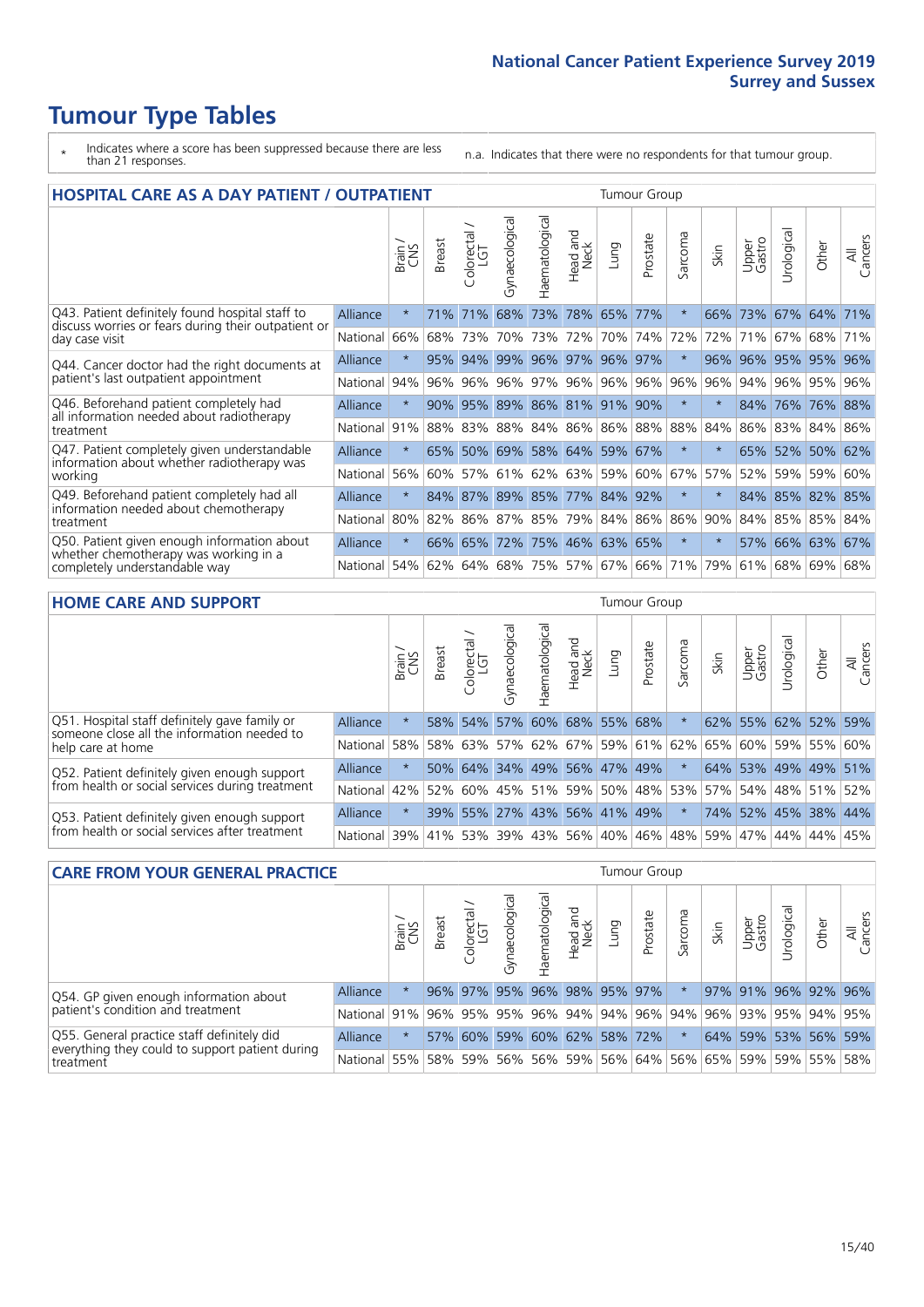- \* Indicates where a score has been suppressed because there are less than 21 responses.
- n.a. Indicates that there were no respondents for that tumour group.

#### **YOUR OVERALL NHS CARE** THE CONSTRUCTION OF THE THROUP GROUP TUMOUR GROUP

| I YUN YENALE BI DIYANE                                                                          |          |         |               |                            |                |                |                             |         | anour oroup |              |      |                 |               |             |                |
|-------------------------------------------------------------------------------------------------|----------|---------|---------------|----------------------------|----------------|----------------|-----------------------------|---------|-------------|--------------|------|-----------------|---------------|-------------|----------------|
|                                                                                                 |          | Brain   | <b>Breast</b> | ╮<br>olorectal<br>LGT<br>Û | Gynaecological | Haematological | ead and<br>Neck<br>Head     | Lung    | Prostate    | arcoma<br>ιñ | Skin | Upper<br>Gastro | ె<br>Urologic | Other       | All<br>Cancers |
| Q56. Different people treating and caring for<br>patient always work well together to give best | Alliance | $\star$ | 71%           | 73%                        | 65%            | 74%            | 74%                         | 68%     | 177%        | $\star$      | 80%  | 69%             | 75%           | 68%         | 72%            |
| possible care                                                                                   | National | 60%     |               | 73% 73%                    | 69%            | 75%            | 73%                         | 73% 75% |             | 70%          | 79%  | 69%             | 74%           | 68%         | 73%            |
| Q57. Patient given a care plan                                                                  | Alliance | $\star$ |               | 39% 35%                    |                |                | 28% 33% 27% 36% 46%         |         |             | $\ast$       | 41%  | 27% 34% 26% 35% |               |             |                |
|                                                                                                 | National | 36%     | 41%           | 40%                        | 34%            | 36%            | 39%                         | 36%     | 40%         | 34%          | 44%  | 36%             | 33%           | 31%         | 38%            |
| Q58. Overall the administration of care was good                                                | Alliance | $\star$ | 90%           | 88%                        | 85% 90%        |                | 88%                         | 87% 91% |             | $\ast$       | 90%  | 83% 87%         |               | 87% 89%     |                |
| or very good                                                                                    | National | 85%     |               | 90% 88%                    |                |                | 87% 91% 90%                 | 90% 88% |             | 88%          | 90%  | 86% 85% 87% 89% |               |             |                |
| Q59. Patient felt length of time for attending<br>clinics and appointments for cancer was about | Alliance | $\star$ |               |                            |                |                | 71% 71% 68% 66% 71% 67% 84% |         |             | $\star$      | 75%  | 58%             |               | 77% 64% 70% |                |
| right                                                                                           | National | 58%     | 68%           | 73%                        | 66%            | 66%            | 71%                         | 71%     | 76%         | 68%          | 73%  | 66%             | 75%           | 64%         | 69%            |
| Q60. Someone discussed with patient whether                                                     | Alliance | $\star$ | 24%           | 25%                        | 43%            | 29%            | 16%                         | 34%     | 30%         | $\ast$       | 15%  | 35%             | 16%           | 36%         | 28%            |
| they would like to take part in cancer research                                                 | National | 42%     | 30%           | 32%                        | 31%            | 33%            | 21%                         | 34%     | 31%         | 36%          | 20%  | 36%             | 21%           | 32%         | 30%            |
| Q61. Patient's average rating of care scored from                                               | Alliance | $\star$ | 8.9           | 8.9                        | 8.7            | 8.9            | 8.9                         | 8.6     | 9.0         | $\star$      | 9.0  | 8.8             | 8.8           | 8.7         | 8.8            |
| very poor to very good                                                                          | National | 8.6     | 8.9           | 8.8                        | 8.7            | 8.9            | 8.8                         | 8.8     | 8.8         | 8.8          | 8.9  | 8.7             | 8.7           | 8.7         | 8.8            |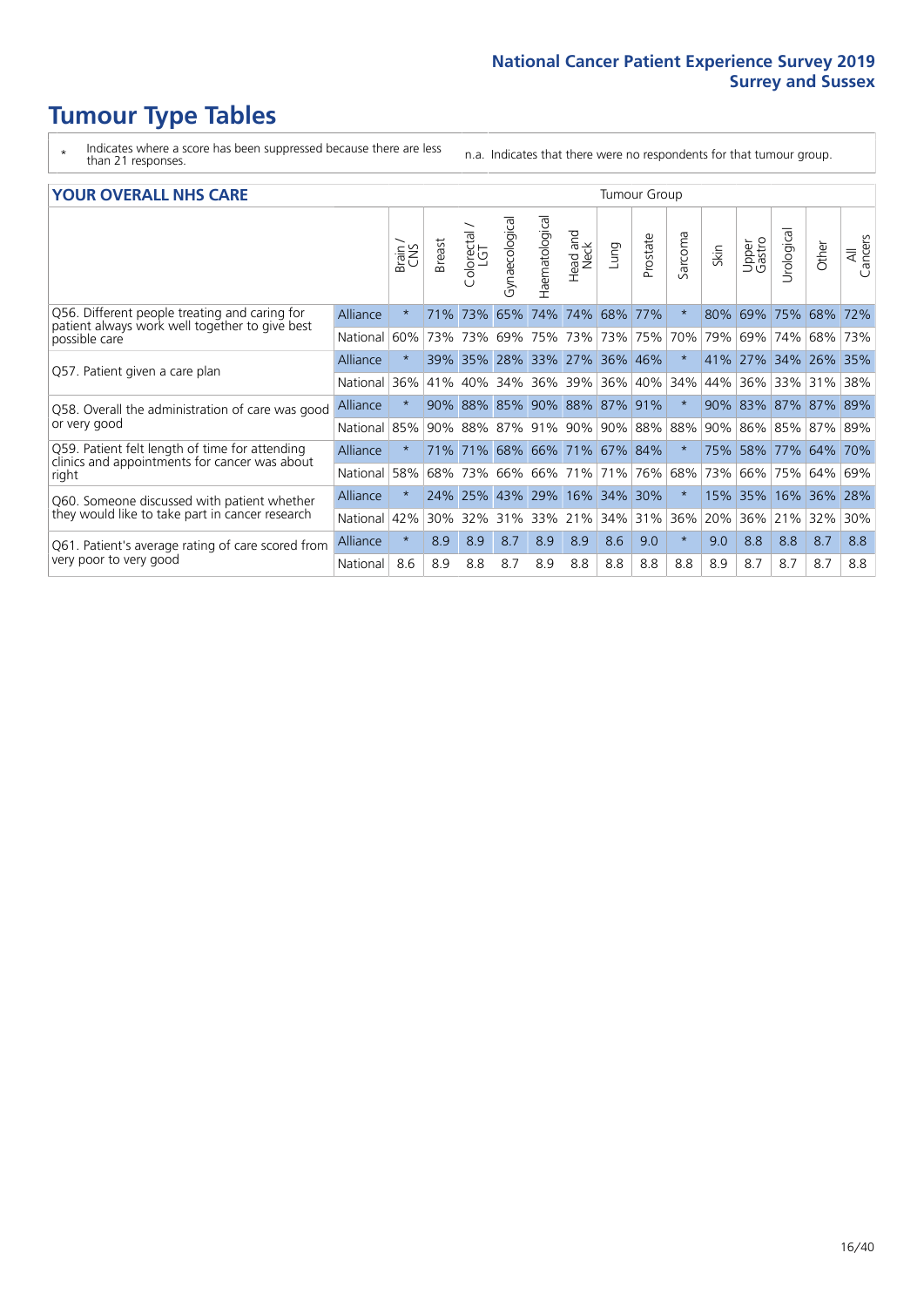### **Year on Year Charts**





#### **DIAGNOSTIC TESTS**





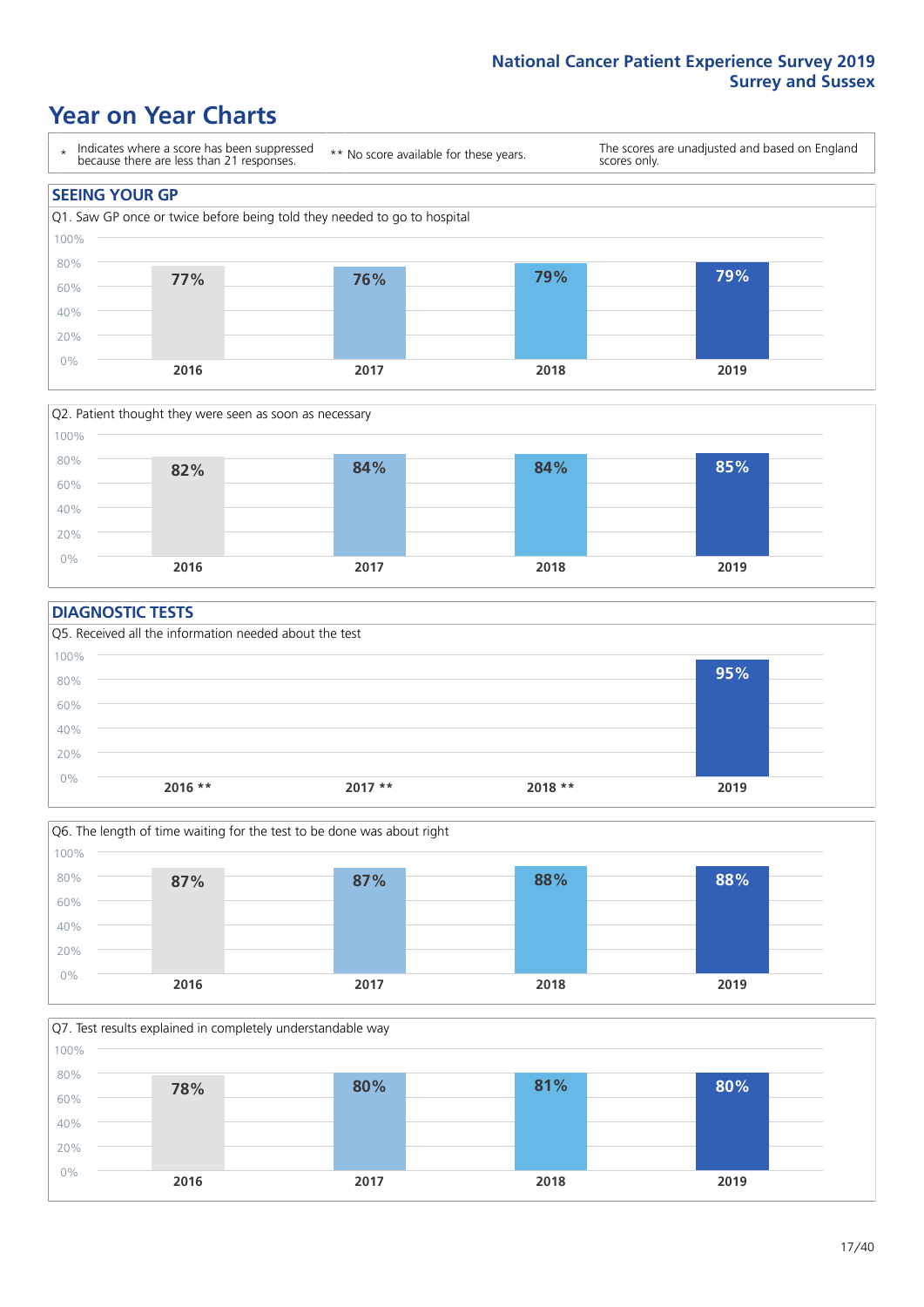### **Year on Year Charts**

\* Indicates where a score has been suppressed because there are less than 21 responses.

\*\* No score available for these years.

The scores are unadjusted and based on England scores only.

### **FINDING OUT WHAT WAS WRONG WITH YOU** Q10. Patient told they could bring a family member or friend when first told they had cancer 0% 20% 40% 60% 80% 100% **2016 2017 2018 2019 77% 80% 80% 80%**







#### **DECIDING THE BEST TREATMENT FOR YOU**

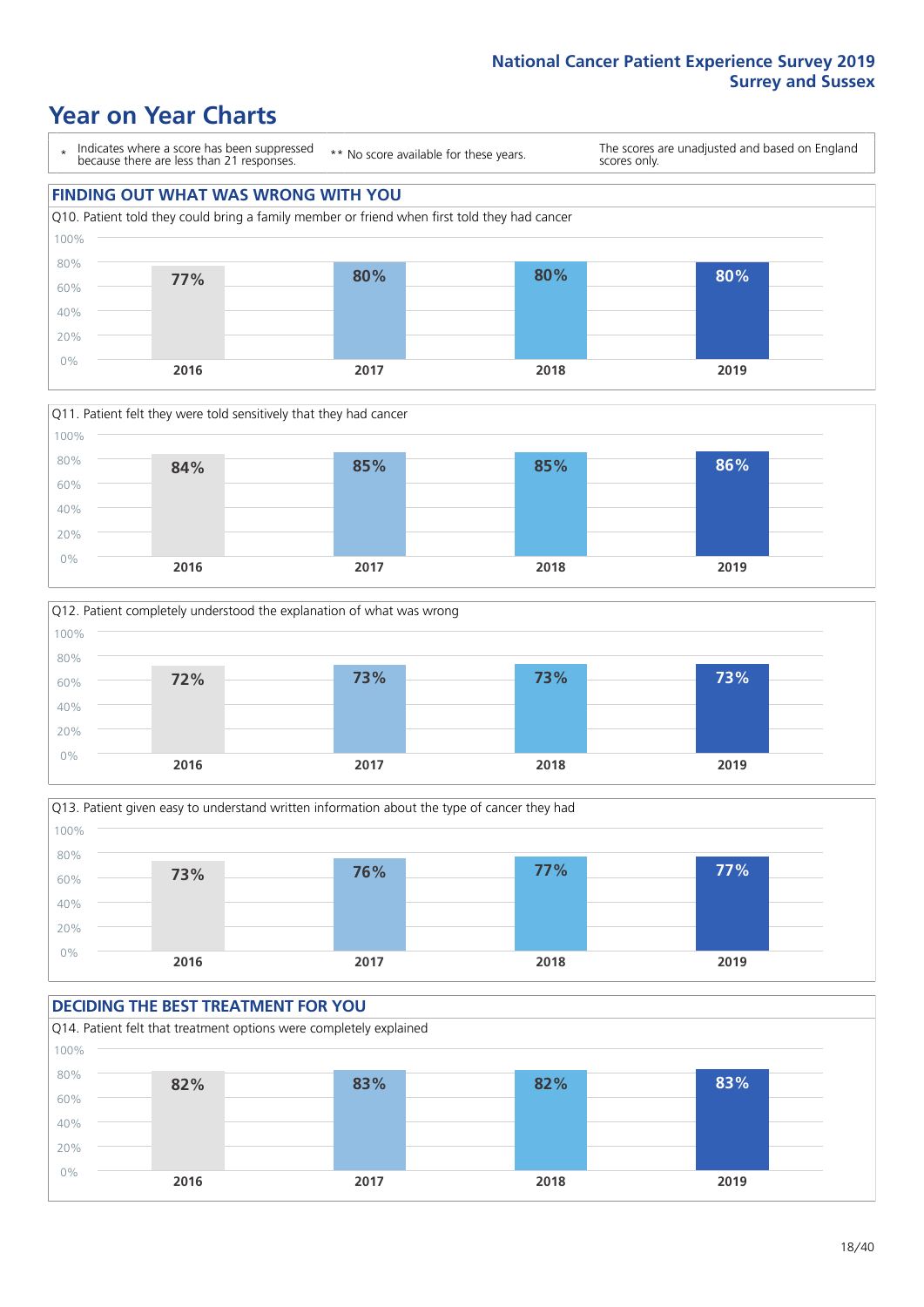### **Year on Year Charts**



![](_page_18_Figure_3.jpeg)

![](_page_18_Figure_4.jpeg)

![](_page_18_Figure_5.jpeg)

![](_page_18_Figure_6.jpeg)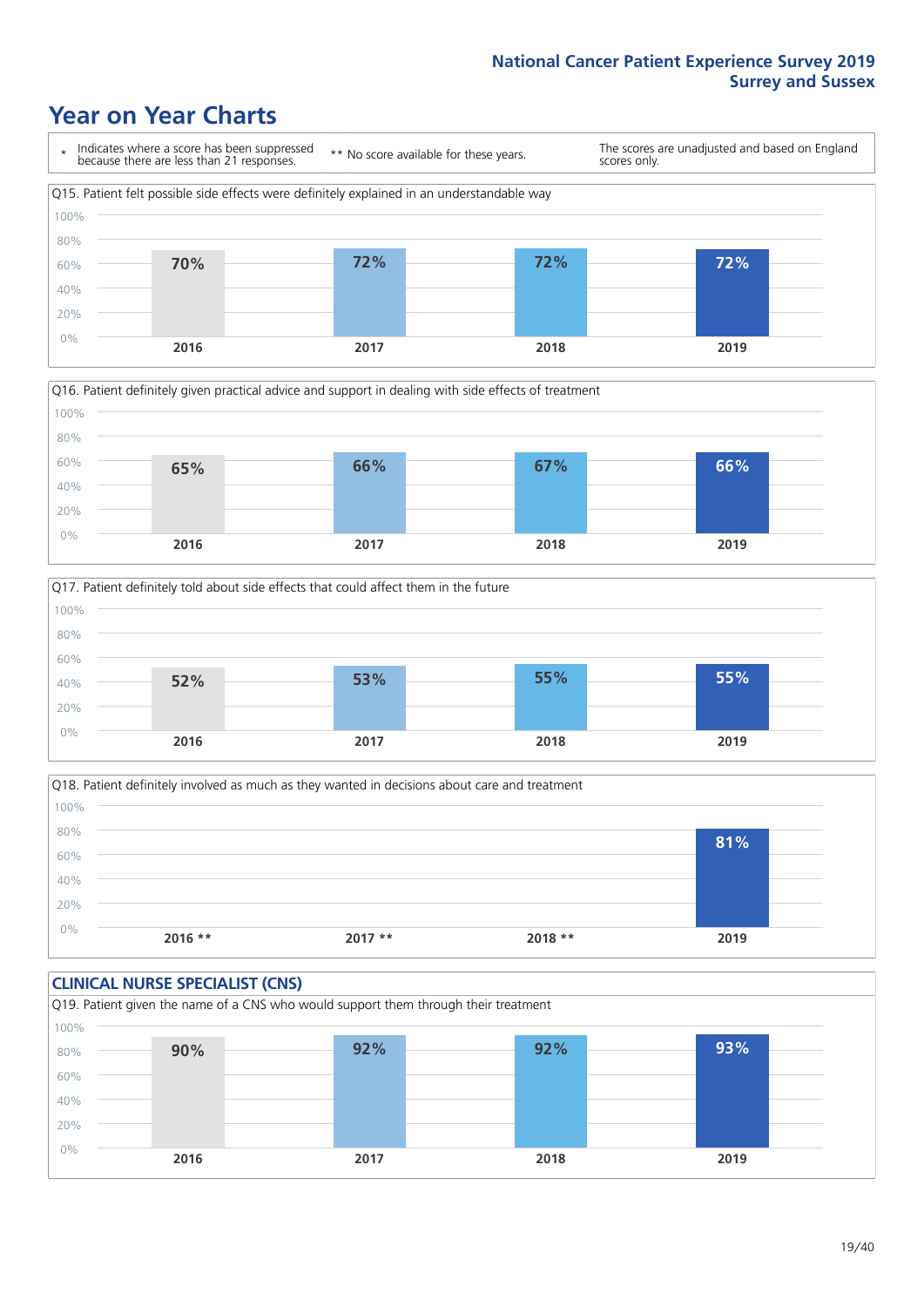### **Year on Year Charts**

![](_page_19_Figure_2.jpeg)

![](_page_19_Figure_3.jpeg)

![](_page_19_Figure_4.jpeg)

![](_page_19_Figure_5.jpeg)

![](_page_19_Figure_6.jpeg)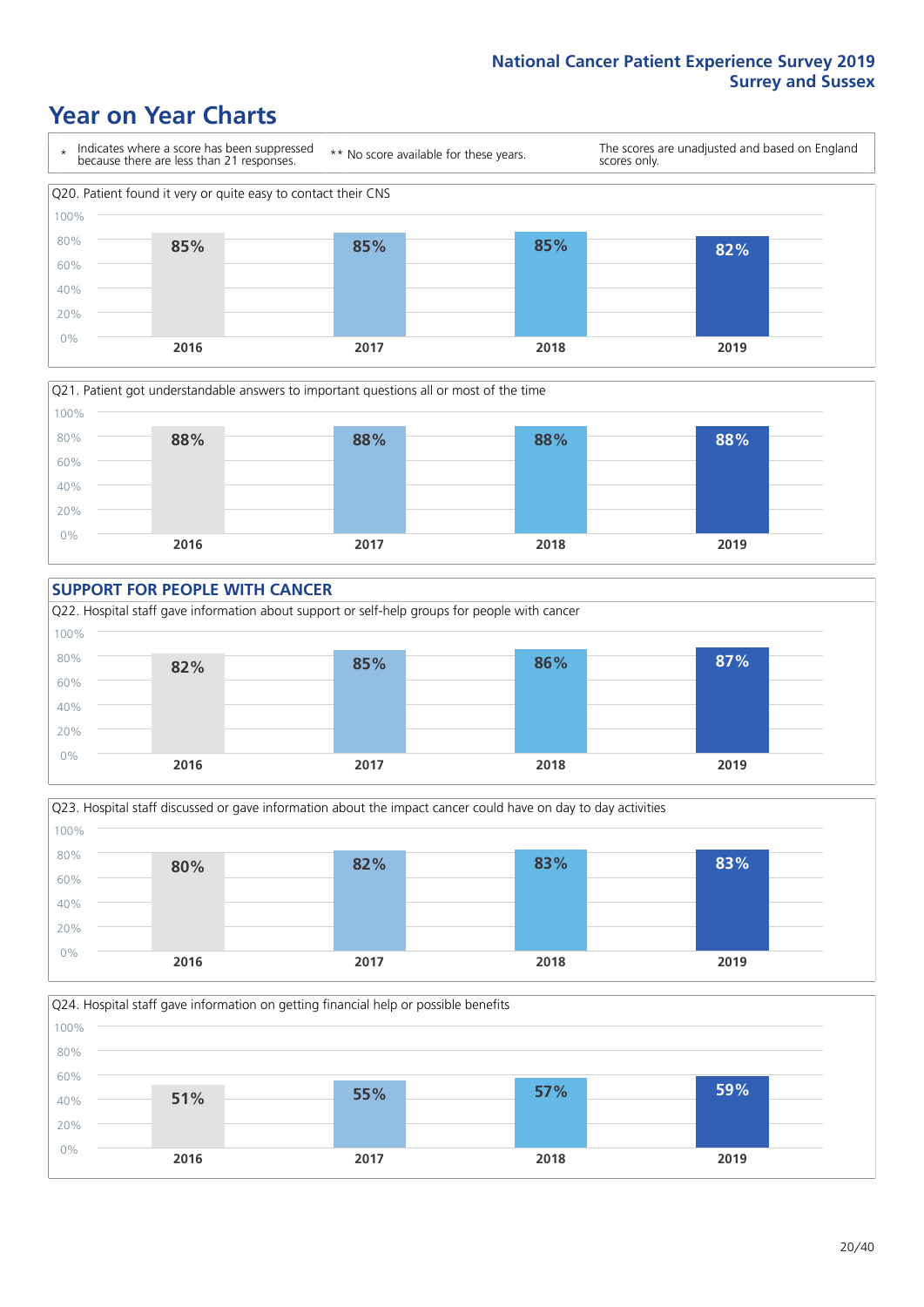### **Year on Year Charts**

![](_page_20_Figure_2.jpeg)

#### **OPERATIONS**

![](_page_20_Figure_4.jpeg)

![](_page_20_Figure_5.jpeg)

### **HOSPITAL CARE AS AN INPATIENT** Q30. Hospital staff didn't talk in front of patient as if patient wasn't there 0% 20% 40% 60% 80% 100% **2016 \*\* 2017 \*\* 2018 \*\* 2019 86%**

![](_page_20_Figure_7.jpeg)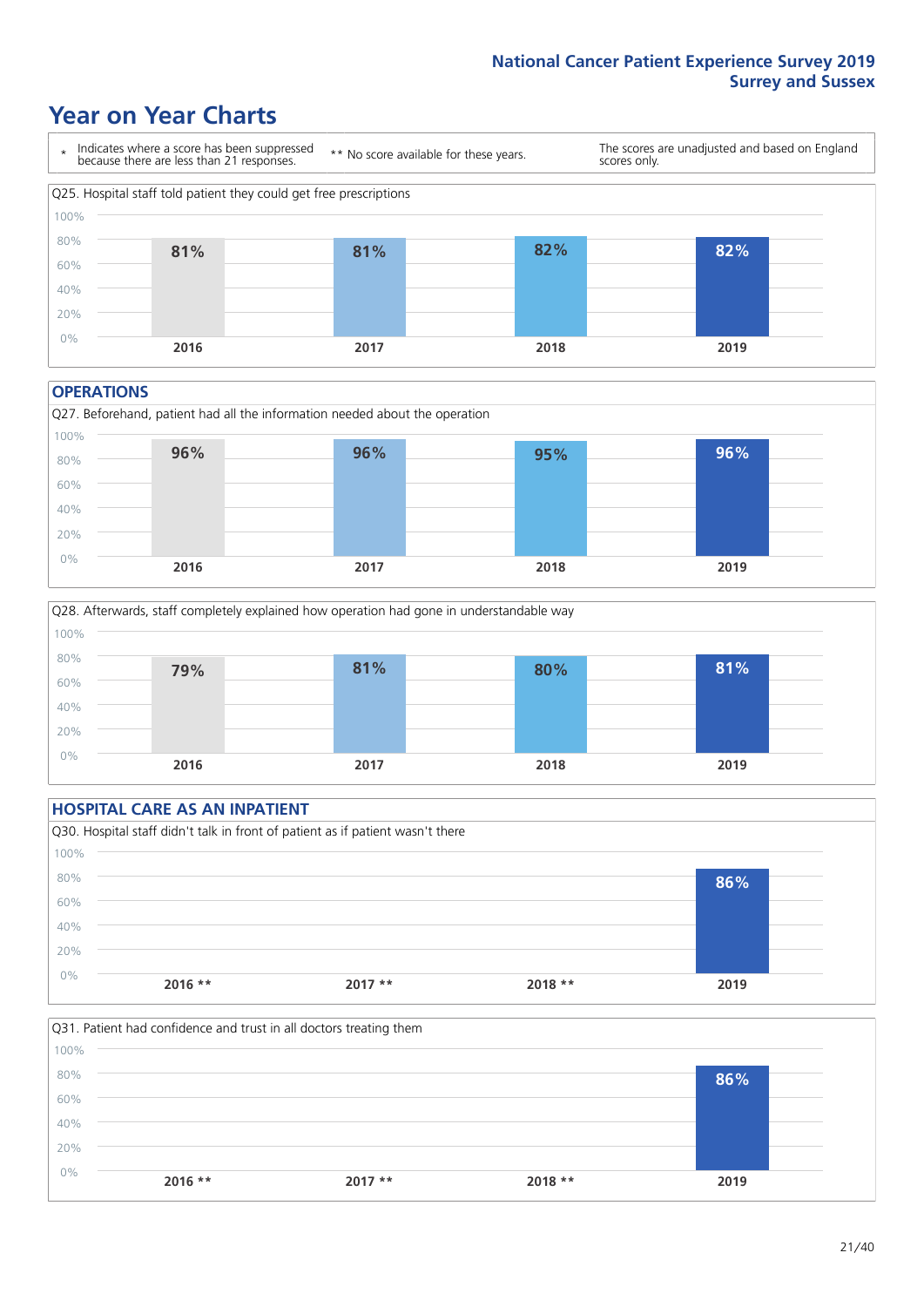### **Year on Year Charts**

|      | Indicates where a score has been suppressed<br>because there are less than 21 responses. | ** No score available for these years. | scores only. | The scores are unadjusted and based on England |
|------|------------------------------------------------------------------------------------------|----------------------------------------|--------------|------------------------------------------------|
|      | Q32. Patient's family or someone close definitely felt able to talk to a doctor          |                                        |              |                                                |
| 100% |                                                                                          |                                        |              |                                                |
| 80%  |                                                                                          |                                        |              |                                                |
| 60%  |                                                                                          |                                        |              | 73%                                            |
| 40%  |                                                                                          |                                        |              |                                                |
| 20%  |                                                                                          |                                        |              |                                                |
| 0%   | $2016$ **                                                                                | $2017**$                               | $2018**$     | 2019                                           |

![](_page_21_Figure_3.jpeg)

![](_page_21_Figure_4.jpeg)

![](_page_21_Figure_5.jpeg)

![](_page_21_Figure_6.jpeg)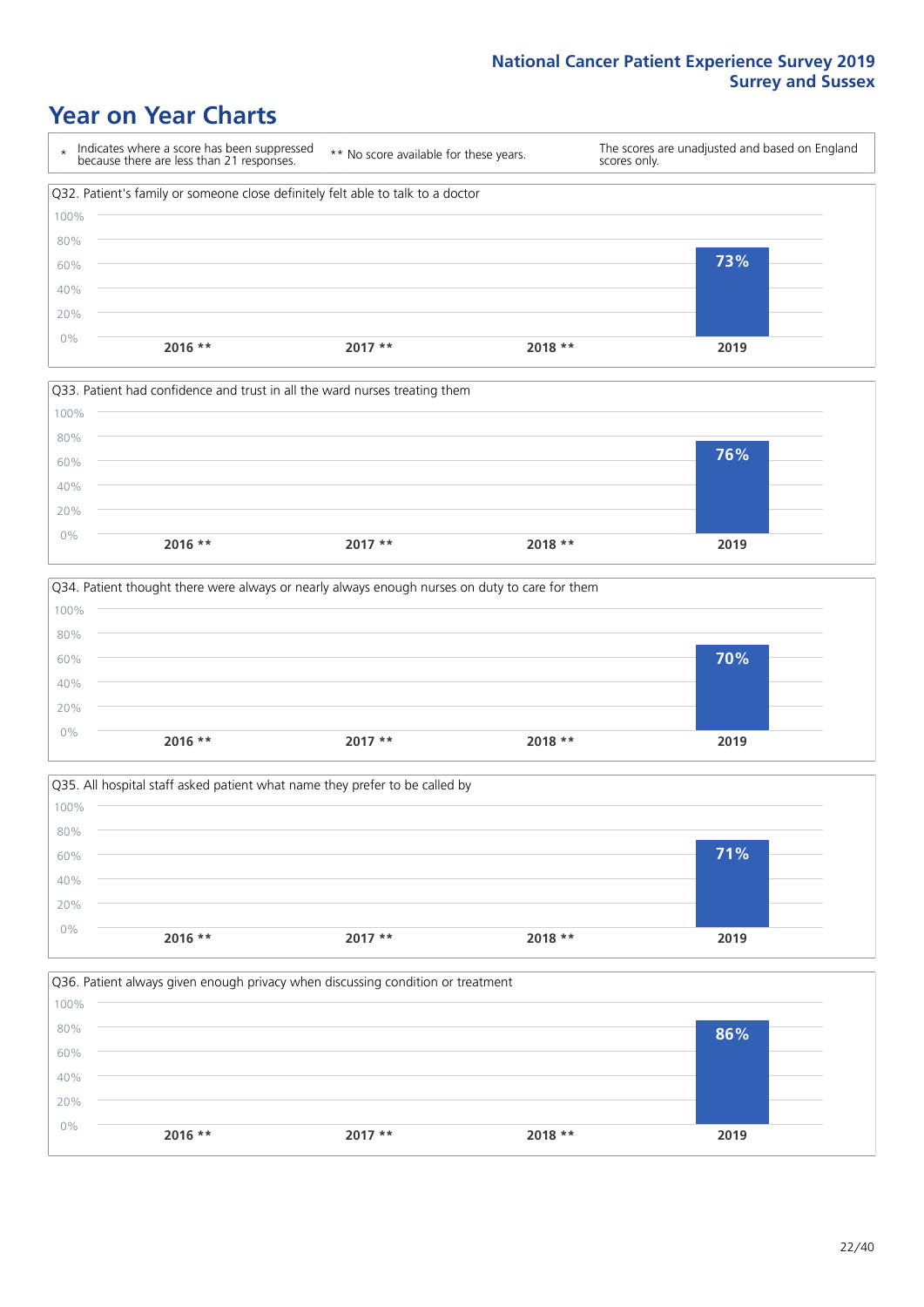## **Year on Year Charts**

|      | Indicates where a score has been suppressed<br>because there are less than 21 responses.              | ** No score available for these years. |          | The scores are unadjusted and based on England<br>scores only. |  |
|------|-------------------------------------------------------------------------------------------------------|----------------------------------------|----------|----------------------------------------------------------------|--|
|      | Q37. Patient definitely found hospital staff to discuss worries or fears during their inpatient visit |                                        |          |                                                                |  |
| 100% |                                                                                                       |                                        |          |                                                                |  |
| 80%  |                                                                                                       |                                        |          |                                                                |  |
| 60%  |                                                                                                       |                                        |          |                                                                |  |
| 40%  |                                                                                                       |                                        |          | 53%                                                            |  |
| 20%  |                                                                                                       |                                        |          |                                                                |  |
| 0%   | $2016$ **                                                                                             | $2017**$                               | $2018**$ |                                                                |  |
|      |                                                                                                       |                                        |          | 2019                                                           |  |

|       |           | Q38. Hospital staff definitely did everything they could to help control pain |          |      |  |
|-------|-----------|-------------------------------------------------------------------------------|----------|------|--|
| 100%  |           |                                                                               |          |      |  |
| 80%   |           |                                                                               |          | 86%  |  |
| 60%   |           |                                                                               |          |      |  |
| 40%   |           |                                                                               |          |      |  |
| 20%   |           |                                                                               |          |      |  |
| $0\%$ |           |                                                                               |          |      |  |
|       | $2016$ ** | $2017**$                                                                      | $2018**$ | 2019 |  |

|       |           | Q39. Patient always felt they were treated with respect and dignity while in hospital |          |      |
|-------|-----------|---------------------------------------------------------------------------------------|----------|------|
| 100%  |           |                                                                                       |          |      |
| 80%   |           |                                                                                       |          | 90%  |
| 60%   |           |                                                                                       |          |      |
| 40%   |           |                                                                                       |          |      |
| 20%   |           |                                                                                       |          |      |
| $0\%$ | $2016$ ** | $2017**$                                                                              | $2018**$ | 2019 |
|       |           |                                                                                       |          |      |

|       |           | $\vert$ Q40. Patient given clear written information about what should or should not do after leaving hospital |          |      |
|-------|-----------|----------------------------------------------------------------------------------------------------------------|----------|------|
| 100%  |           |                                                                                                                |          |      |
| 80%   |           |                                                                                                                |          | 88%  |
| 60%   |           |                                                                                                                |          |      |
| 40%   |           |                                                                                                                |          |      |
| 20%   |           |                                                                                                                |          |      |
| $0\%$ | $2016$ ** | $2017**$                                                                                                       | $2018**$ | 2019 |
|       |           |                                                                                                                |          |      |

|           |          | 95%                                                                                                                        |
|-----------|----------|----------------------------------------------------------------------------------------------------------------------------|
|           |          |                                                                                                                            |
|           |          |                                                                                                                            |
|           |          |                                                                                                                            |
|           |          | 2019                                                                                                                       |
| $2016$ ** | $2017**$ | Q41. Hospital staff told patient who to contact if worried about condition or treatment after leaving hospital<br>$2018**$ |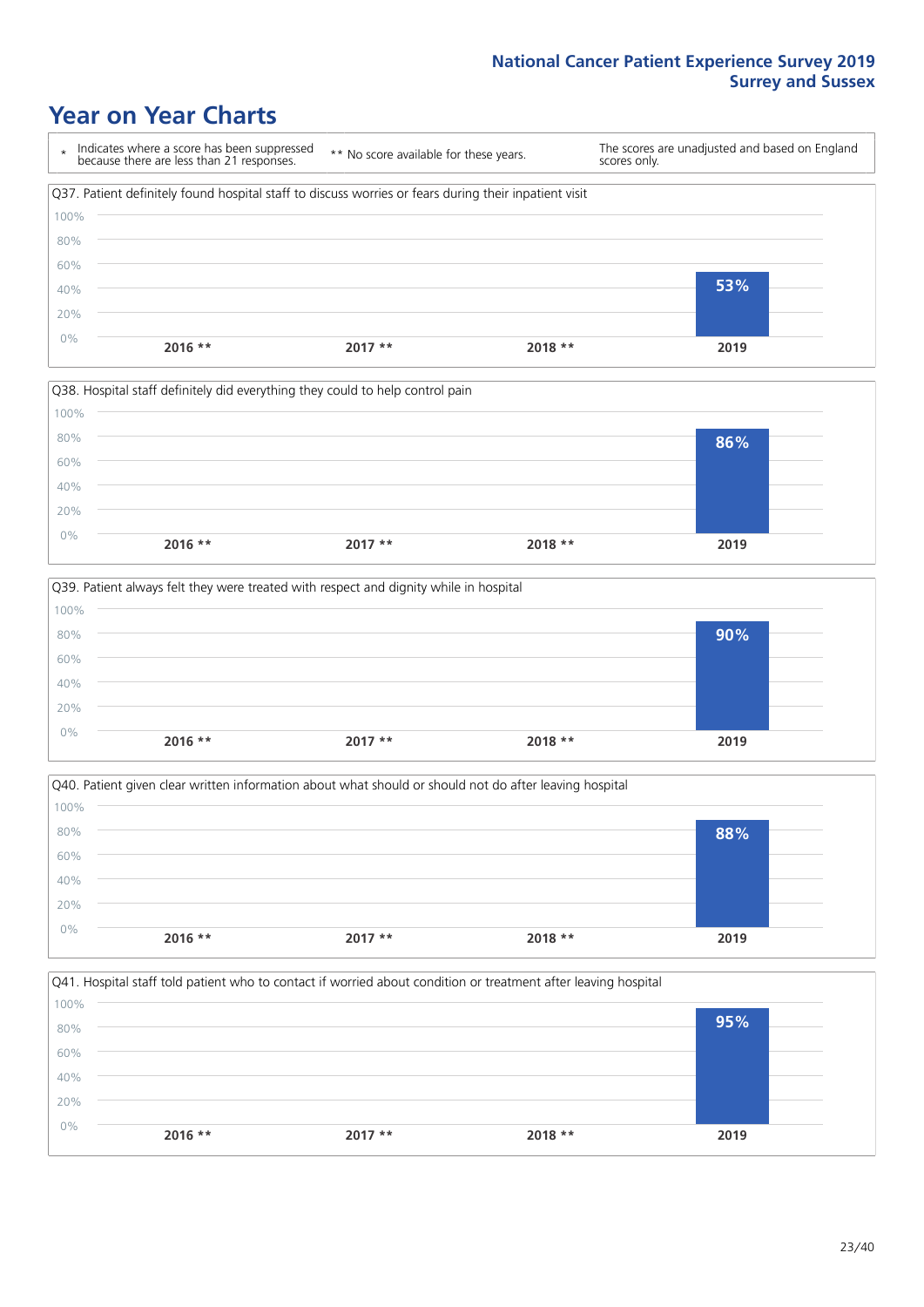### **Year on Year Charts**

\* Indicates where a score has been suppressed because there are less than 21 responses.

\*\* No score available for these years.

The scores are unadjusted and based on England scores only.

#### **HOSPITAL CARE AS A DAY PATIENT / OUTPATIENT**

![](_page_23_Figure_6.jpeg)

![](_page_23_Figure_7.jpeg)

![](_page_23_Figure_8.jpeg)

![](_page_23_Figure_9.jpeg)

![](_page_23_Figure_10.jpeg)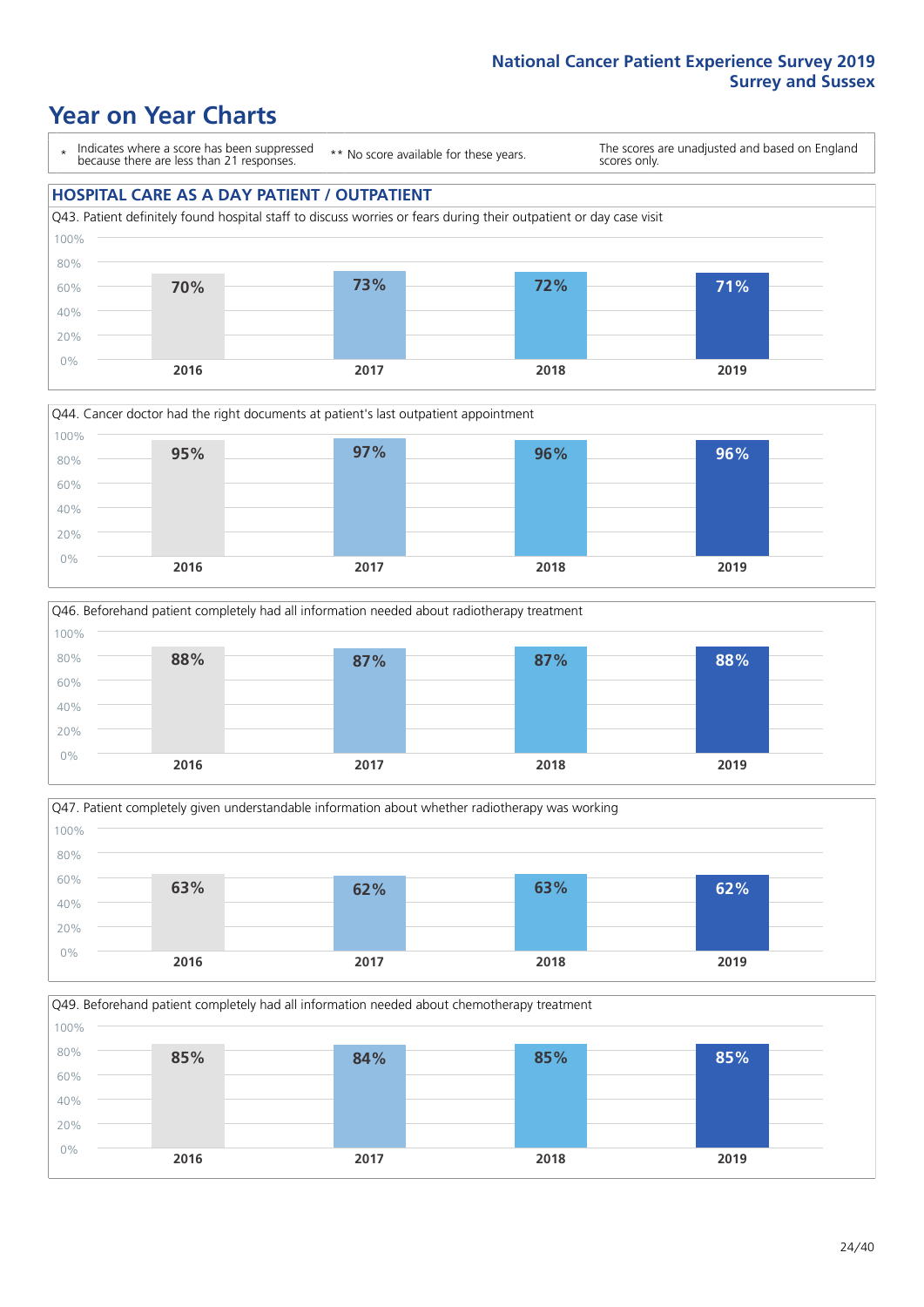### **Year on Year Charts**

\* Indicates where a score has been suppressed because there are less than 21 responses. \*\* No score available for these years. The scores are unadjusted and based on England scores only. Q50. Patient given enough information about whether chemotherapy was working in a completely understandable way 0% 20% 40% 60% 80% 100% **2016 2017 2018 2019 69% 70% 67% 67%**

#### **HOME CARE AND SUPPORT**

![](_page_24_Figure_4.jpeg)

![](_page_24_Figure_5.jpeg)

![](_page_24_Figure_6.jpeg)

![](_page_24_Figure_7.jpeg)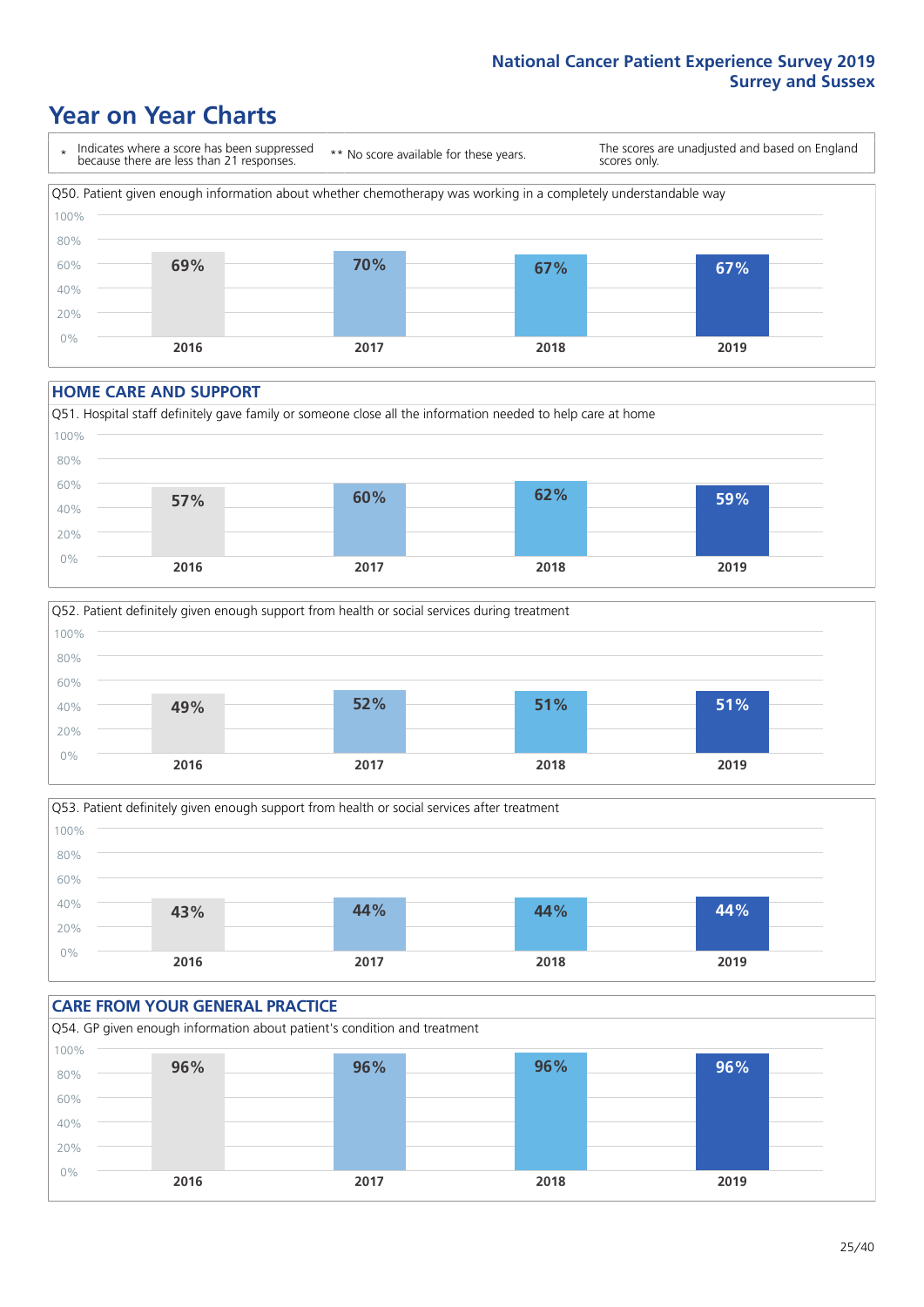### **Year on Year Charts**

\* Indicates where a score has been suppressed because there are less than 21 responses.

\*\* No score available for these years.

The scores are unadjusted and based on England scores only.

![](_page_25_Figure_5.jpeg)

#### **YOUR OVERALL NHS CARE**

![](_page_25_Figure_7.jpeg)

![](_page_25_Figure_8.jpeg)

![](_page_25_Figure_9.jpeg)

Q59. Patient felt length of time for attending clinics and appointments for cancer was about right 0% 20% 40% 60% 80% 100% **2016 2017 2018 2019 66% 69% 70% 70%**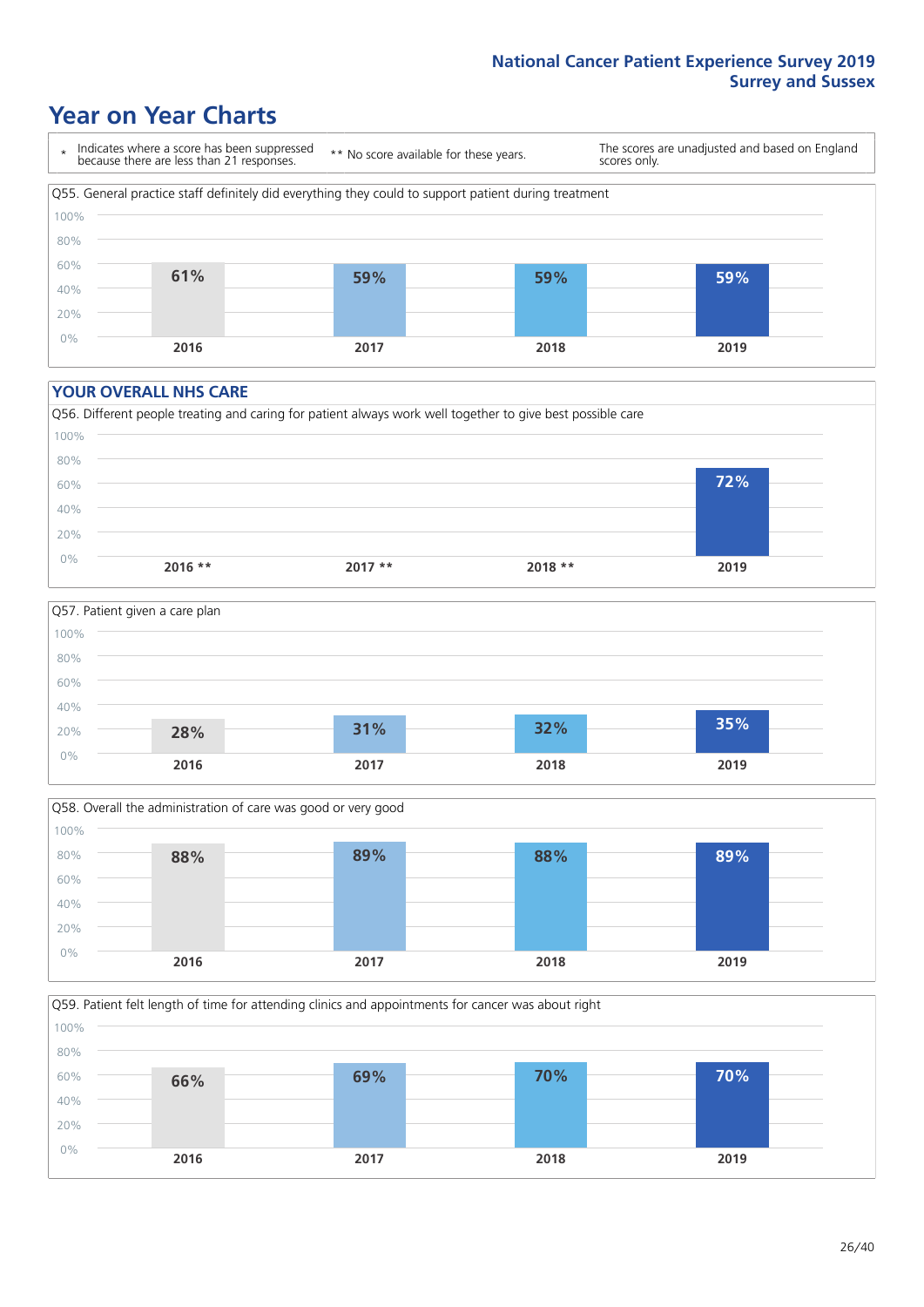### **Year on Year Charts**

![](_page_26_Figure_2.jpeg)

![](_page_26_Figure_3.jpeg)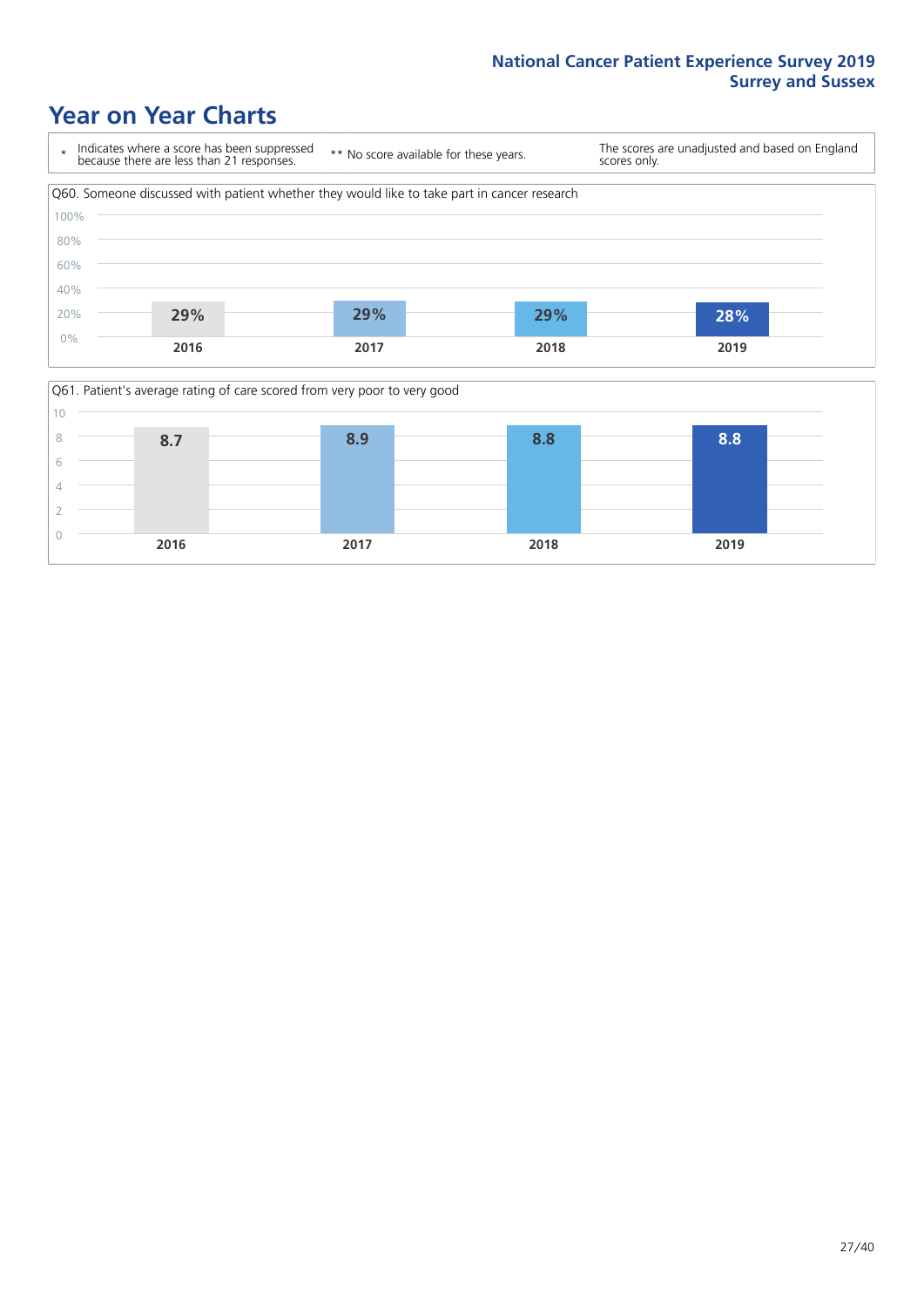## **Trust Expected Range Summary**

|                 | Alliance                                              |   | <b>Expected Range Classification</b> |                         |
|-----------------|-------------------------------------------------------|---|--------------------------------------|-------------------------|
| <b>RYR</b>      | Western Sussex Hospitals NHS Foundation Trust         |   | 47                                   | 5                       |
| <b>RTP</b>      | Surrey and Sussex Healthcare NHS Trust                |   | 45                                   | 5                       |
| <b>RPC</b>      | Queen Victoria Hospital NHS Foundation Trust          |   | 45                                   |                         |
| RA <sub>2</sub> | Royal Surrey County Hospital NHS Foundation Trust     |   | 50                                   |                         |
| <b>RTK</b>      | Ashford and St Peter's Hospitals NHS Foundation Trust |   | 46                                   |                         |
| <b>RDU</b>      | Frimley Health NHS Foundation Trust                   |   | 46                                   |                         |
| <b>RXH</b>      | Brighton and Sussex University Hospitals NHS Trust    | 8 | 41                                   | $\overline{\mathbf{3}}$ |
| <b>RXC</b>      | East Sussex Healthcare NHS Trust                      | 8 | 43                                   |                         |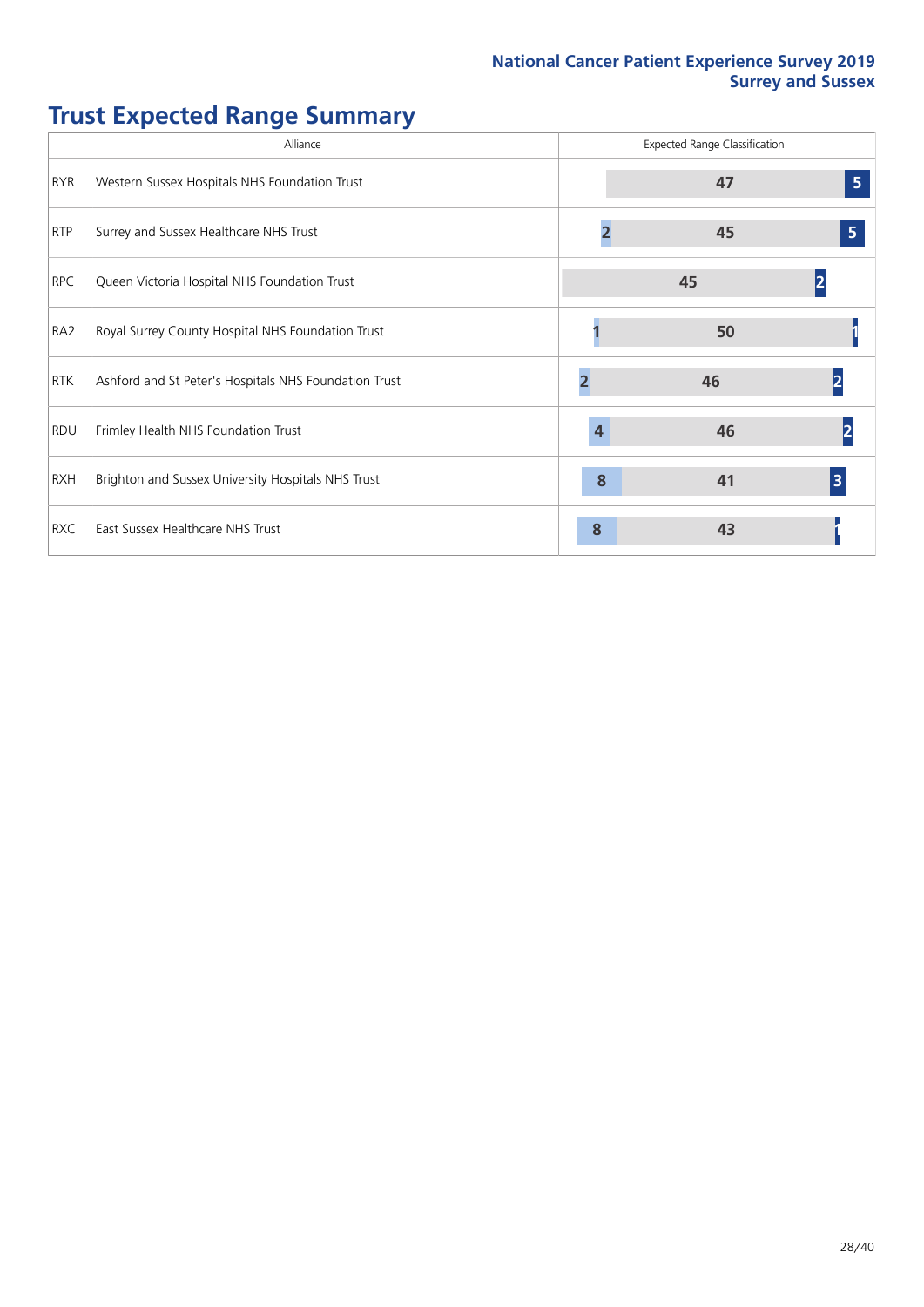|                 | Q61. Patient's average rating of care scored from very poor to very good                      |        |       |
|-----------------|-----------------------------------------------------------------------------------------------|--------|-------|
| Code            | Name                                                                                          | Base   | Score |
| All             | National                                                                                      | 65,135 | 8.8   |
| E56000012       | <b>Surrey and Sussex</b>                                                                      | 3,890  | 8.8   |
| <b>RTP</b>      | Surrey and Sussex Healthcare NHS Trust                                                        | 372    | 8.9   |
| RA <sub>2</sub> | Royal Surrey County Hospital NHS Foundation Trust                                             | 638    | 8.9   |
| <b>RYR</b>      | Western Sussex Hospitals NHS Foundation Trust                                                 | 601    | 8.9   |
| <b>RPC</b>      | Queen Victoria Hospital NHS Foundation Trust                                                  | 80     | 8.8   |
| <b>RXH</b>      | Brighton and Sussex University Hospitals NHS Trust                                            | 398    | 8.7   |
| <b>RDU</b>      | Frimley Health NHS Foundation Trust                                                           | 694    | 8.7   |
| <b>RXC</b>      | East Sussex Healthcare NHS Trust                                                              | 554    | 8.7   |
| <b>RTK</b>      | Ashford and St Peter's Hospitals NHS Foundation Trust                                         | 113    | 8.7   |
|                 | Q18. Patient definitely involved as much as they wanted in decisions about care and treatment |        |       |
| Code            | Name                                                                                          | Base   | Score |
| All             | National                                                                                      | 65,989 | 81%   |
| E56000012       | <b>Surrey and Sussex</b>                                                                      | 3,957  | 81%   |
| <b>RYR</b>      | Western Sussex Hospitals NHS Foundation Trust                                                 | 608    | 84%   |
| <b>RPC</b>      | Queen Victoria Hospital NHS Foundation Trust                                                  | 81     | 83%   |
| RA <sub>2</sub> | Royal Surrey County Hospital NHS Foundation Trust                                             | 645    | 82%   |
| <b>RTP</b>      | Surrey and Sussex Healthcare NHS Trust                                                        | 374    | 82%   |
| <b>RXC</b>      | East Sussex Healthcare NHS Trust                                                              | 568    | 80%   |
| <b>RXH</b>      | Brighton and Sussex University Hospitals NHS Trust                                            | 397    | 77%   |
| <b>RTK</b>      | Ashford and St Peter's Hospitals NHS Foundation Trust                                         | 120    | 77%   |
| <b>RDU</b>      | Frimley Health NHS Foundation Trust                                                           | 699    | 76%   |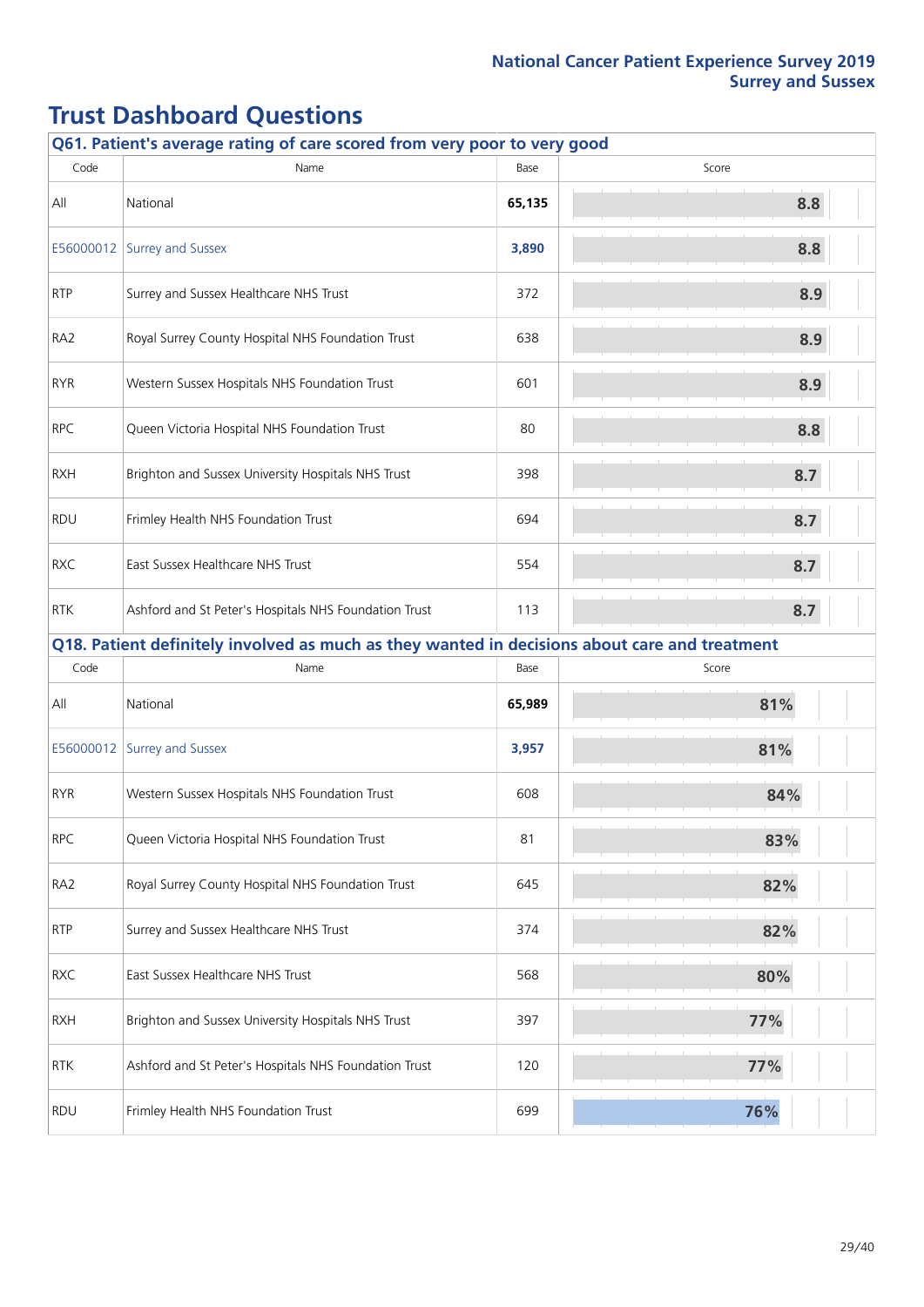|                 | Q19. Patient given the name of a CNS who would support them through their treatment |        |       |
|-----------------|-------------------------------------------------------------------------------------|--------|-------|
| Code            | Name                                                                                | Base   | Score |
| All             | National                                                                            | 64,196 | 92%   |
|                 | E56000012 Surrey and Sussex                                                         | 3,859  | 93%   |
| <b>RXC</b>      | East Sussex Healthcare NHS Trust                                                    | 560    | 95%   |
| <b>RDU</b>      | Frimley Health NHS Foundation Trust                                                 | 685    | 94%   |
| RA <sub>2</sub> | Royal Surrey County Hospital NHS Foundation Trust                                   | 627    | 94%   |
| <b>RTK</b>      | Ashford and St Peter's Hospitals NHS Foundation Trust                               | 120    | 93%   |
| <b>RYR</b>      | Western Sussex Hospitals NHS Foundation Trust                                       | 581    | 93%   |
| <b>RTP</b>      | Surrey and Sussex Healthcare NHS Trust                                              | 369    | 93%   |
| <b>RPC</b>      | Queen Victoria Hospital NHS Foundation Trust                                        | 79     | 91%   |
| <b>RXH</b>      | Brighton and Sussex University Hospitals NHS Trust                                  | 375    | 88%   |
|                 | Q20. Patient found it very or quite easy to contact their CNS                       |        |       |
| Code            | Name                                                                                | Base   | Score |
| All             | National                                                                            | 52,999 | 85%   |
| E56000012       | <b>Surrey and Sussex</b>                                                            | 3,238  | 82%   |
| <b>RPC</b>      | Queen Victoria Hospital NHS Foundation Trust                                        | 62     | 87%   |
| RA <sub>2</sub> | Royal Surrey County Hospital NHS Foundation Trust                                   | 555    | 87%   |
| <b>RYR</b>      | Western Sussex Hospitals NHS Foundation Trust                                       | 483    | 82%   |
| RDU             | Frimley Health NHS Foundation Trust                                                 | 583    | 81%   |
| <b>RTP</b>      | Surrey and Sussex Healthcare NHS Trust                                              | 314    | 80%   |
| <b>RTK</b>      | Ashford and St Peter's Hospitals NHS Foundation Trust                               | 100    | 79%   |
| <b>RXH</b>      | Brighton and Sussex University Hospitals NHS Trust                                  | 294    | 78%   |
| RXC             | East Sussex Healthcare NHS Trust                                                    | 471    | 76%   |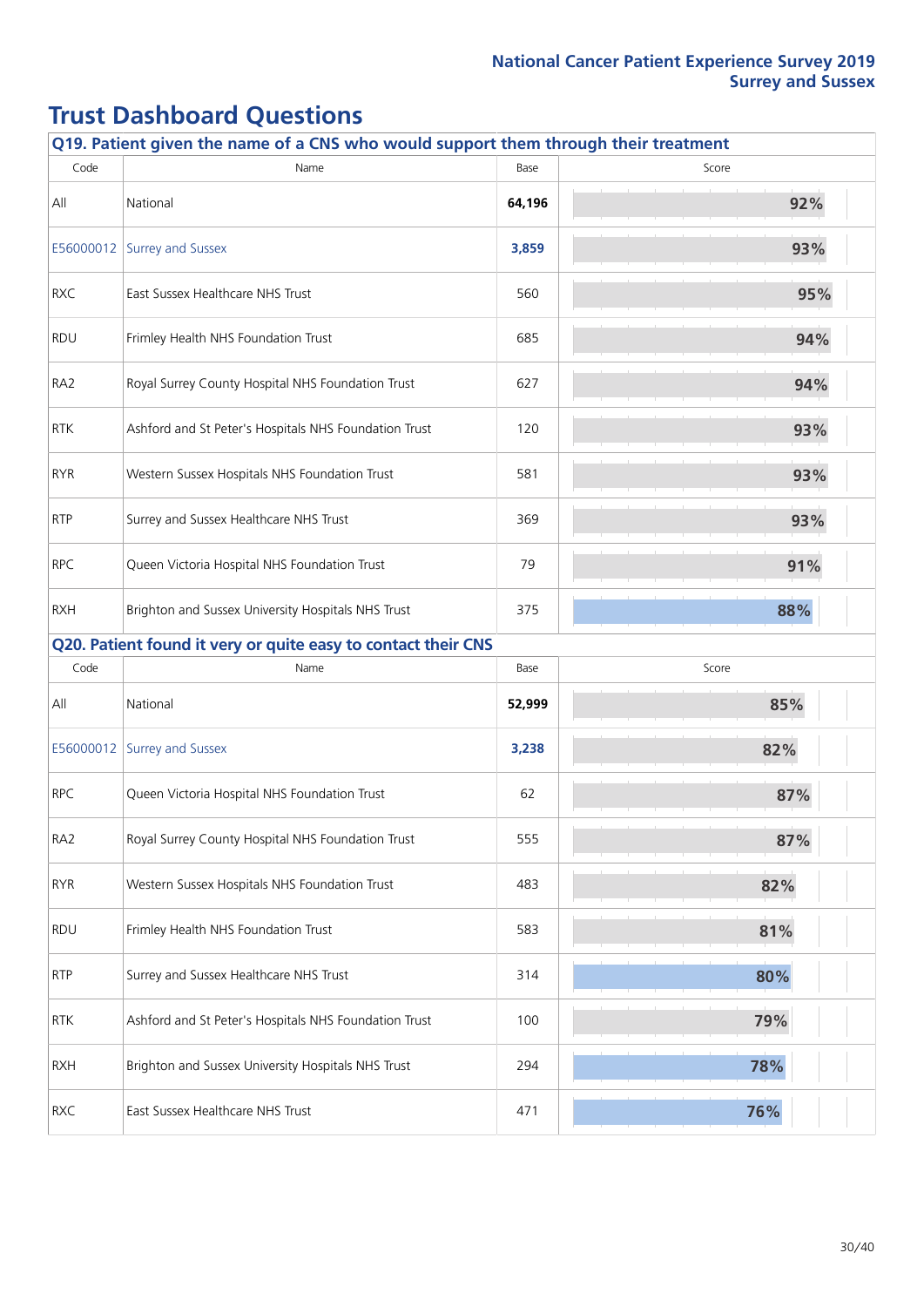|                 | Q39. Patient always felt they were treated with respect and dignity while in hospital                 |        |       |
|-----------------|-------------------------------------------------------------------------------------------------------|--------|-------|
| Code            | Name                                                                                                  | Base   | Score |
| All             | National                                                                                              | 32,875 | 88%   |
|                 | E56000012 Surrey and Sussex                                                                           | 1,831  | 89%   |
| <b>RPC</b>      | Queen Victoria Hospital NHS Foundation Trust                                                          | 36     | 98%   |
| <b>RYR</b>      | Western Sussex Hospitals NHS Foundation Trust                                                         | 235    | 91%   |
| <b>RDU</b>      | Frimley Health NHS Foundation Trust                                                                   | 337    | 90%   |
| RA <sub>2</sub> | Royal Surrey County Hospital NHS Foundation Trust                                                     | 395    | 90%   |
| <b>RTP</b>      | Surrey and Sussex Healthcare NHS Trust                                                                | 130    | 90%   |
| <b>RXH</b>      | Brighton and Sussex University Hospitals NHS Trust                                                    | 194    | 89%   |
| <b>RXC</b>      | East Sussex Healthcare NHS Trust                                                                      | 292    | 88%   |
| <b>RTK</b>      | Ashford and St Peter's Hospitals NHS Foundation Trust                                                 | 51     | 80%   |
| hospital        | Q41. Hospital staff told patient who to contact if worried about condition or treatment after leaving |        |       |
| Code            | Name                                                                                                  | Base   | Score |
| All             | National                                                                                              | 31,541 | 94%   |
| E56000012       | <b>Surrey and Sussex</b>                                                                              | 1,764  | 95%   |
| <b>RPC</b>      | Queen Victoria Hospital NHS Foundation Trust                                                          | 34     | 100%  |
| <b>RXC</b>      | East Sussex Healthcare NHS Trust                                                                      | 284    | 97%   |
| RDU             | Frimley Health NHS Foundation Trust                                                                   | 325    | 96%   |
| RA <sub>2</sub> | Royal Surrey County Hospital NHS Foundation Trust                                                     | 381    | 95%   |
| <b>RYR</b>      | Western Sussex Hospitals NHS Foundation Trust                                                         | 229    | 95%   |
| <b>RTP</b>      | Surrey and Sussex Healthcare NHS Trust                                                                | 123    | 94%   |
| <b>RXH</b>      | Brighton and Sussex University Hospitals NHS Trust                                                    | 187    | 93%   |
| <b>RTK</b>      | Ashford and St Peter's Hospitals NHS Foundation Trust                                                 | 48     | 91%   |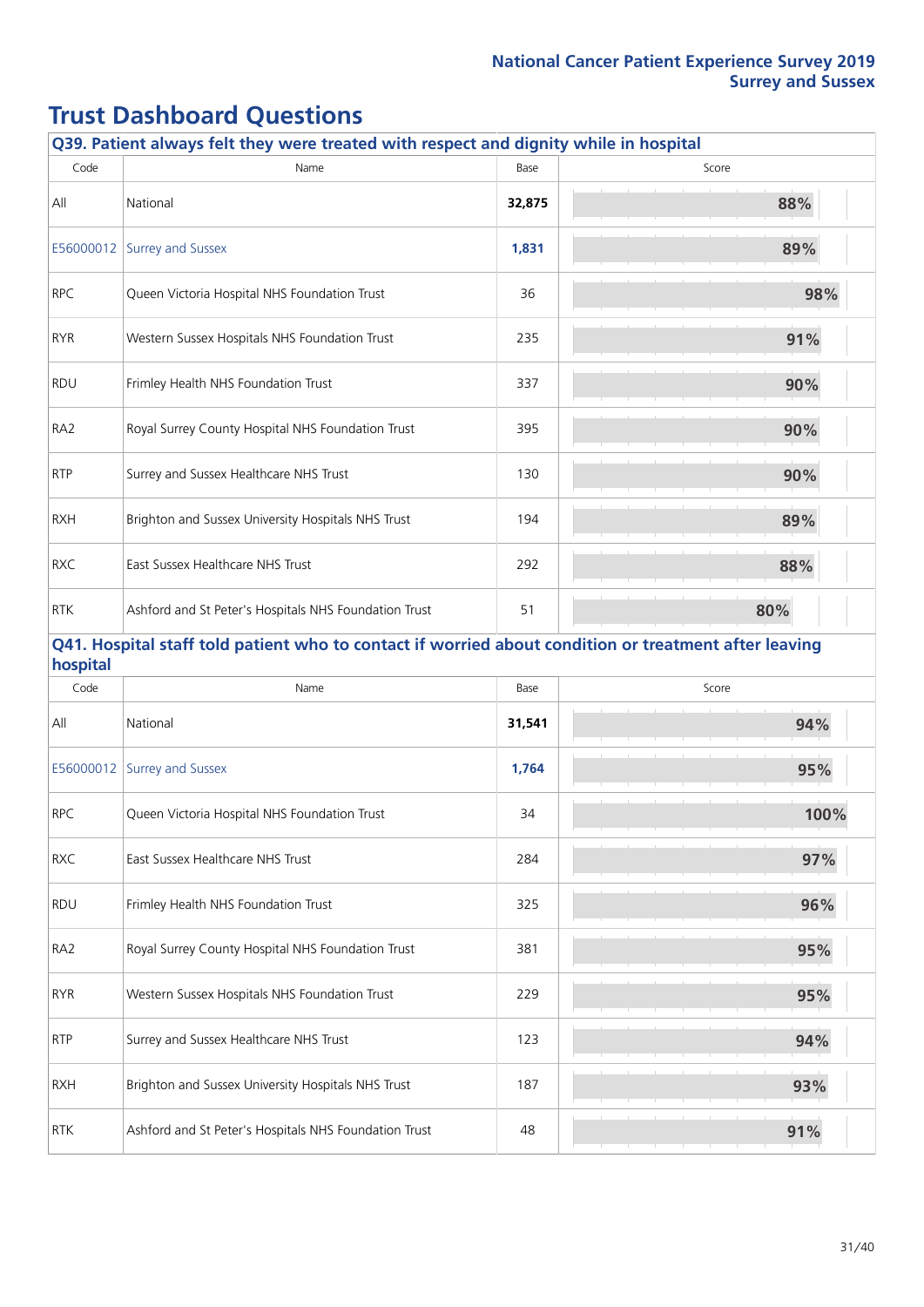| Q55. General practice staff definitely did everything they could to support patient during treatment |                                                       |        |       |  |
|------------------------------------------------------------------------------------------------------|-------------------------------------------------------|--------|-------|--|
| Code                                                                                                 | Name                                                  | Base   | Score |  |
| All                                                                                                  | National                                              | 44,055 | 58%   |  |
| E56000012                                                                                            | <b>Surrey and Sussex</b>                              | 2,558  | 59%   |  |
| <b>RXH</b>                                                                                           | Brighton and Sussex University Hospitals NHS Trust    | 257    | 65%   |  |
| <b>RXC</b>                                                                                           | East Sussex Healthcare NHS Trust                      | 391    | 63%   |  |
| RA <sub>2</sub>                                                                                      | Royal Surrey County Hospital NHS Foundation Trust     | 422    | 61%   |  |
| <b>RYR</b>                                                                                           | Western Sussex Hospitals NHS Foundation Trust         | 397    | 59%   |  |
| <b>RDU</b>                                                                                           | Frimley Health NHS Foundation Trust                   | 439    | 58%   |  |
| <b>RPC</b>                                                                                           | Queen Victoria Hospital NHS Foundation Trust          | 45     | 57%   |  |
| <b>RTK</b>                                                                                           | Ashford and St Peter's Hospitals NHS Foundation Trust | 74     | 54%   |  |
| <b>RTP</b>                                                                                           | Surrey and Sussex Healthcare NHS Trust                | 234    | 53%   |  |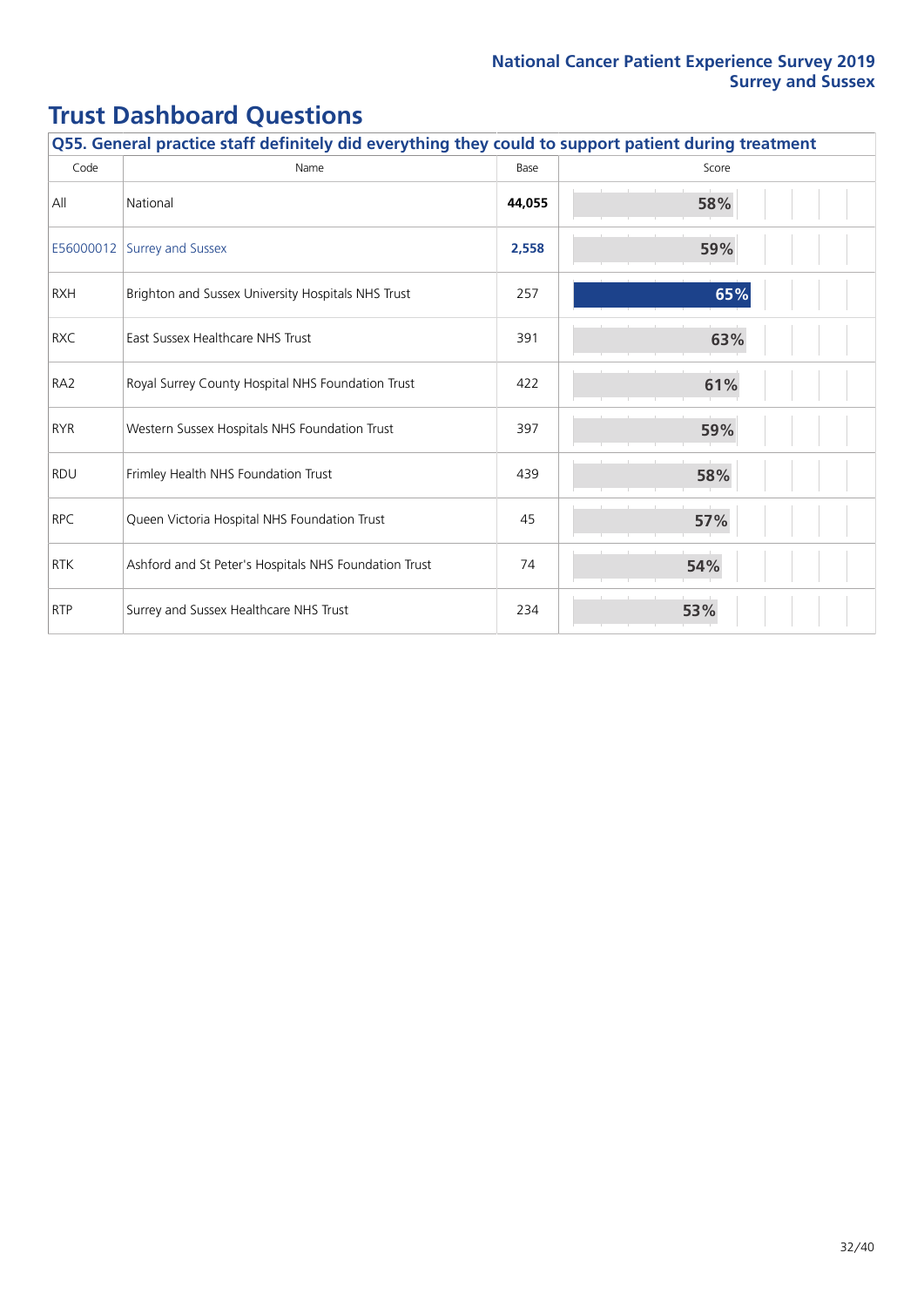## **CCG Expected Range Summary**

|     | CCG                                      |                         | <b>Expected Range Classification</b> |                         |
|-----|------------------------------------------|-------------------------|--------------------------------------|-------------------------|
| 99H | NHS Surrey Downs CCG                     |                         | 43                                   | $\overline{9}$          |
| 99K | NHS High Weald Lewes Havens CCG          |                         | 46                                   | $6\phantom{a}$          |
| 09G | NHS Coastal West Sussex CCG              |                         | 45                                   | $6\phantom{1}$          |
| 10C | NHS Surrey Heath CCG                     |                         | 49                                   | $\overline{\mathbf{3}}$ |
| 09X | NHS Horsham and Mid Sussex CCG           | $\overline{2}$          | 47                                   | 3                       |
| 09H | NHS Crawley CCG                          | $\overline{\mathbf{2}}$ | 48                                   |                         |
| 09L | NHS East Surrey CCG                      |                         | 50                                   |                         |
| 99M | NHS North East Hampshire and Farnham CCG | $\overline{2}$          | 48                                   | 2                       |
| 09N | NHS Guildford and Waverley CCG           | $\boldsymbol{4}$        | 47                                   |                         |
| 09P | NHS Hastings and Rother CCG              | $6\phantom{1}6$         | 44                                   | $\overline{2}$          |
| 09Y | NHS North West Surrey CCG                | 10                      | 40                                   | 2                       |
| 09D | NHS Brighton and Hove CCG                | 10                      | 41                                   |                         |
| 09F | NHS Eastbourne, Hailsham and Seaford CCG | 11                      | 40                                   |                         |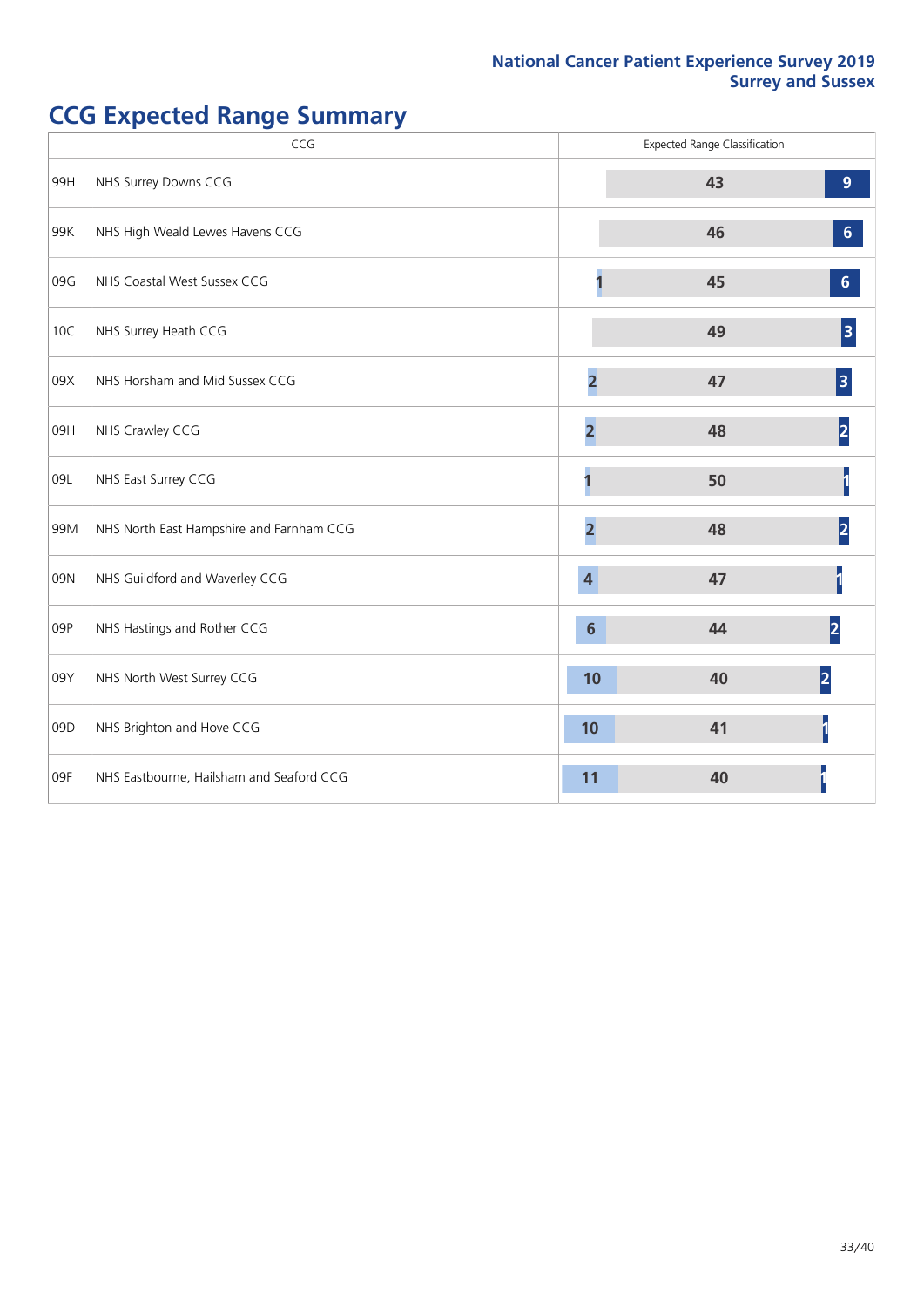|      | Q61. Patient's average rating of care scored from very poor to very good |        |       |  |  |  |
|------|--------------------------------------------------------------------------|--------|-------|--|--|--|
| Code | Name                                                                     | Base   | Score |  |  |  |
| All  | National                                                                 | 65,135 | 8.8   |  |  |  |
|      | E56000012 Surrey and Sussex                                              | 3,890  | 8.8   |  |  |  |
| 10C  | NHS Surrey Heath CCG                                                     | 114    | 9.0   |  |  |  |
| 99H  | NHS Surrey Downs CCG                                                     | 468    | 9.0   |  |  |  |
| 09L  | NHS East Surrey CCG                                                      | 245    | 9.0   |  |  |  |
| 09X  | NHS Horsham and Mid Sussex CCG                                           | 322    | 8.9   |  |  |  |
| 99K  | NHS High Weald Lewes Havens CCG                                          | 207    | 8.9   |  |  |  |
| 09N  | NHS Guildford and Waverley CCG                                           | 207    | 8.9   |  |  |  |
| 09G  | NHS Coastal West Sussex CCG                                              | 782    | 8.9   |  |  |  |
| 09Y  | NHS North West Surrey CCG                                                | 368    | 8.8   |  |  |  |
| 99M  | NHS North East Hampshire and Farnham CCG                                 | 258    | 8.8   |  |  |  |
| 09F  | NHS Eastbourne, Hailsham and Seaford CCG                                 | 302    | 8.7   |  |  |  |
| 09P  | NHS Hastings and Rother CCG                                              | 293    | 8.6   |  |  |  |
| 09H  | NHS Crawley CCG                                                          | 130    | 8.6   |  |  |  |
| 09D  | NHS Brighton and Hove CCG                                                | 194    | 8.6   |  |  |  |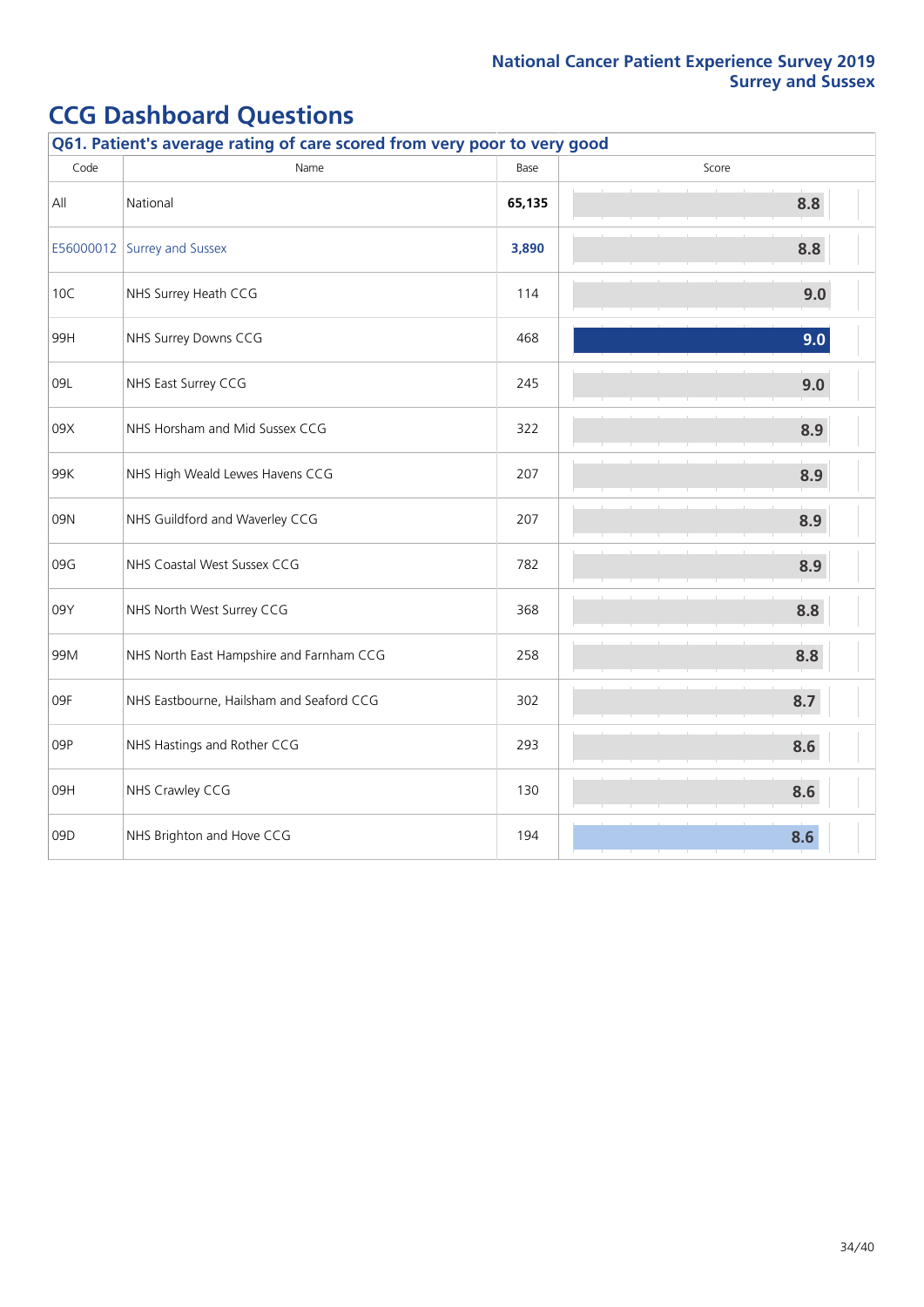|           | Q18. Patient definitely involved as much as they wanted in decisions about care and treatment |        |       |  |  |  |
|-----------|-----------------------------------------------------------------------------------------------|--------|-------|--|--|--|
| Code      | Name                                                                                          | Base   | Score |  |  |  |
| All       | National                                                                                      | 65,989 | 81%   |  |  |  |
| E56000012 | Surrey and Sussex                                                                             | 3,957  | 81%   |  |  |  |
| 10C       | NHS Surrey Heath CCG                                                                          | 113    | 85%   |  |  |  |
| 09N       | NHS Guildford and Waverley CCG                                                                | 215    | 84%   |  |  |  |
| 99K       | NHS High Weald Lewes Havens CCG                                                               | 213    | 84%   |  |  |  |
| 09G       | NHS Coastal West Sussex CCG                                                                   | 789    | 81%   |  |  |  |
| 09L       | NHS East Surrey CCG                                                                           | 247    | 81%   |  |  |  |
| 99H       | NHS Surrey Downs CCG                                                                          | 478    | 81%   |  |  |  |
| 09X       | NHS Horsham and Mid Sussex CCG                                                                | 327    | 81%   |  |  |  |
| 09P       | NHS Hastings and Rother CCG                                                                   | 298    | 80%   |  |  |  |
| 09H       | NHS Crawley CCG                                                                               | 132    | 80%   |  |  |  |
| 09Y       | NHS North West Surrey CCG                                                                     | 379    | 80%   |  |  |  |
| 09F       | NHS Eastbourne, Hailsham and Seaford CCG                                                      | 308    | 79%   |  |  |  |
| 09D       | NHS Brighton and Hove CCG                                                                     | 195    | 77%   |  |  |  |
| 99M       | NHS North East Hampshire and Farnham CCG                                                      | 263    | 76%   |  |  |  |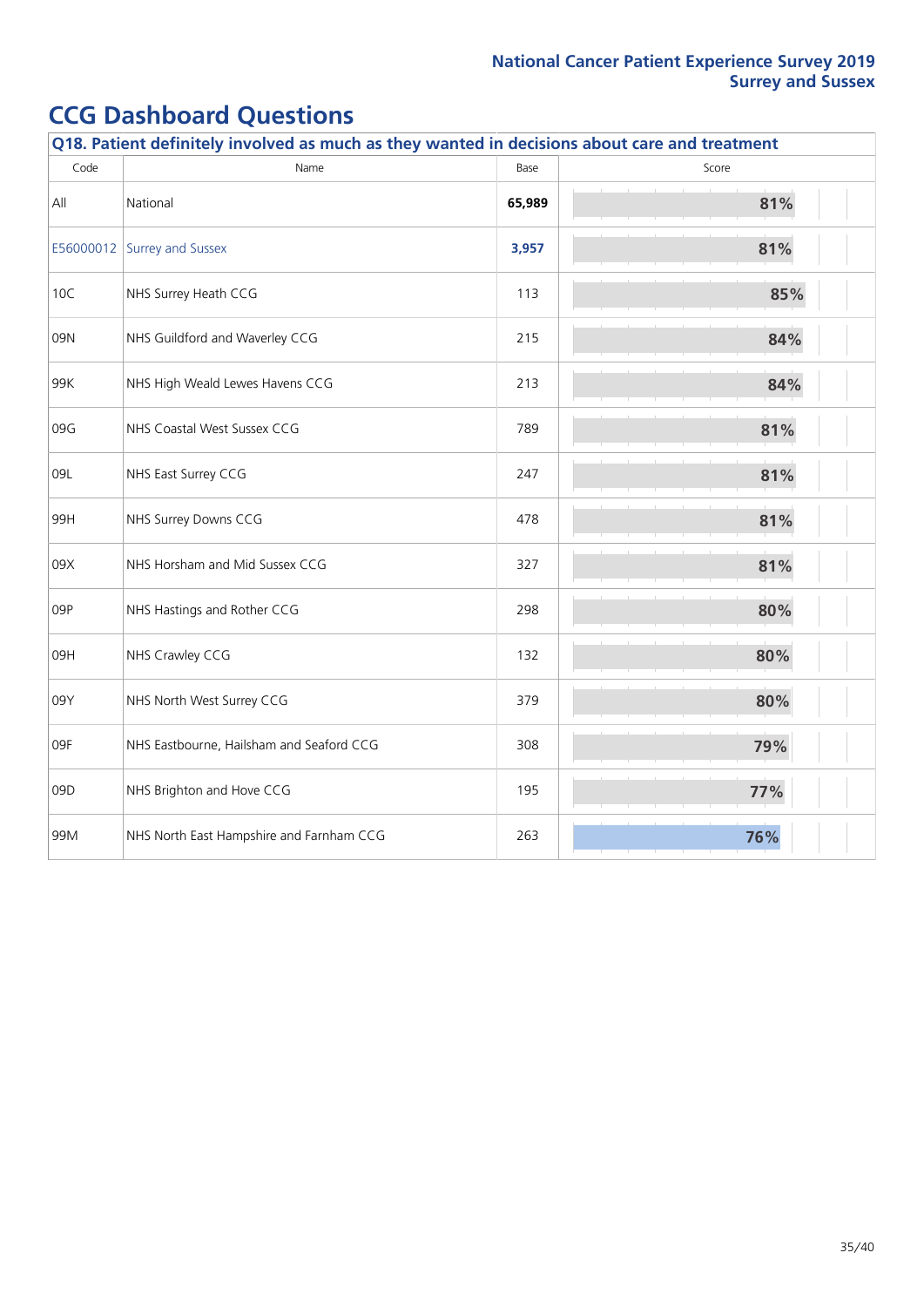|           | Q19. Patient given the name of a CNS who would support them through their treatment |        |       |  |  |  |
|-----------|-------------------------------------------------------------------------------------|--------|-------|--|--|--|
| Code      | Name                                                                                | Base   | Score |  |  |  |
| All       | National                                                                            | 64,196 | 92%   |  |  |  |
| E56000012 | Surrey and Sussex                                                                   | 3,859  | 93%   |  |  |  |
| 10C       | NHS Surrey Heath CCG                                                                | 113    | 96%   |  |  |  |
| 09N       | NHS Guildford and Waverley CCG                                                      | 213    | 95%   |  |  |  |
| 99M       | NHS North East Hampshire and Farnham CCG                                            | 256    | 95%   |  |  |  |
| 09P       | NHS Hastings and Rother CCG                                                         | 292    | 95%   |  |  |  |
| 09L       | NHS East Surrey CCG                                                                 | 247    | 94%   |  |  |  |
| 99H       | NHS Surrey Downs CCG                                                                | 476    | 94%   |  |  |  |
| 09G       | NHS Coastal West Sussex CCG                                                         | 759    | 93%   |  |  |  |
| 09F       | NHS Eastbourne, Hailsham and Seaford CCG                                            | 303    | 93%   |  |  |  |
| 09H       | NHS Crawley CCG                                                                     | 131    | 93%   |  |  |  |
| 99K       | NHS High Weald Lewes Havens CCG                                                     | 210    | 92%   |  |  |  |
| 09Y       | NHS North West Surrey CCG                                                           | 365    | 91%   |  |  |  |
| 09X       | NHS Horsham and Mid Sussex CCG                                                      | 310    | 89%   |  |  |  |
| 09D       | NHS Brighton and Hove CCG                                                           | 184    | 87%   |  |  |  |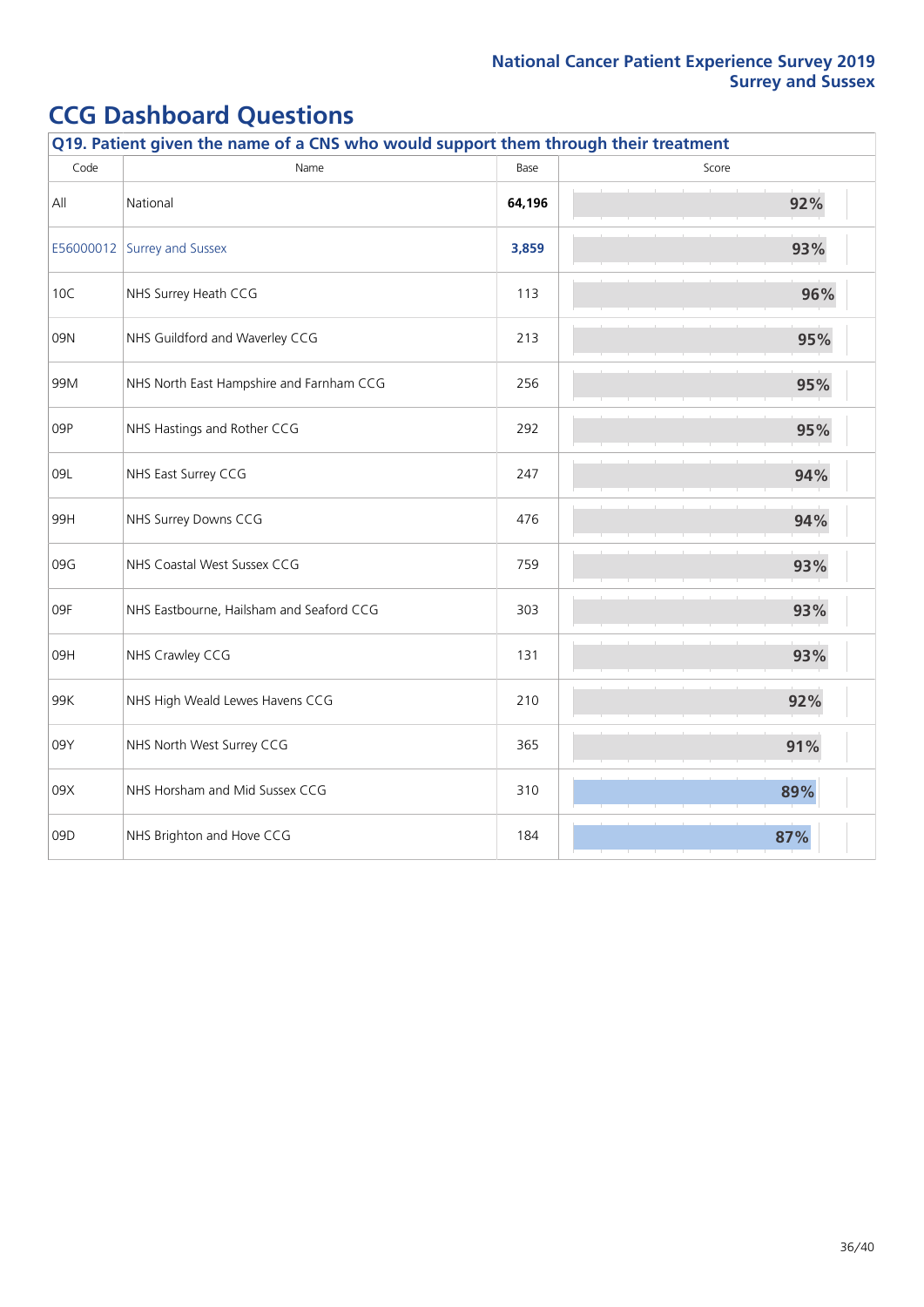|      | Q20. Patient found it very or quite easy to contact their CNS |        |     |  |  |
|------|---------------------------------------------------------------|--------|-----|--|--|
| Code | Name<br>Score<br>Base                                         |        |     |  |  |
| All  | National                                                      | 52,999 | 85% |  |  |
|      | E56000012 Surrey and Sussex                                   | 3,238  | 82% |  |  |
| 10C  | NHS Surrey Heath CCG                                          | 93     | 90% |  |  |
| 09N  | NHS Guildford and Waverley CCG                                | 187    | 87% |  |  |
| 99H  | NHS Surrey Downs CCG                                          | 397    | 86% |  |  |
| 09Y  | NHS North West Surrey CCG                                     | 311    | 85% |  |  |
| 99M  | NHS North East Hampshire and Farnham CCG                      | 224    | 84% |  |  |
| 09X  | NHS Horsham and Mid Sussex CCG                                | 249    | 83% |  |  |
| 09G  | NHS Coastal West Sussex CCG                                   | 643    | 82% |  |  |
| 09H  | NHS Crawley CCG                                               | 114    | 81% |  |  |
| 99K  | NHS High Weald Lewes Havens CCG                               | 171    | 80% |  |  |
| 09D  | NHS Brighton and Hove CCG                                     | 145    | 78% |  |  |
| 09P  | NHS Hastings and Rother CCG                                   | 252    | 77% |  |  |
| 09L  | NHS East Surrey CCG                                           | 207    | 77% |  |  |
| 09F  | NHS Eastbourne, Hailsham and Seaford CCG                      | 245    | 77% |  |  |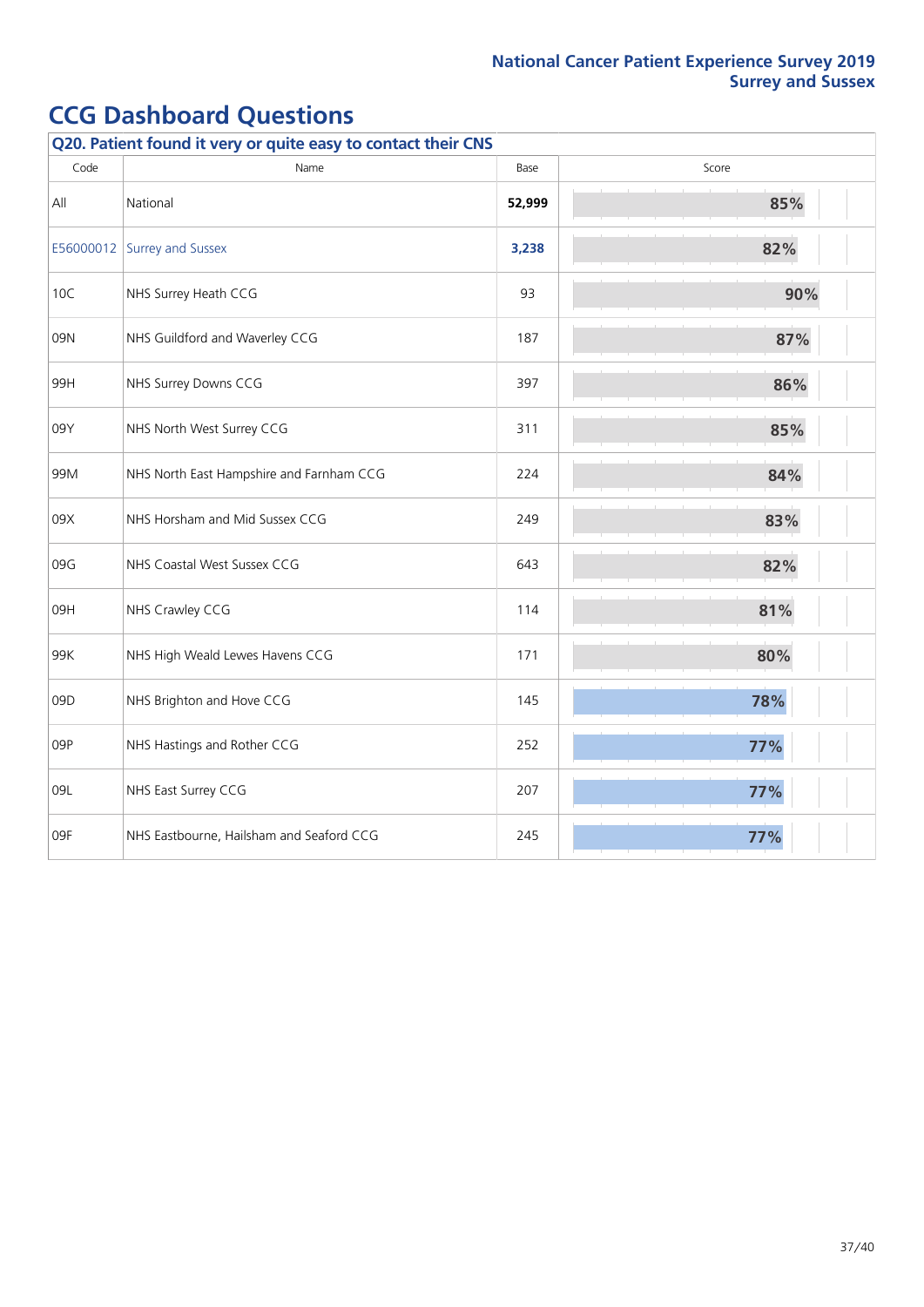|      | Q39. Patient always felt they were treated with respect and dignity while in hospital |        |       |  |  |
|------|---------------------------------------------------------------------------------------|--------|-------|--|--|
| Code | Name                                                                                  | Base   | Score |  |  |
| All  | National                                                                              | 32,875 | 88%   |  |  |
|      | E56000012 Surrey and Sussex                                                           | 1,831  | 89%   |  |  |
| 10C  | NHS Surrey Heath CCG                                                                  | 51     | 95%   |  |  |
| 99K  | NHS High Weald Lewes Havens CCG                                                       | 100    | 93%   |  |  |
| 09D  | NHS Brighton and Hove CCG                                                             | 94     | 91%   |  |  |
| 09X  | NHS Horsham and Mid Sussex CCG                                                        | 140    | 91%   |  |  |
| 09G  | NHS Coastal West Sussex CCG                                                           | 358    | 90%   |  |  |
| 09H  | NHS Crawley CCG                                                                       | 52     | 90%   |  |  |
| 99H  | NHS Surrey Downs CCG                                                                  | 184    | 90%   |  |  |
| 09L  | NHS East Surrey CCG                                                                   | 99     | 89%   |  |  |
| 09N  | NHS Guildford and Waverley CCG                                                        | 120    | 89%   |  |  |
| 99M  | NHS North East Hampshire and Farnham CCG                                              | 123    | 89%   |  |  |
| 09P  | NHS Hastings and Rother CCG                                                           | 150    | 88%   |  |  |
| 09F  | NHS Eastbourne, Hailsham and Seaford CCG                                              | 159    | 87%   |  |  |
| 09Y  | NHS North West Surrey CCG                                                             | 201    | 86%   |  |  |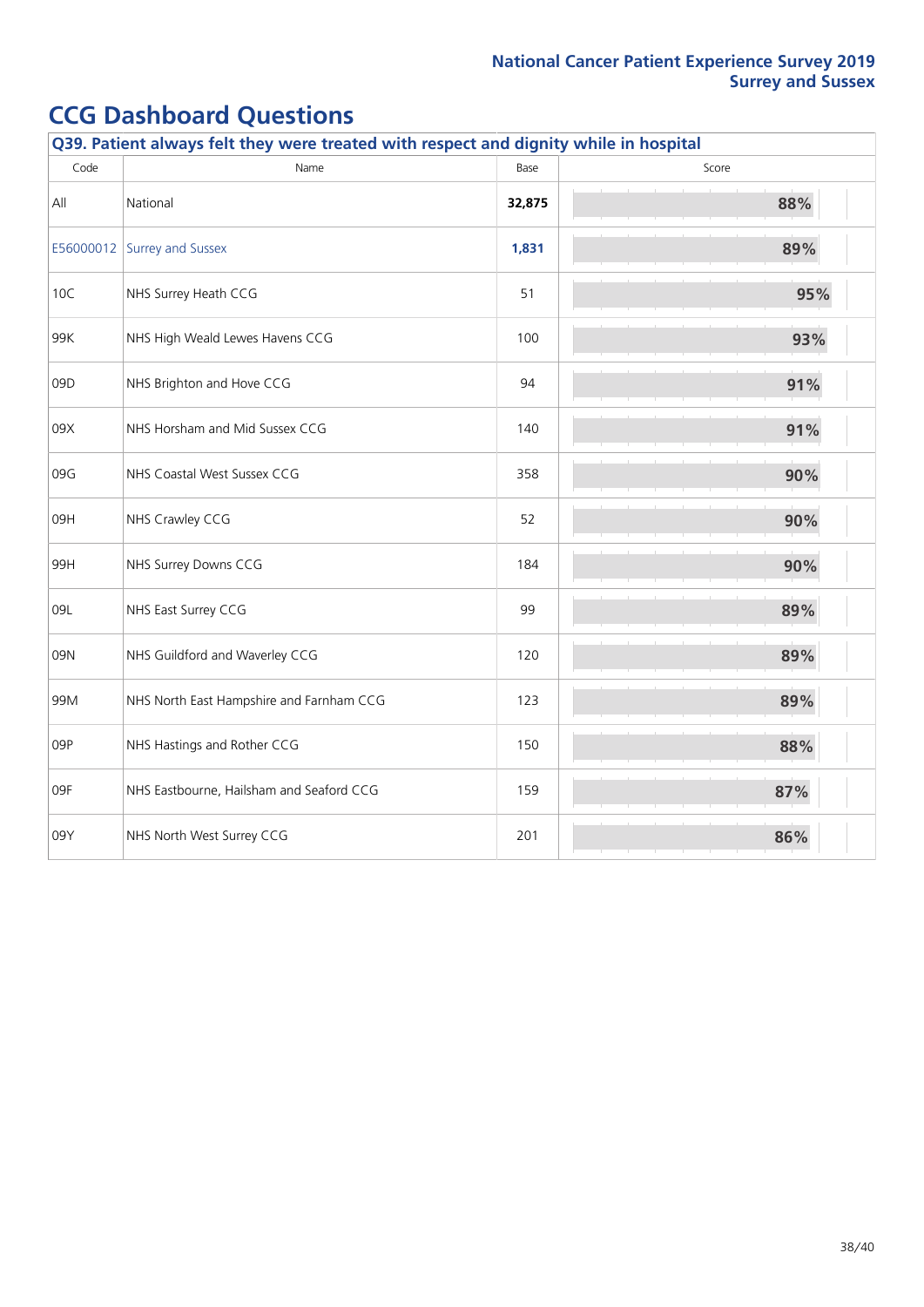| Code | Name                                     | Base   | Score |
|------|------------------------------------------|--------|-------|
| All  | National                                 | 31,541 | 94%   |
|      | E56000012 Surrey and Sussex              | 1,764  | 95%   |
| 10C  | NHS Surrey Heath CCG                     | 50     | 100%  |
| 09N  | NHS Guildford and Waverley CCG           | 116    | 98%   |
| 09P  | NHS Hastings and Rother CCG              | 146    | 97%   |
| 09L  | NHS East Surrey CCG                      | 95     | 97%   |
| 99M  | NHS North East Hampshire and Farnham CCG | 113    | 96%   |
| 09X  | NHS Horsham and Mid Sussex CCG           | 135    | 96%   |
| 09H  | NHS Crawley CCG                          | 51     | 96%   |
| 09D  | NHS Brighton and Hove CCG                | 93     | 96%   |
| 09F  | NHS Eastbourne, Hailsham and Seaford CCG | 156    | 96%   |
| 99H  | NHS Surrey Downs CCG                     | 175    | 95%   |
| 09G  | NHS Coastal West Sussex CCG              | 345    | 93%   |
| 99K  | NHS High Weald Lewes Havens CCG          | 95     | 93%   |
| 09Y  | NHS North West Surrey CCG                | 194    | 90%   |